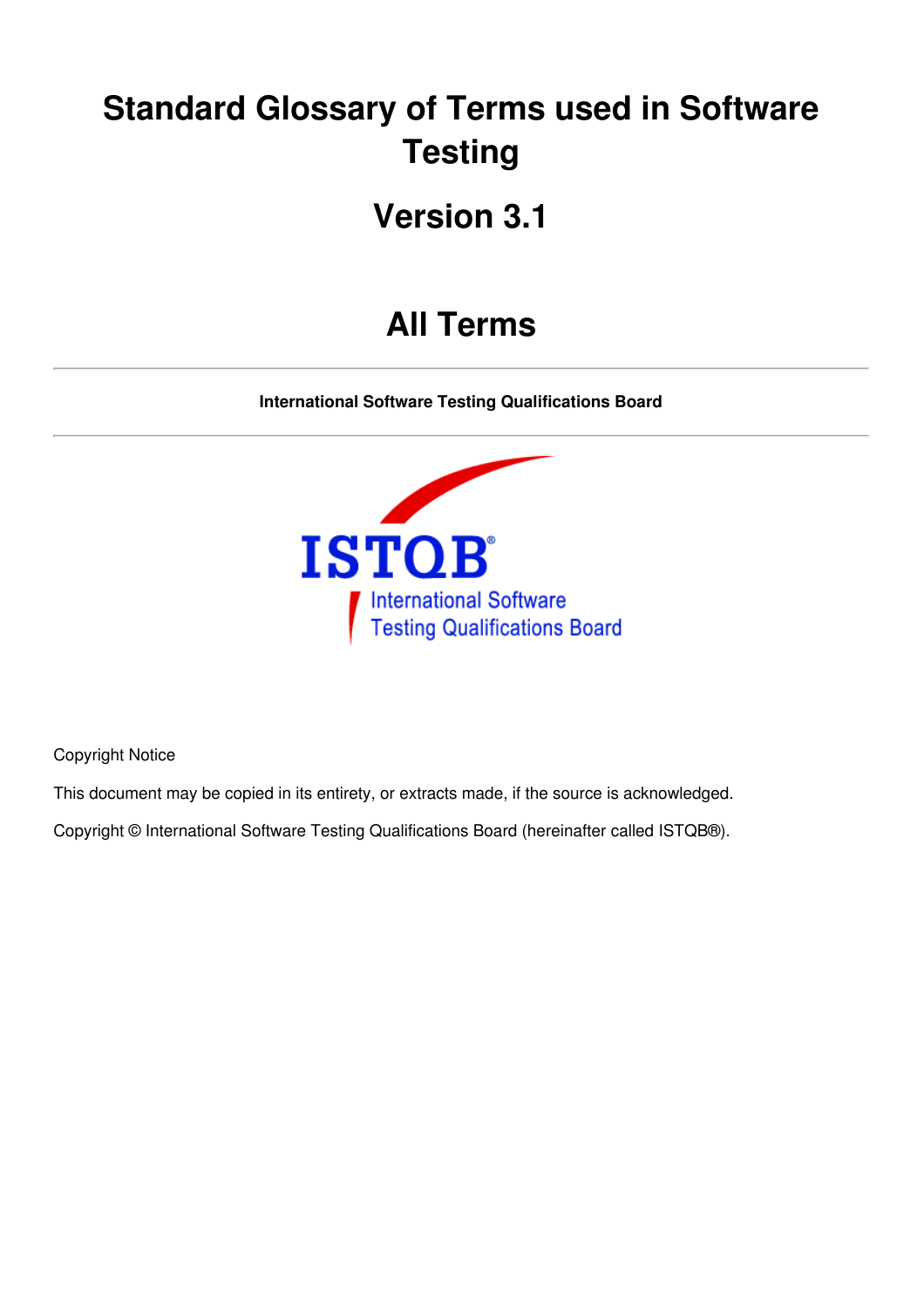#### **abuse case**

**See Also:** use case

A use case in which some actors with malcious intent are causing harm to the system or to other actors.

#### **acceptance criteria**

**Ref:** IEEE 610

The exit criteria that a component or system must satisfy in order to be accepted by a user, customer, or other authorized entity.

#### **acceptance testing**

**Ref:** After IEEE 610 **See Also:** user acceptance testing

Formal testing with respect to user needs, requirements, and business processes conducted to determine whether or not a system satisfies the acceptance criteria and to enable the user, customers or other authorized entity to determine whether or not to accept the system.

#### **accessibility testing**

**Ref:** Gerrard

Testing to determine the ease by which users with disabilities can use a component or system.

#### **account harvesting**

The process of obtaining lists of email addresses for use in bulk email messages.

#### **accuracy**

**Ref:** ISO 9126 **See Also:** functionality

The capability of the software product to provide the right or agreed results or effects with the needed degree of precision.

#### **accuracy testing**

**See Also:** accuracy

Testing to determine the accuracy of a software product.

# **acting (IDEAL)**

#### **See Also:** IDEAL

The phase within the IDEAL model where the improvements are developed, put into practice, and deployed across the organization. The acting phase consists of the activities: create solution, pilot/test solution, refine solution and implement solution.

#### **actor**

User or any other person or system that interacts with the test object in a specific way.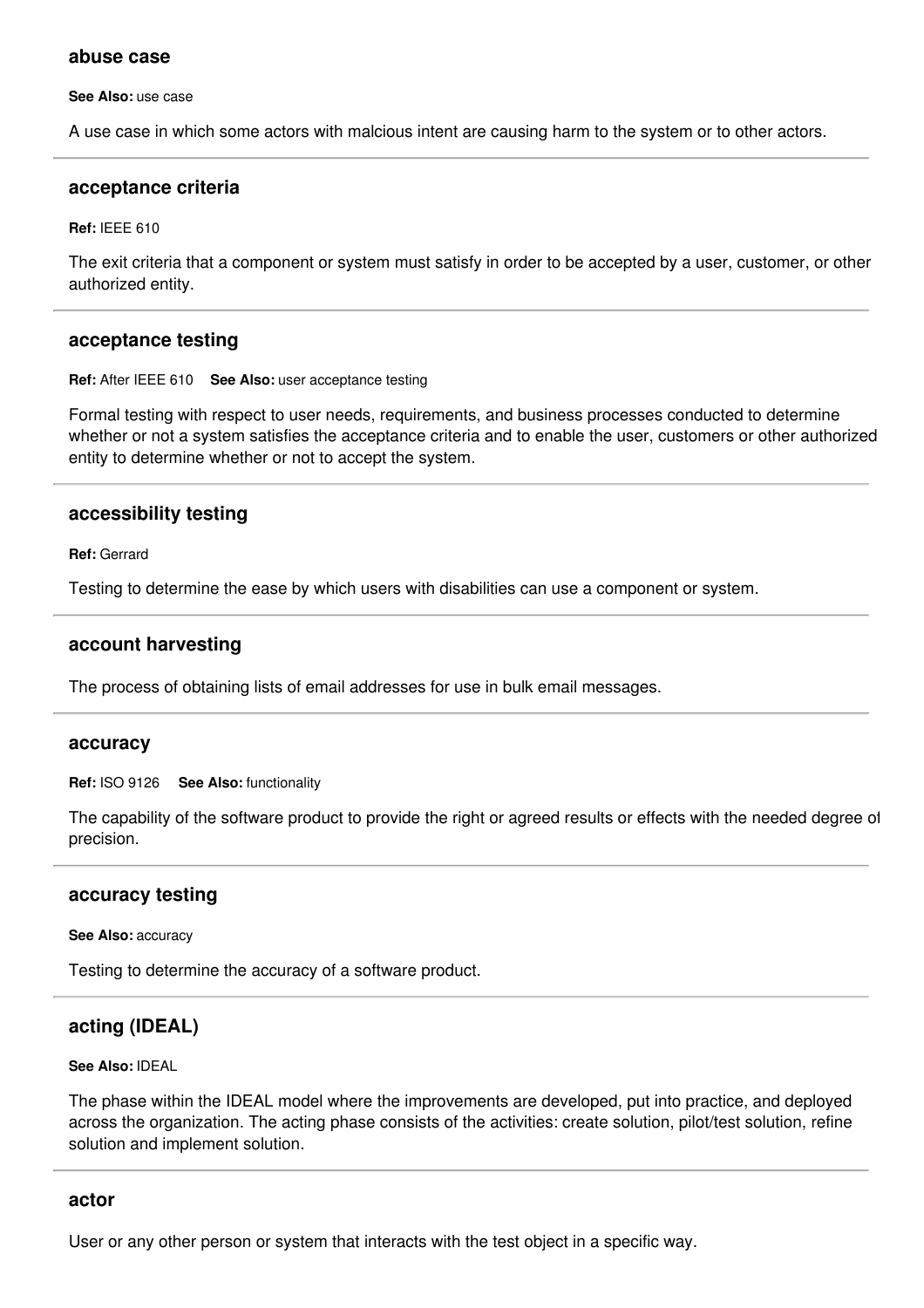# **actual result**

**Synonyms:** actual outcome

The behavior produced/observed when a component or system is tested.

## **ad hoc testing**

Testing carried out informally. No formal test preparation takes place, no recognized test design technique is used, there are no expectations for results and arbitrariness guides the test execution activity.

#### **adaptability**

**Ref:** ISO 9126 **See Also:** portability

The capability of the software product to be adapted for different specified environments without applying actions or means other than those provided for this purpose for the software considered.

# **Agile Manifesto**

A statement on the values that underpin Agile software development. The values are: individuals and interactions over processes and tools, working software over comprehensive documentation, customer collaboration over contract negotiation, responding to change over following a plan.

## **Agile software development**

A group of software development methodologies based on iterative incremental development, where requirements and solutions evolve through collaboration between self-organizing cross-functional teams.

# **Agile testing**

**See Also:** test-driven development

Testing practice for a project using Agile software development methodologies, incorporating techniques and methods, such as extreme programming (XP), treating development as the customer of testing and emphasizing the test-first design paradigm.

## **alpha testing**

Simulated or actual operational testing by potential users/customers or an independent test team at the developers' site, but outside the development organization. Alpha testing is often employed for commercial offthe-shelf software as a form of internal acceptance testing.

#### **analytical test strategy**

A test strategy whereby the test team analyzes the test basis to identify the test conditions to cover.

## **analytical testing**

Testing based on a systematic analysis of e.g., product risks or requirements.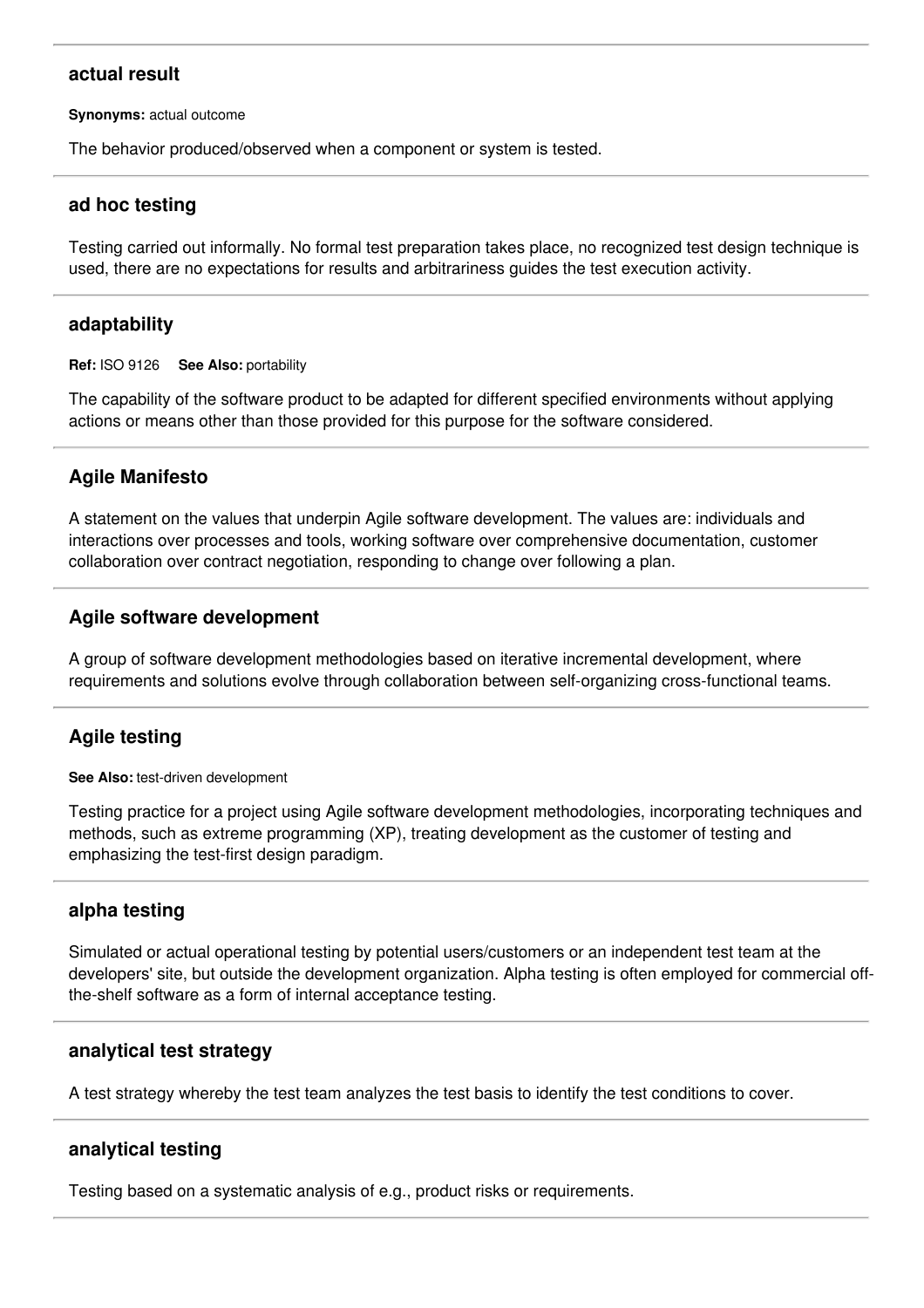#### **analyzability**

**Ref:** ISO 9126 **See Also:** maintainability

The capability of the software product to be diagnosed for deficiencies or causes of failures in the software, or for the parts to be modified to be identified.

#### **anomaly**

**Ref:** IEEE 1044 **See Also:** defect, error, fault, failure, incident, problem

Any condition that deviates from expectation based on requirements specifications, design documents, user documents, standards, etc., or from someone's perception or experience. Anomalies may be found during, but not limited to, reviewing, testing, analysis, compilation, or use of software products or applicable documentation.

#### **anti-malware**

Software that is used to detect and inhibit malware. See also malware.

#### **anti-pattern**

Repeated action, process, structure or reusable solution that initially appears to be beneficial and is commonly used but is ineffective and/or counterproductive in practice.

## **API**

Acronym for Application Programming Interface.

## **API testing**

Testing performed by submitting commands to the software under test using programming interfaces of the application directly.

#### **assessment report**

**See Also:** process assessment

A document summarizing the assessment results, e.g., conclusions, recommendations and findings.

#### **assessor**

A person who conducts an assessment. Any member of an assessment team.

## **atomic condition**

A condition that cannot be decomposed, i.e., a condition that does not contain two or more single conditions joined by a logical operator (AND, OR, XOR).

#### **attack vector**

A path or means by which an attacker can gain access to a system for malicious purposes.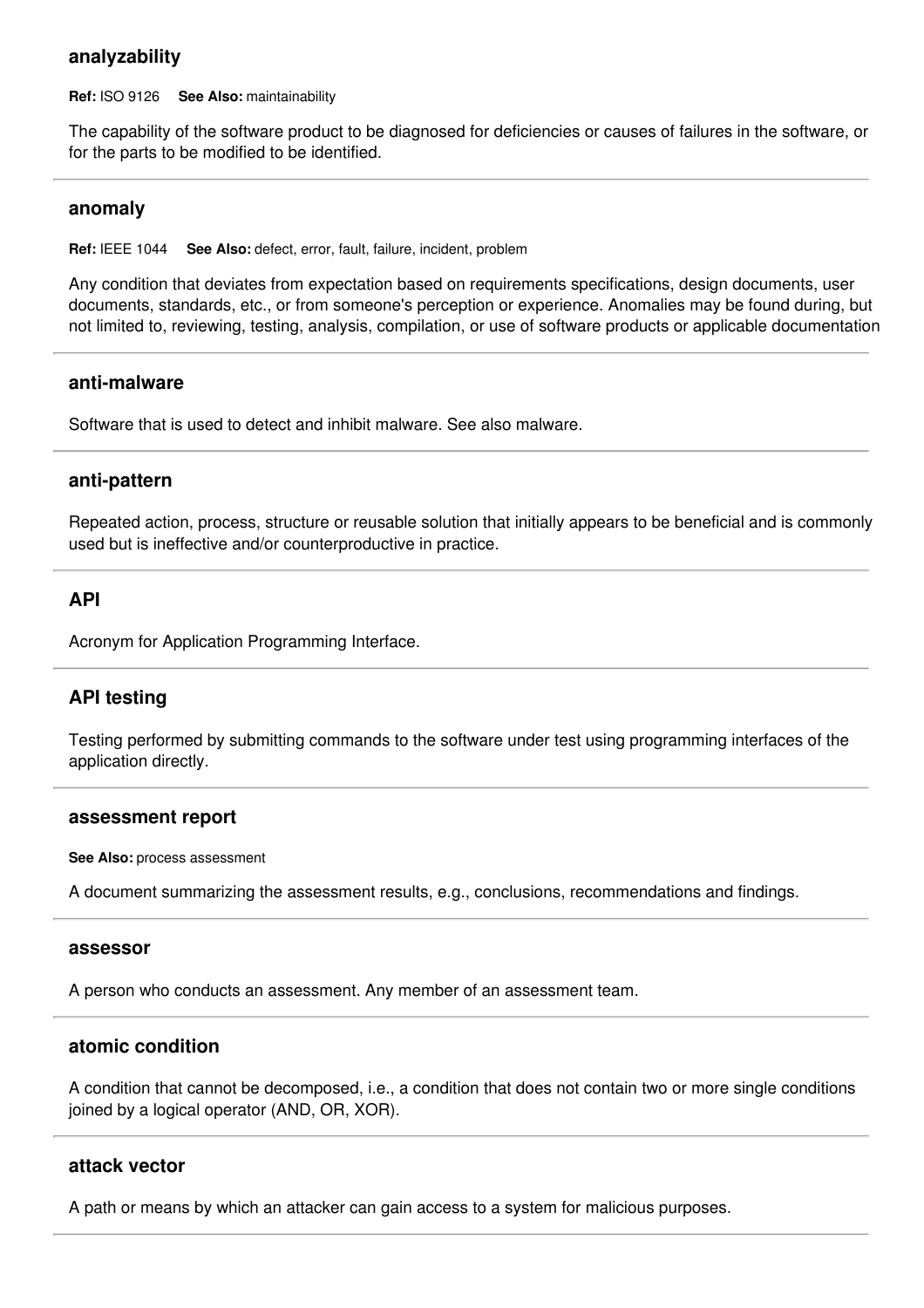## **attack-based testing**

**See Also:** fault attack

An experience-based testing technique that uses software attacks to induce failures, particularly security related failures.

#### **attacker**

#### **See Also:** hacker

A person or process that attempts to access data, functions or other restricted areas of the system without authorization, potentially with malicious intent.

#### **attractiveness**

**Ref:** ISO 9126 **See Also:** usability

The capability of the software product to be attractive to the user.

## **audit**

**Ref:** IEEE 1028

An independent evaluation of software products or processes to ascertain compliance to standards, guidelines, specifications, and/or procedures based on objective criteria, including documents that specify: the form or content of the products to be produced, the process by which the products shall be produced, and how compliance to standards or guidelines shall be measured.

## **audit trail**

**Ref:** After TMap

A path by which the original input to a process (e.g., data) can be traced back through the process, taking the process output as a starting point. This facilitates defect analysis and allows a process audit to be carried out.

# **authentication**

**See Also:** authorization

A procedure determining whether a person or a process is, in fact, who or what it is declared to be.

## **authorization**

**See Also:** authentication

Permission given to a user or process to access resources.

#### **automated testware**

Testware used in automated testing, such as tool scripts.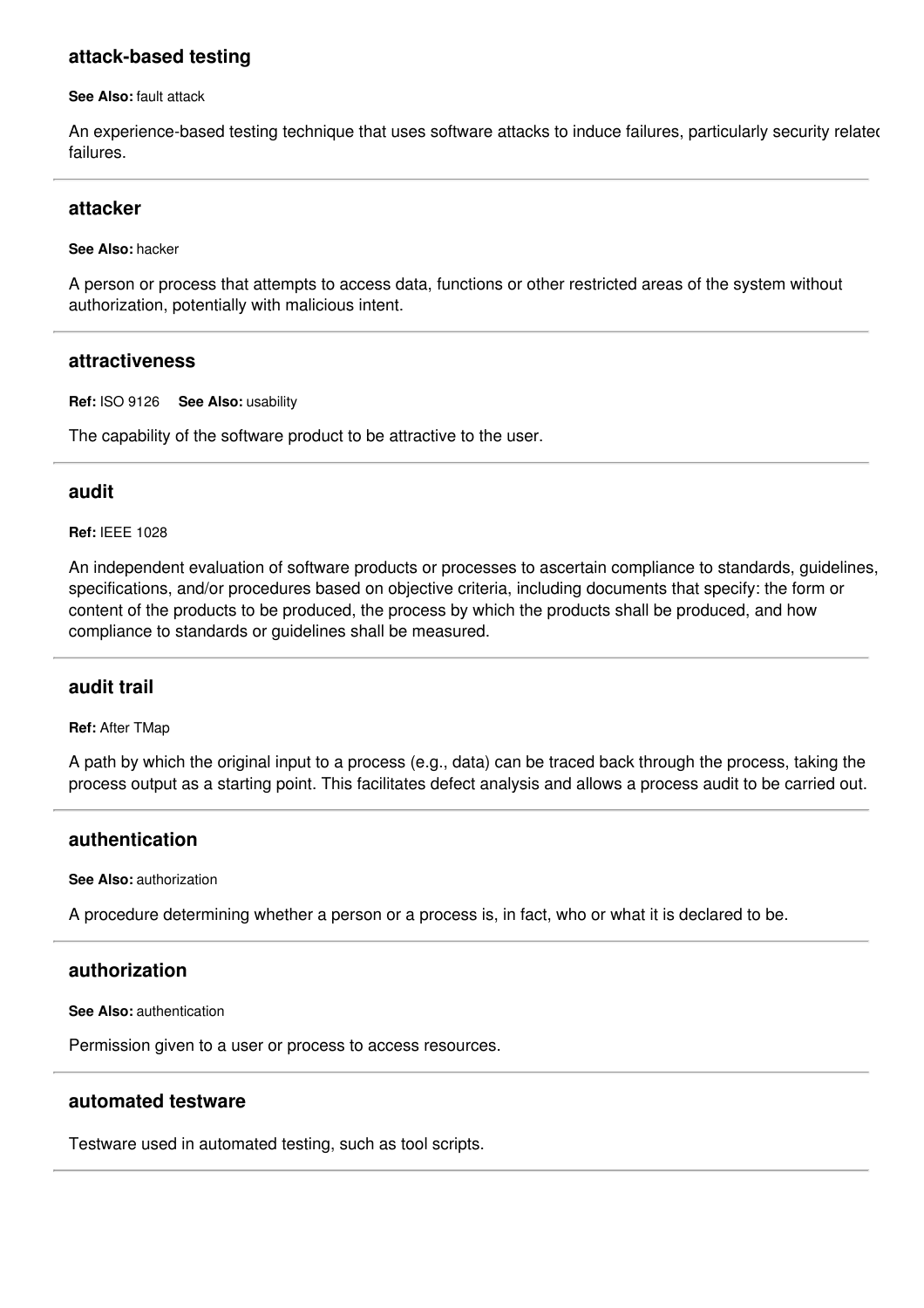# **automation code defect density**

**See Also:** defect density

Defect density of a component of the test automation code.

#### **availability**

**Ref:** IEEE 610

The degree to which a component or system is operational and accessible when required for use. Often expressed as a percentage.

#### **balanced scorecard**

**See Also:** corporate dashboard, scorecard

A strategic tool for measuring whether the operational activities of a company are aligned with its objectives in terms of business vision and strategy.

#### **baseline**

**Ref:** After IEEE 610

A specification or software product that has been formally reviewed or agreed upon, that thereafter serves as the basis for further development, and that can be changed only through a formal change control process.

## **basic block**

A sequence of one or more consecutive executable statements containing no branches. Note: A node in a control flow graph represents a basic block.

#### **basis test set**

A set of test cases derived from the internal structure of a component or specification to ensure that 100% of a specified coverage criterion will be achieved.

## **behavior**

The response of a component or system to a set of input values and preconditions.

## **benchmark test**

**Ref:** After IEEE 610

(1) A standard against which measurements or comparisons can be made. (2) A test that is used to compare components or systems to each other or to a standard as in (1).

#### **best practice**

A superior method or innovative practice that contributes to the improved performance of an organization under given context, usually recognized as "best" by other peer organizations.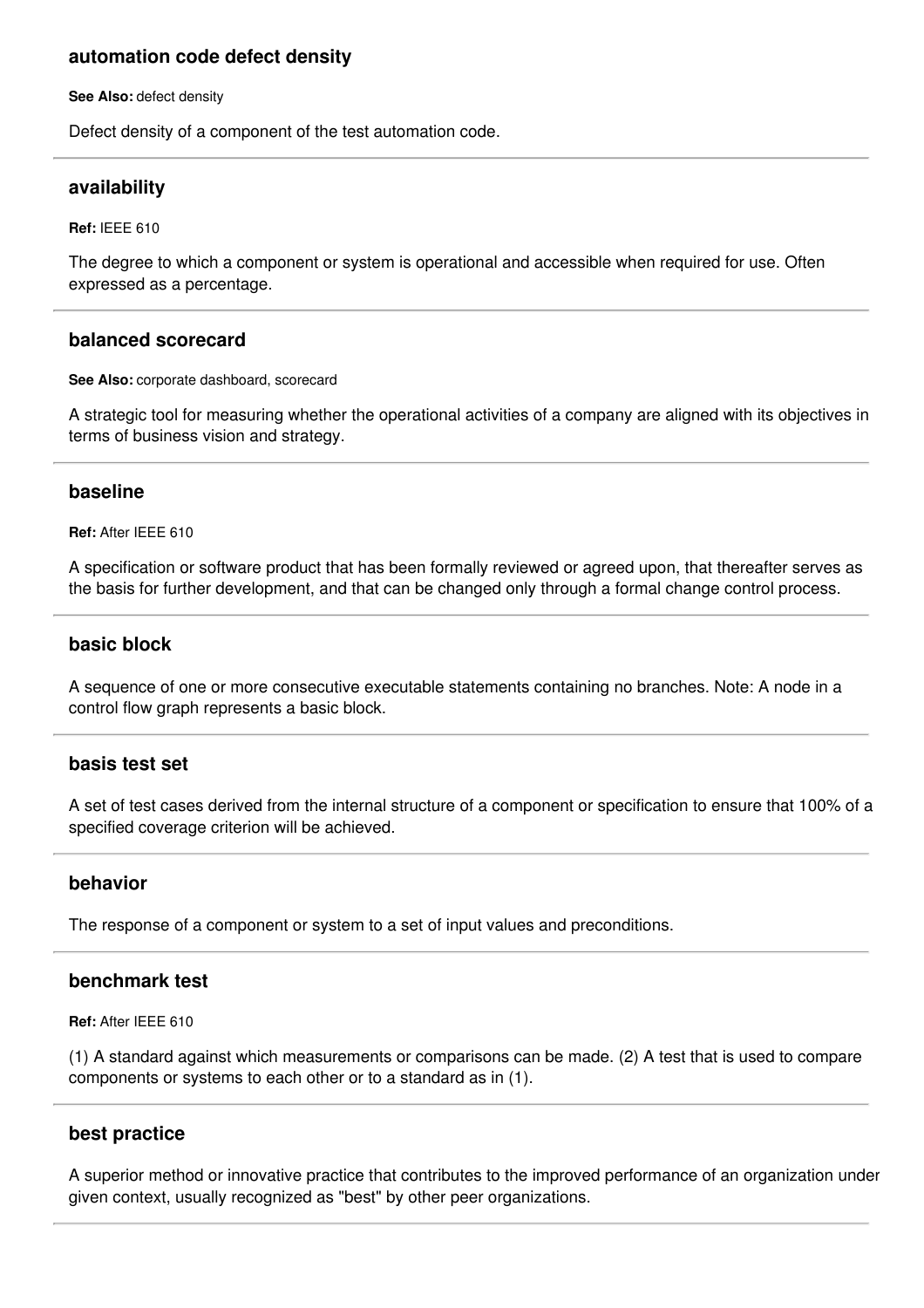# **beta testing**

**Synonyms:** field testing

Operational testing by potential and/or existing users/customers at an external site not otherwise involved with the developers, to determine whether or not a component or system satisfies the user/customer needs and fits within the business processes. Beta testing is often employed as a form of external acceptance testing for commercial off-the-shelf software in order to acquire feedback from the market.

# **big-bang testing**

**Ref:** After IEEE 610 **See Also:** integration testing

An integration testing approach in which software elements, hardware elements, or both are combined all at once into a component or an overall system, rather than in stages.

## **black-box test design technique**

**Synonyms:** black-box technique , specification-based technique , specification-based test design technique

Procedure to derive and/or select test cases based on an analysis of the specification, either functional or nonfunctional, of a component or system without reference to its internal structure.

## **black-box testing**

**Synonyms:** specification-based testing

Testing, either functional or non-functional, without reference to the internal structure of the component or system.

## **blocked test case**

A test case that cannot be executed because the preconditions for its execution are not fulfilled.

#### **botnet**

A network of compromised computers, called bots or robots, which is controlled by a third party and used to transmit malware or spam, or to launch attacks.

#### **bottom-up testing**

#### **See Also:** integration testing

An incremental approach to integration testing where the lowest level components are tested first, and then used to facilitate the testing of higher level components. This process is repeated until the component at the top of the hierarchy is tested.

## **boundary value**

An input value or output value which is on the edge of an equivalence partition or at the smallest incremental distance on either side of an edge, for example the minimum or maximum value of a range.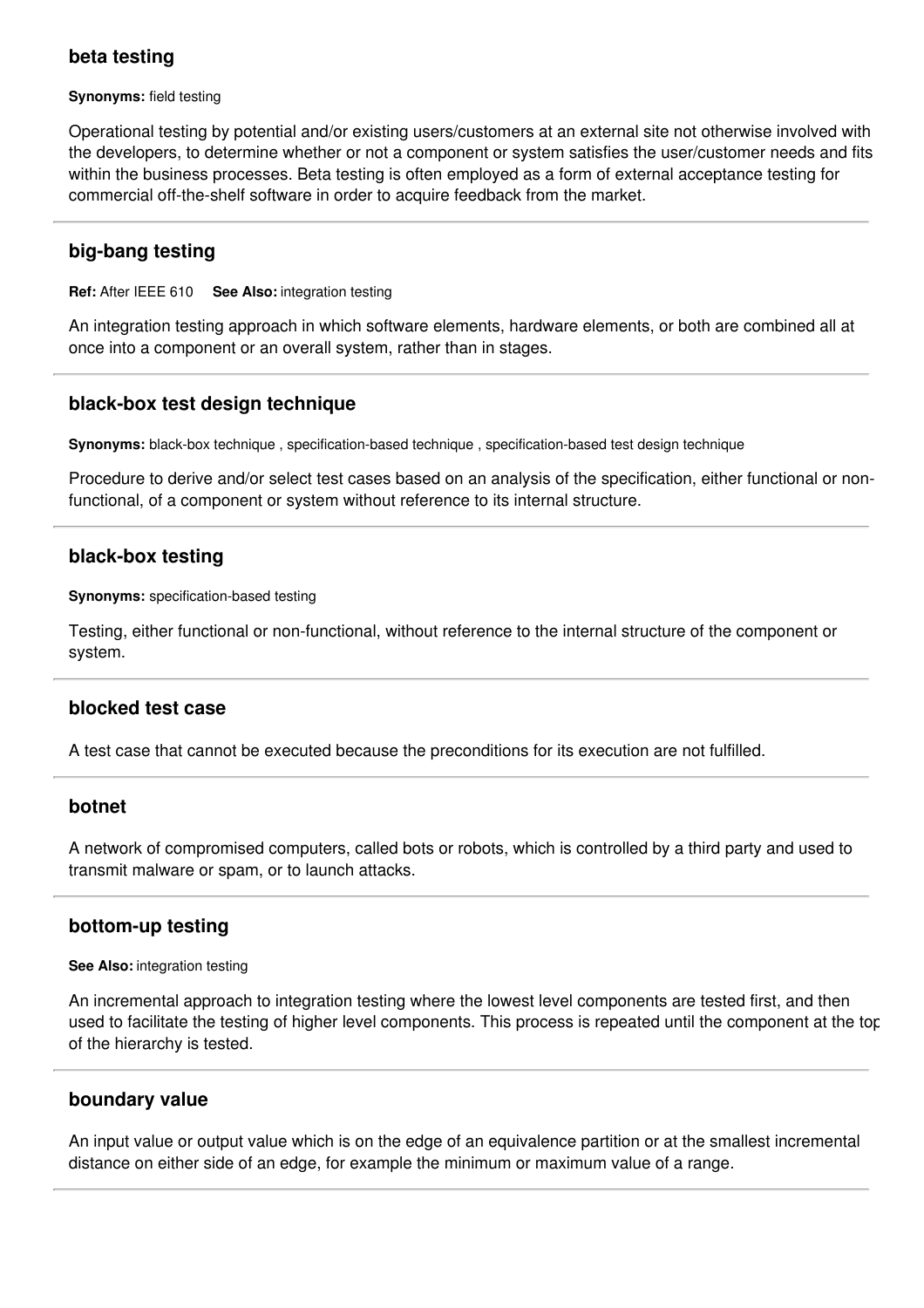## **boundary value analysis**

**See Also:** boundary value

A black-box test design technique in which test cases are designed based on boundary values.

#### **boundary value coverage**

The percentage of boundary values that have been exercised by a test suite.

#### **branch**

A basic block that can be selected for execution based on a program construct in which one of two or more alternative program paths is available, e.g., case, jump, go to, if-then-else.

#### **branch coverage**

The percentage of branches that have been exercised by a test suite. 100% branch coverage implies both 100% decision coverage and 100% statement coverage.

## **branch testing**

A white-box test design technique in which test cases are designed to execute branches.

#### **buffer**

**Ref:** IEEE 610

A device or storage area used to store data temporarily for differences in rates of data flow, time or occurrence of events, or amounts of data that can be handled by the devices or processes involved in the transfer or use of the data.

## **buffer overflow**

#### **See Also:** buffer

A memory access failure due to the attempt by a process to store data beyond the boundaries of a fixed length buffer, resulting in overwriting of adjacent memory areas or the raising of an overflow exception.

# **build verification test (BVT)**

**See Also:** regression testing, smoke test

A set of automated tests which validates the integrity of each new build and verifies its key/core functionality, stability and testability. It is an industry practice when a high frequency of build releases occurs (e.g., Agile projects) and it is run on every new build before the build is released for further testing.

## **burndown chart**

A publicly displayed chart that depicts the outstanding effort versus time in an iteration. It shows the status and trend of completing the tasks of the iteration. The X-axis typically represents days in the sprint, while the Y-axis is the remaining effort (usually either in ideal engineering hours or story points).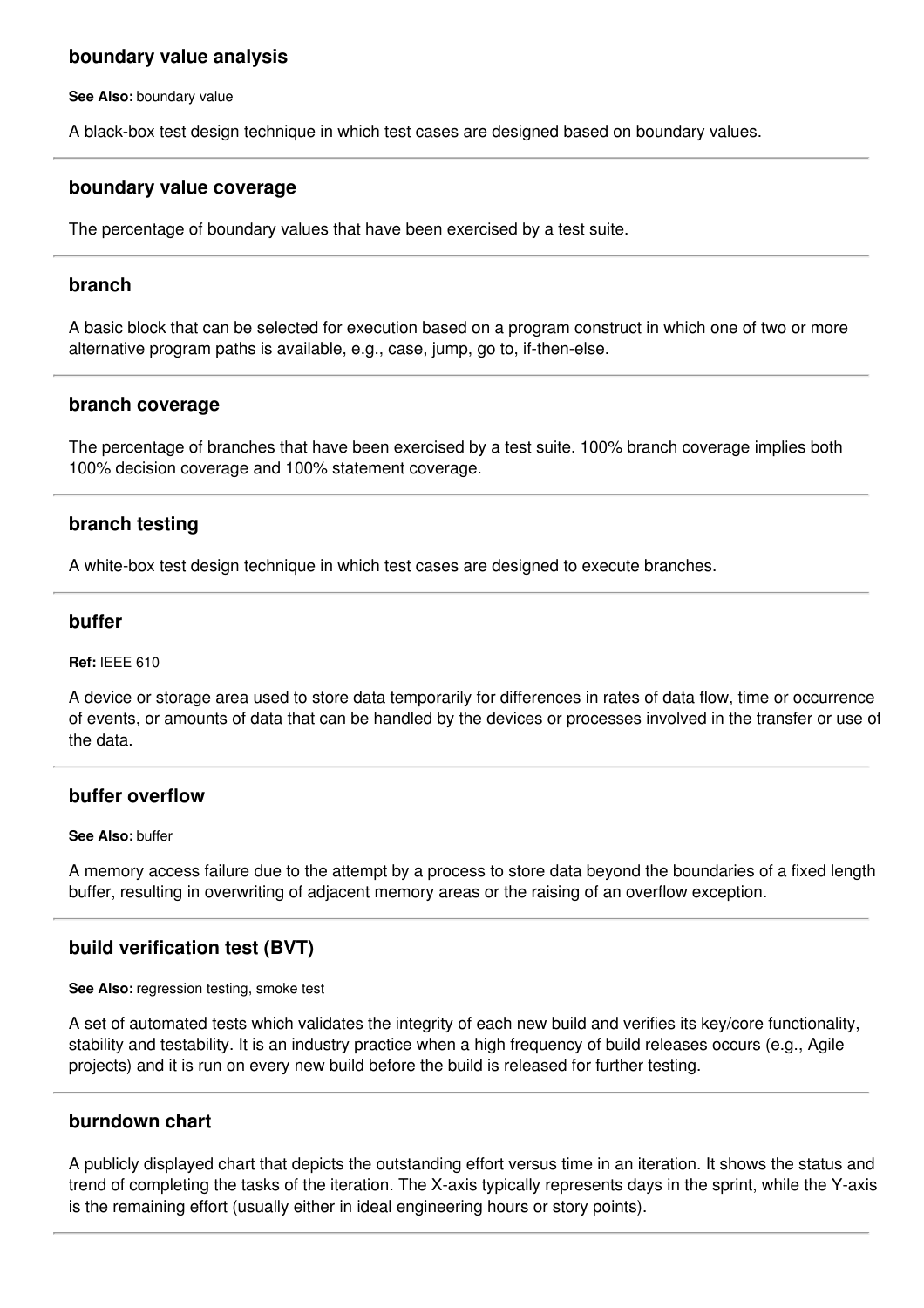## **business process-based testing**

An approach to testing in which test cases are designed based on descriptions and/or knowledge of business processes.

# **call graph**

An abstract representation of calling relationships between subroutines in a program.

# **Capability Maturity Model Integration (CMMI)**

**Ref:** CMMI

A framework that describes the key elements of an effective product development and maintenance process. The Capability Maturity Model Integration covers best-practices for planning, engineering and managing product development and maintenance.

## **capture/playback**

A test automation approach, where inputs to the test object are recorded during manual testing in order to generate automated test scripts that could be executed later (i.e. replayed).

## **capture/playback tool**

**Synonyms:** capture/replay tool , record/playback tool

A type of test execution tool where inputs are recorded during manual testing in order to generate automated test scripts that can be executed later (i.e. replayed). These tools are often used to support automated regression testing.

# **CASE**

Acronym for Computer Aided Software Engineering.

# **CAST**

**See Also:** test automation

Acronym for Computer Aided Software Testing.

## **causal analysis**

**Ref:** CMMI

The analysis of defects to determine their root cause.

## **cause-effect diagram**

**Ref:** After Juran

**Synonyms:** fishbone diagram , Ishikawa diagram

A graphical representation used to organize and display the interrelationships of various possible root causes of a problem. Possible causes of a real or potential defect or failure are organized in categories and subcategories in a horizontal tree-structure, with the (potential) defect or failure as the root node.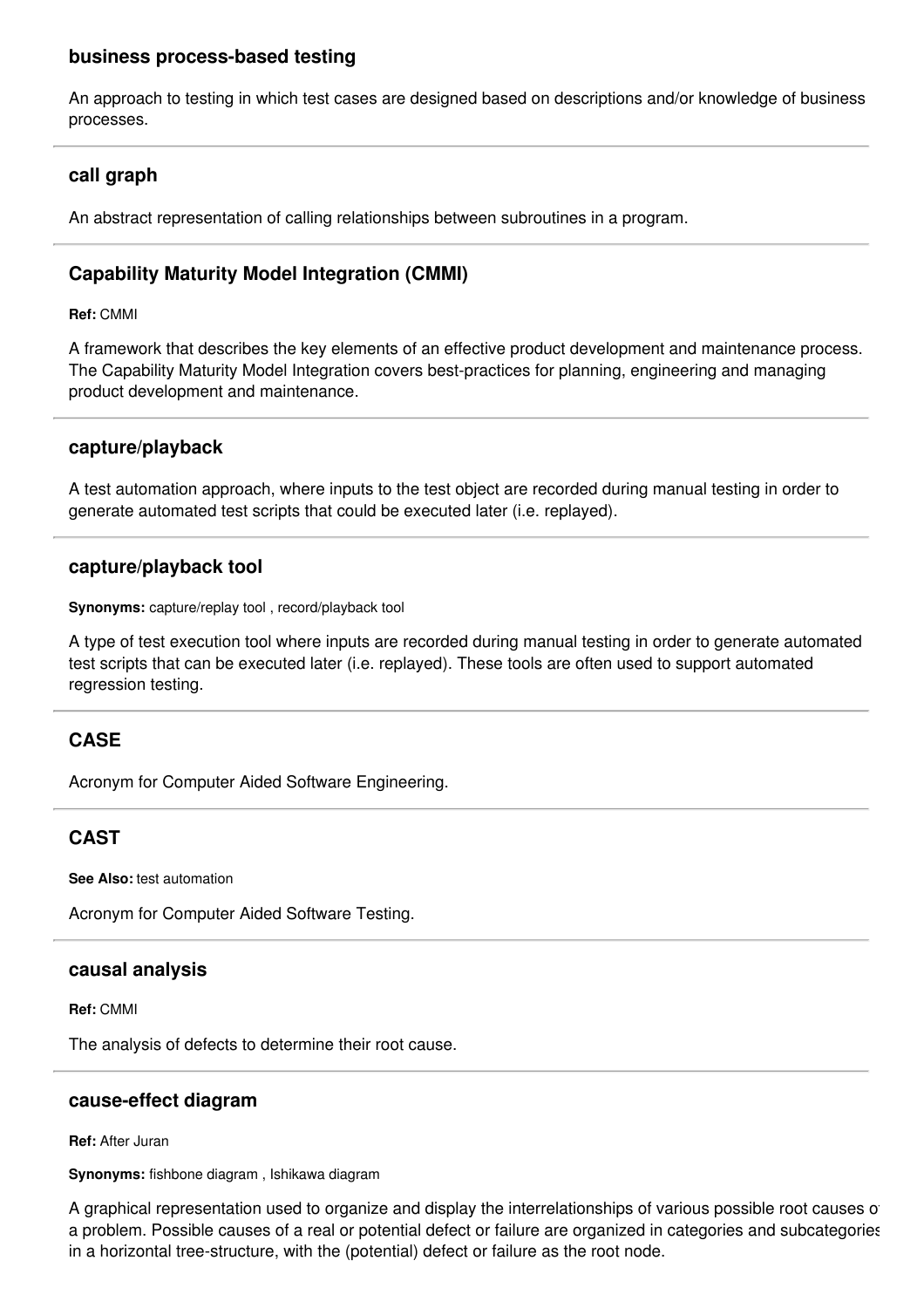# **cause-effect graph**

A graphical representation of inputs and/or stimuli (causes) with their associated outputs (effects), which can be used to design test cases.

## **cause-effect graphing**

**Ref:** BS 7925/2

**Synonyms:** cause-effect analysis

A black-box test design technique in which test cases are designed from cause-effect graphs.

#### **certification**

The process of confirming that a component, system or person complies with its specified requirements, e.g., by passing an exam.

#### **change management**

**See Also:** configuration management

(1) A structured approach to transitioning individuals and organizations from a current state to a desired future state. (2) Controlled way to effect a change, or a proposed change, to a product or service.

#### **changeability**

**Ref:** ISO 9126 **See Also:** maintainability

The capability of the software product to enable specified modifications to be implemented.

## **checklist-based testing**

An experience-based test design technique whereby the experienced tester uses a high-level list of items to be noted, checked, or remembered, or a set of rules or criteria against which a product has to be verified.

## **classification tree**

**See Also:** classification tree method

A tree showing equivalence partitions hierarchically ordered, which is used to design test cases in the classification tree method.

## **classification tree method**

**Ref:** Grochtmann **See Also:** combinatorial testing

A black-box test design technique in which test cases, described by means of a classification tree, are designed to execute combinations of representatives of input and/or output domains.

## **CLI**

Acronym for Command-Line Interface.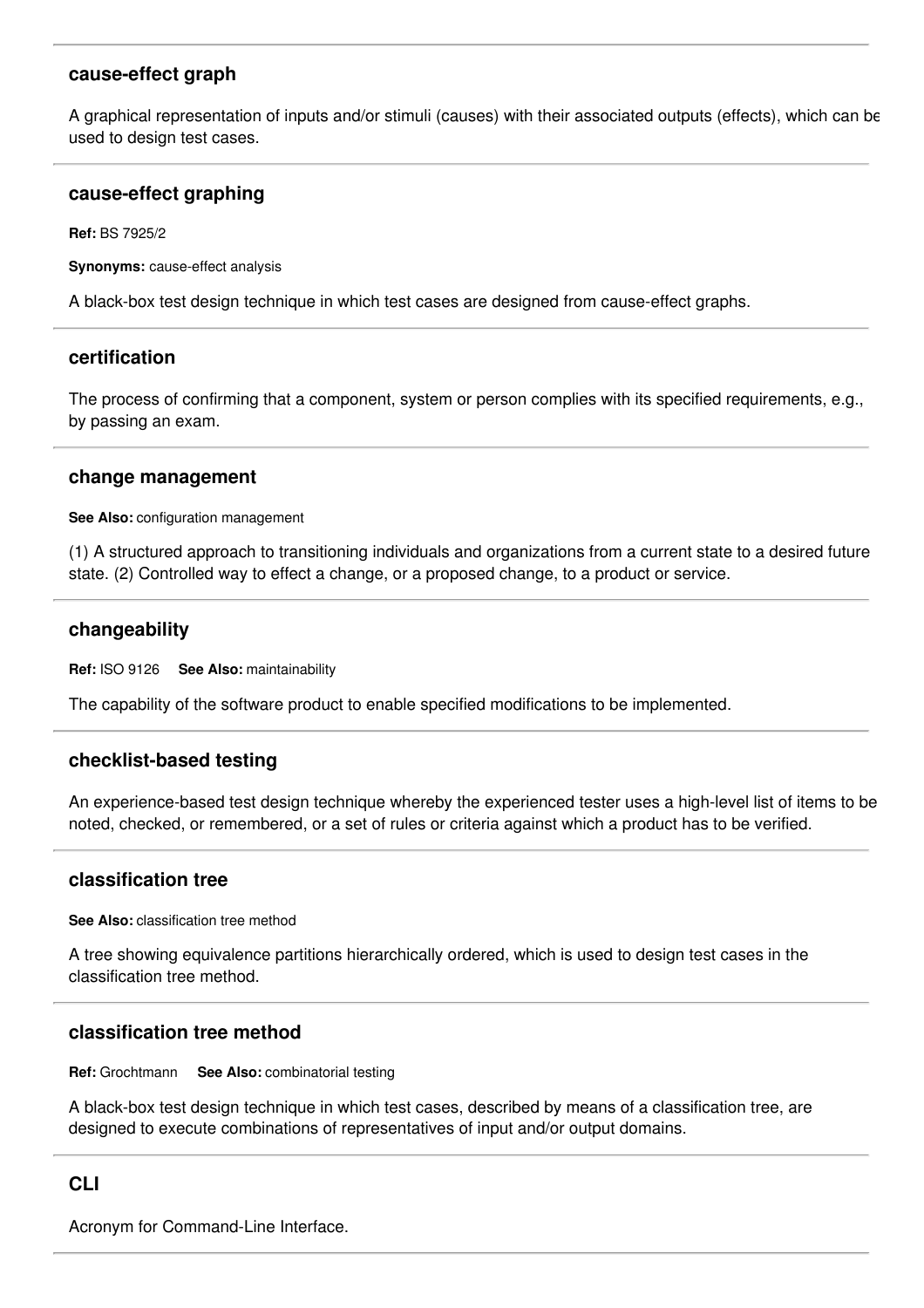# **CLI testing**

Testing performed by submitting commands to the software under test using a dedicated command-line interface.

## **co-existence**

#### **Ref:** ISO 9126 **See Also:** portability

The capability of the software product to co-exist with other independent software in a common environment sharing common resources.

## **code**

#### **Ref:** IEEE 610

Computer instructions and data definitions expressed in a programming language or in a form output by an assembler, compiler or other translator.

#### **code coverage**

An analysis method that determines which parts of the software have been executed (covered) by the test suite and which parts have not been executed, e.g., statement coverage, decision coverage or condition coverage.

## **codependent behavior**

Excessive emotional or psychological dependence on another person, specifically in trying to change that person's current (undesirable) behavior while supporting them in continuing that behavior. For example, in software testing, complaining about late delivery to test and yet enjoying the necessary "heroism", working additional hours to make up time when delivery is running late, therefore reinforcing the lateness.

## **combinatorial testing**

**See Also:** classification tree method, n-wise testing, pairwise testing, orthogonal array testing

A black-box test design technique in which test cases are designed to execute specific combinations of values of several parameters.

## **commercial off-the-shelf (COTS)**

**Synonyms:** off-the-shelf software

A software product that is developed for the general market, i.e. for a large number of customers, and that is delivered to many customers in identical format.

#### **compiler**

#### **Ref:** IEEE 610

A software tool that translates programs expressed in a high-order language into their machine language equivalents.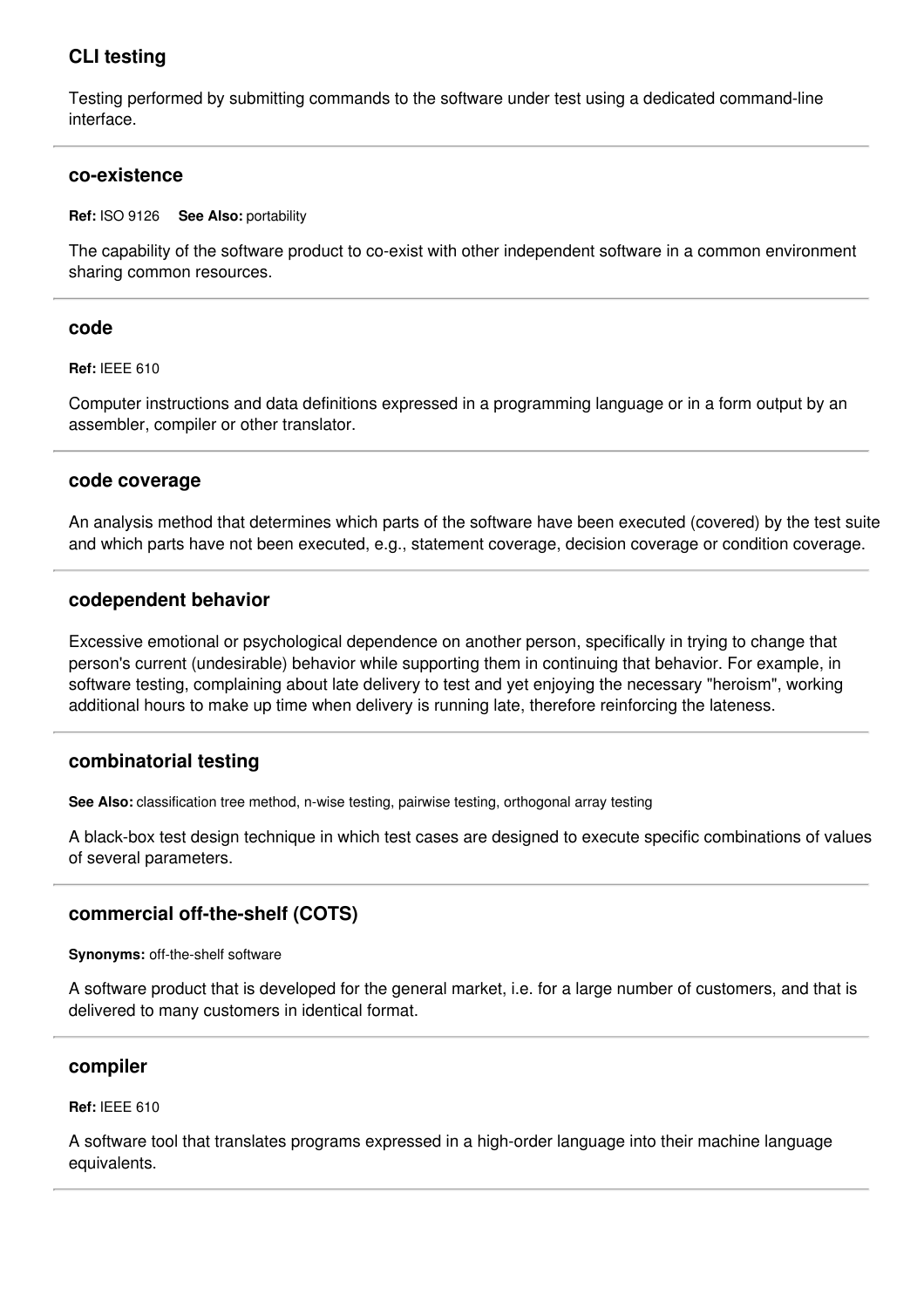## **complexity**

**See Also:** cyclomatic complexity

The degree to which a component or system has a design and/or internal structure that is difficult to understand, maintain and verify.

#### **compliance**

**Ref:** ISO 9126

The capability of the software product to adhere to standards, conventions or regulations in laws and similar prescriptions.

#### **compliance testing**

**Synonyms:** conformance testing , regulation testing , standards testing

Testing to determine the compliance of the component or system.

#### **component**

**Synonyms:** module , unit

A minimal software item that can be tested in isolation.

#### **component integration testing**

**Synonyms:** link testing

Testing performed to expose defects in the interfaces and interaction between integrated components.

#### **component specification**

A description of a component's function in terms of its output values for specified input values under specified conditions, and required non-functional behavior (e.g., resource-utilization).

#### **component testing**

**Ref:** After IEEE 610

**Synonyms:** module testing , program testing , unit testing

The testing of individual software components.

#### **compound condition**

**Synonyms:** multiple condition

Two or more single conditions joined by means of a logical operator (AND, OR or XOR), e.g., A>B AND  $C > 1000$ 

#### **computer forensics**

The practice of determining how a security attack has succeeded and assessing the damage caused.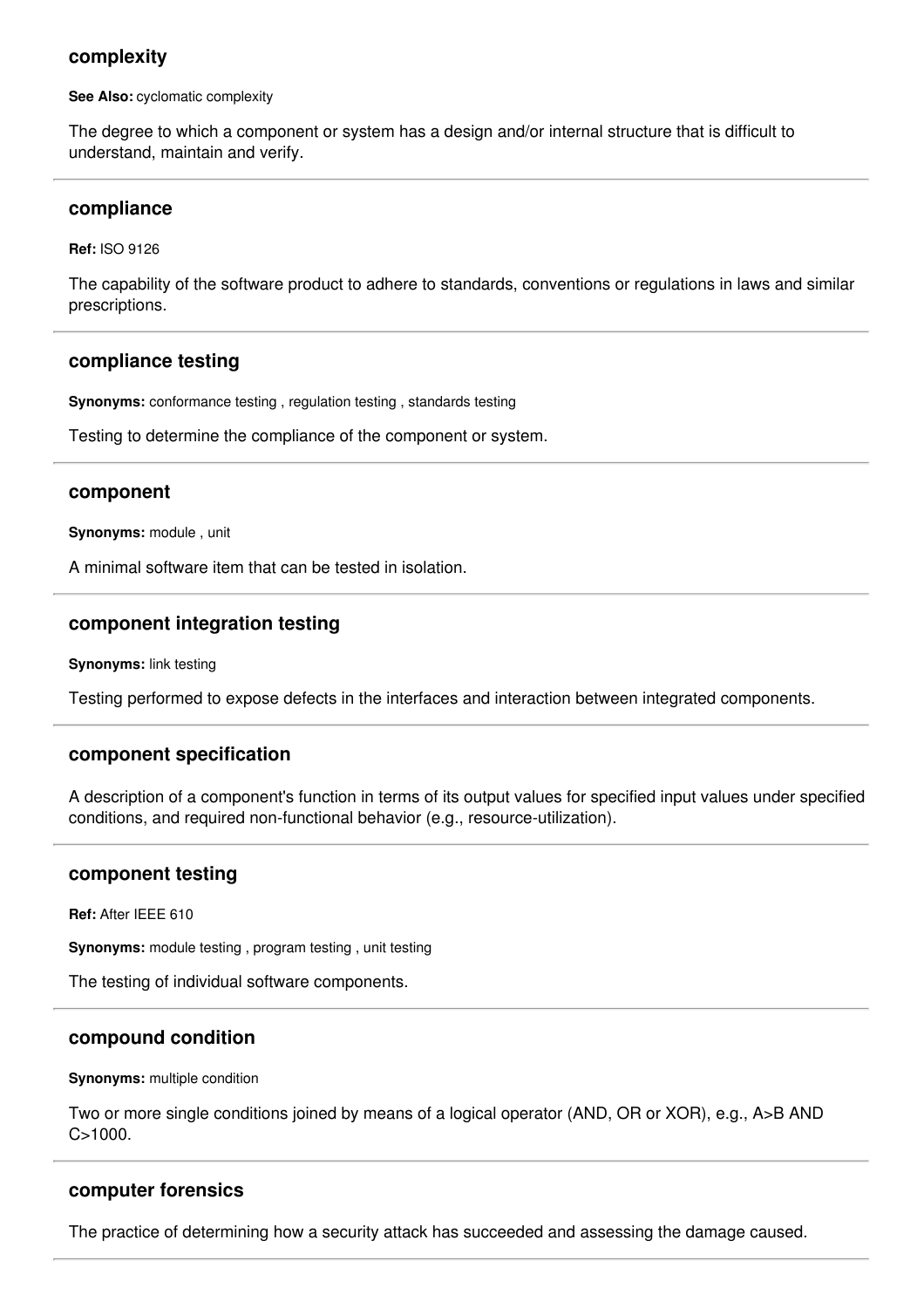#### **concurrency testing**

**Ref:** After IEEE 610

Testing to determine how the occurrence of two or more activities within the same interval of time, achieved either by interleaving the activities or by simultaneous execution, is handled by the component or system.

#### **condition**

**See Also:** condition testing

**Synonyms:** branch condition

A logical expression that can be evaluated as True or False, e.g., A>B.

#### **condition coverage**

**Synonyms:** branch condition coverage

The percentage of condition outcomes that have been exercised by a test suite. 100% condition coverage requires each single condition in every decision statement to be tested as True and False.

#### **condition outcome**

The evaluation of a condition to True or False.

#### **condition testing**

A white-box test design technique in which test cases are designed to execute condition outcomes.

#### **confidence interval**

In managing project risks, the period of time within which a contingency action must be implemented in order to be effective in reducing the impact of the risk.

#### **configuration**

The composition of a component or system as defined by the number, nature, and interconnections of its constituent parts.

## **configuration auditing**

**Ref:** IEEE 610

The function to check on the contents of libraries of configuration items, e.g., for standards compliance.

## **configuration control**

#### **Ref:** IEEE 610

**Synonyms:** change control , version control

An element of configuration management, consisting of the evaluation, coordination, approval or disapproval, and implementation of changes to configuration items after formal establishment of their configuration identification.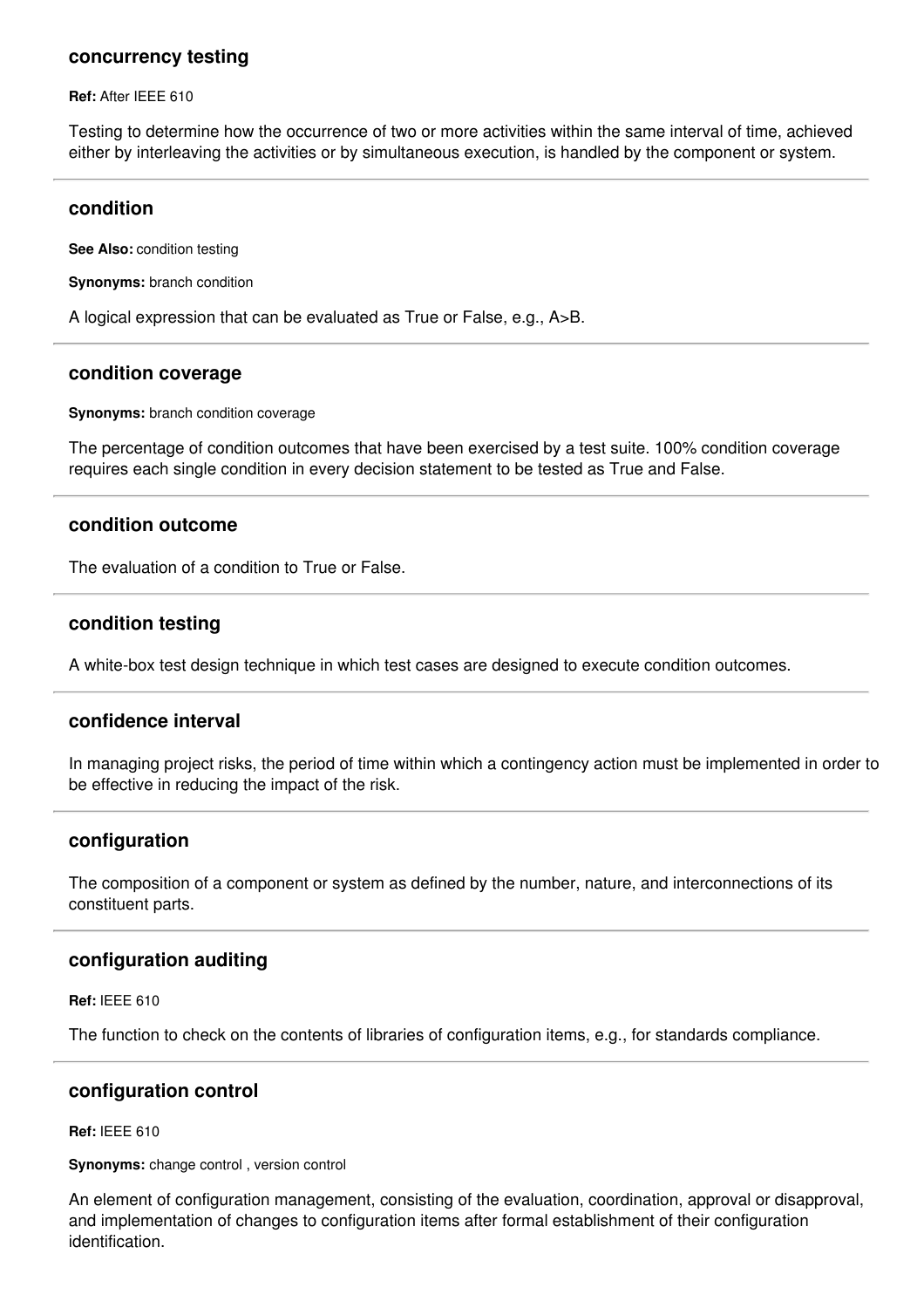# **configuration control board (CCB)**

**Ref:** IEEE 610

**Synonyms:** change control board

A group of people responsible for evaluating and approving or disapproving proposed changes to configuration items, and for ensuring implementation of approved changes.

## **configuration identification**

**Ref:** IEEE 610

An element of configuration management, consisting of selecting the configuration items for a system and recording their functional and physical characteristics in technical documentation.

## **configuration item**

**Ref:** IEEE 610

An aggregation of hardware, software or both, that is designated for configuration management and treated as a single entity in the configuration management process.

## **configuration management**

**Ref:** IEEE 610

A discipline applying technical and administrative direction and surveillance to identify and document the functional and physical characteristics of a configuration item, control changes to those characteristics, record and report change processing and implementation status, and verify compliance with specified requirements.

## **configuration management tool**

A tool that provides support for the identification and control of configuration items, their status over changes and versions, and the release of baselines consisting of configuration items.

# **confirmation testing**

#### **Synonyms:** re-testing

Testing that runs test cases that failed the last time they were run, in order to verify the success of corrective actions.

## **consultative test strategy**

A test strategy whereby the test team relies on the input of one or more key stakeholders to determine the details of the strategy.

## **consultative testing**

Testing driven by the advice and guidance of appropriate experts from outside the test team (e.g., technology experts and/or business domain experts).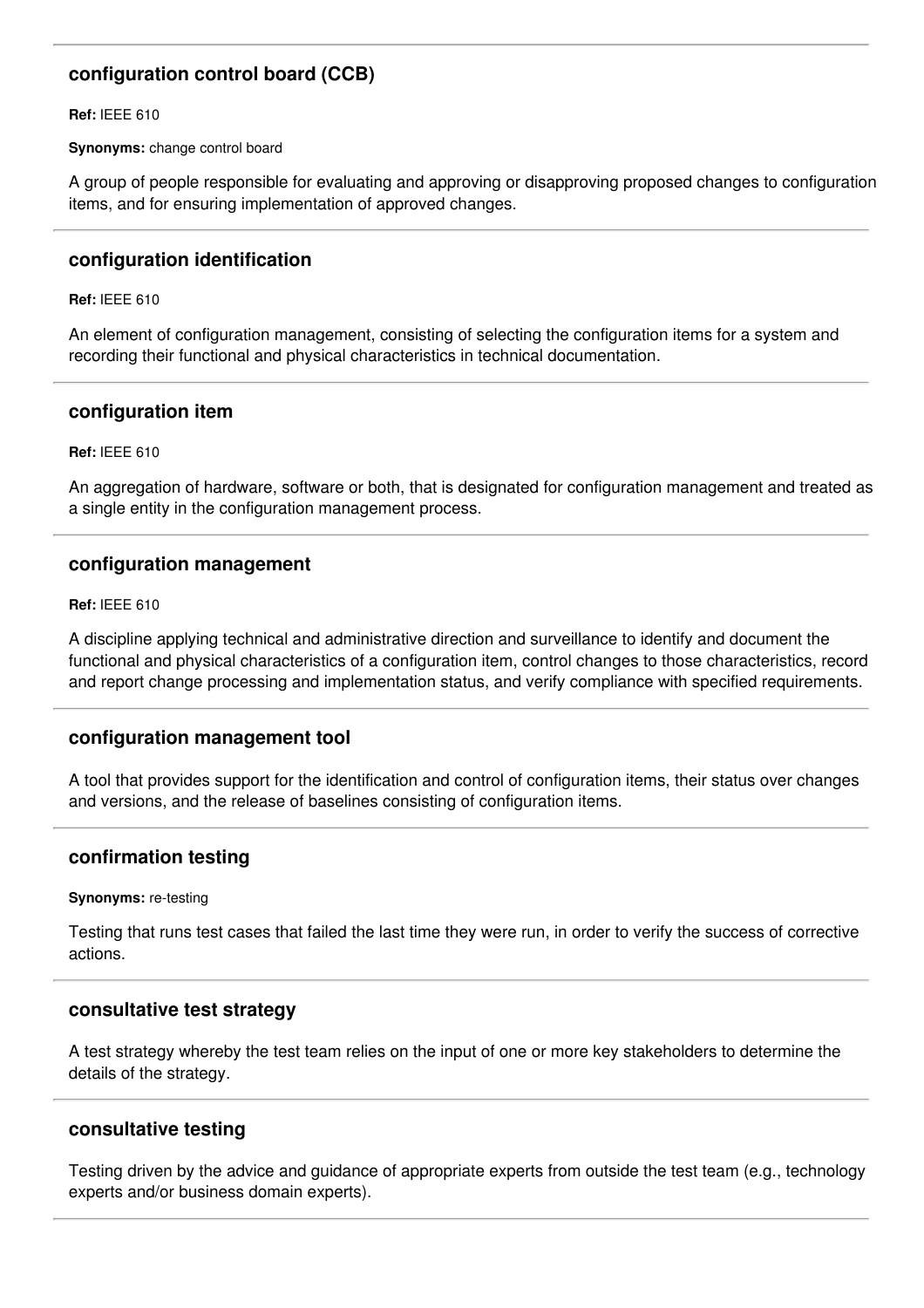## **content-based model**

**Synonyms:** content reference model

A process model providing a detailed description of good engineering practices, e.g., test practices.

#### **continuous representation**

**Ref:** CMMI

A capability maturity model structure wherein capability levels provide a recommended order for approaching process improvement within specified process areas.

#### **control chart**

#### **Synonyms:** Shewhart chart

A statistical process control tool used to monitor a process and determine whether it is statistically controlled. It graphically depicts the average value and the upper and lower control limits (the highest and lowest values) of a process.

#### **control flow**

A sequence of events (paths) in the execution through a component or system.

#### **control flow analysis**

A form of static analysis based on a representation of unique paths (sequences of events) in the execution through a component or system. Control flow analysis evaluates the integrity of control flow structures, looking for possible control flow anomalies such as closed loops or logically unreachable process steps.

#### **control flow graph**

An abstract representation of all possible sequences of events (paths) in the execution through a component or system.

#### **control flow testing**

**See Also:** decision testing, condition testing, path testing

An approach to structure-based testing in which test cases are designed to execute specific sequences of events. Various techniques exist for control flow testing, e.g., decision testing, condition testing, and path testing, that each have their specific approach and level of control flow coverage.

#### **convergence metric**

A metric that shows progress toward a defined criterion, e.g., convergence of the total number of tests executed to the total number of tests planned for execution.

#### **conversion testing**

**Synonyms:** migration testing

Testing of software used to convert data from existing systems for use in replacement systems.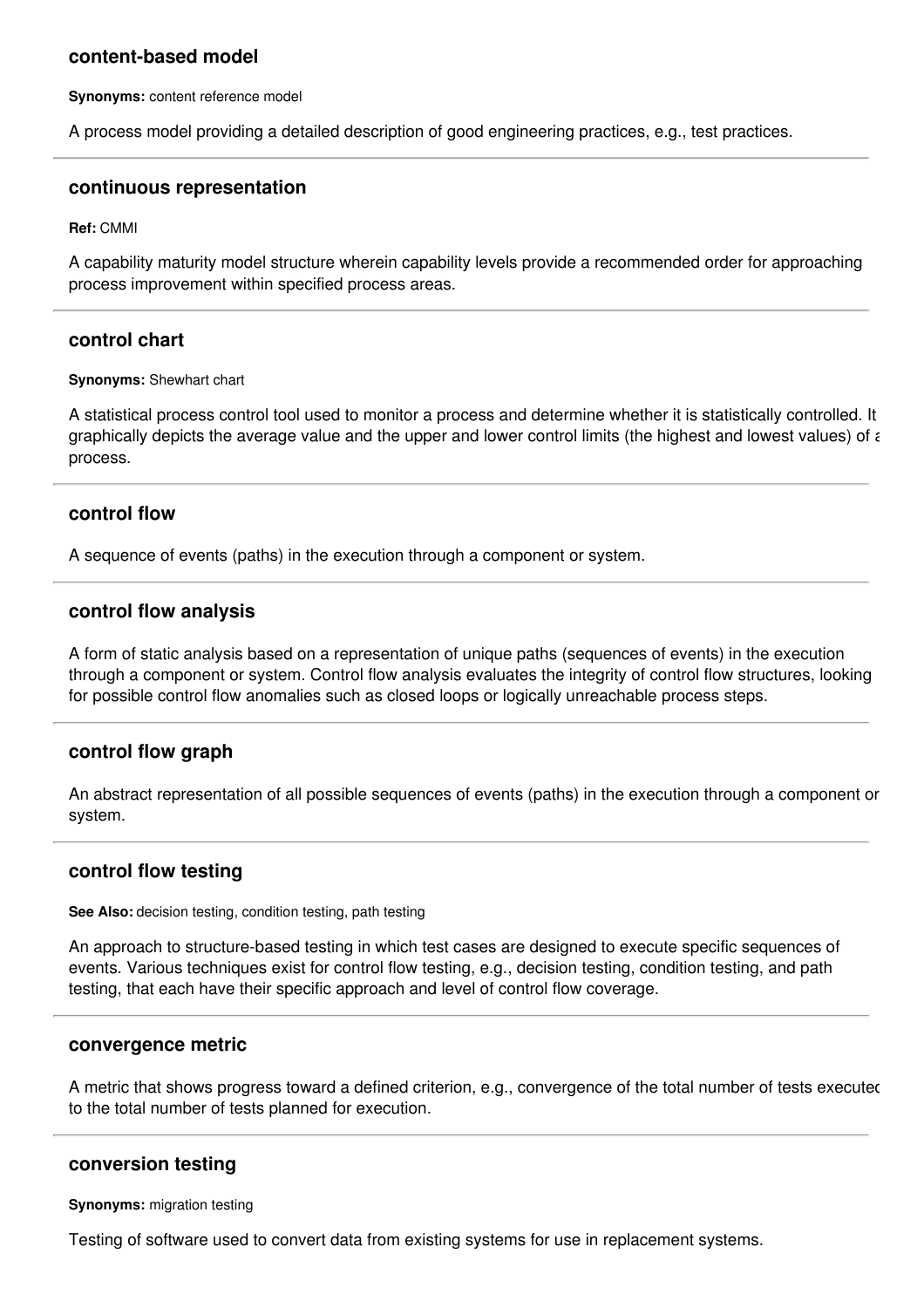## **corporate dashboard**

**See Also:** balanced scorecard, dashboard

A dashboard-style representation of the status of corporate performance data.

## **cost of quality**

The total costs incurred on quality activities and issues and often split into prevention costs, appraisal costs, internal failure costs and external failure costs.

#### **coverage**

**Synonyms:** test coverage

The degree, expressed as a percentage, to which a specified coverage item has been exercised by a test suite.

#### **coverage analysis**

Measurement of achieved coverage to a specified coverage item during test execution referring to predetermined criteria to determine whether additional testing is required and if so, which test cases are needed.

#### **coverage item**

An entity or property used as a basis for test coverage, e.g., equivalence partitions or code statements.

## **coverage tool**

**Synonyms:** coverage measurement tool

A tool that provides objective measures of what structural elements, e.g., statements, branches have been exercised by a test suite.

## **critical success factor**

An element necessary for an organization or project to achieve its mission. Critical success factors are the critical factors or activities required for ensuring the success.

## **Critical Testing Processes (CTP)**

**See Also:** content-based model

A content-based model for test process improvement built around twelve critical processes. These include highly visible processes, by which peers and management judge competence and mission-critical processes in which performance affects the company's profits and reputation.

## **cross-site scripting (XSS)**

**Ref:** NIST.IR.7298

A vulnerability that allows attackers to inject malicious code into an otherwise benign website.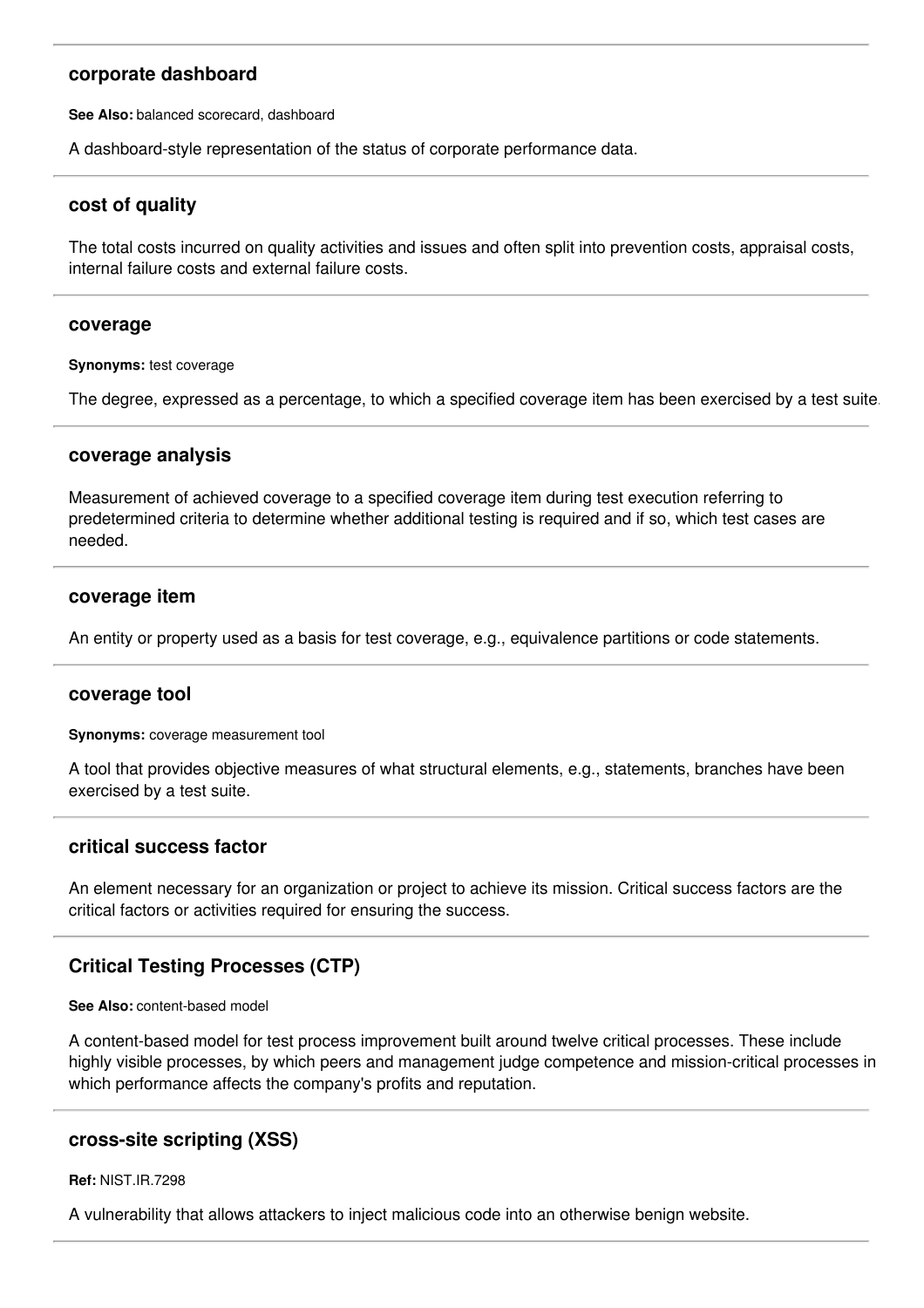#### **custom software**

**Synonyms:** bespoke software

Software developed specifically for a set of users or customers. The opposite is commercial off-the-shelf software.

#### **custom tool**

A software tool developed specifically for a set of users or customers.

## **cyclomatic complexity**

**Ref:** After McCabe

**Synonyms:** cyclomatic number

The maximum number of linear, independent paths through a program. Cyclomatic complexity may be computed as  $L = N + 2P$ , where  $L =$  the number of edges/links in a graph,  $N =$  the number of nodes in a graph,  $P =$  the number of disconnected parts of the graph (e.g., a called graph or subroutine).

#### **daily build**

A development activity whereby a complete system is compiled and linked every day (often overnight), so that a consistent system is available at any time including all latest changes.

#### **dashboard**

**See Also:** corporate dashboard, scorecard

A representation of dynamic measurements of operational performance for some organization or activity, using metrics represented via metaphors such as visual dials, counters, and other devices resembling those on the dashboard of an automobile, so that the effects of events or activities can be easily understood and related to operational goals.

## **data definition**

An executable statement where a variable is assigned a value.

## **data flow**

**Ref:** Beiser

An abstract representation of the sequence and possible changes of the state of data objects, where the state of an object is any of creation, usage, or destruction.

## **data flow analysis**

A form of static analysis based on the definition and usage of variables.

#### **data flow coverage**

The percentage of definition-use pairs that have been exercised by a test suite.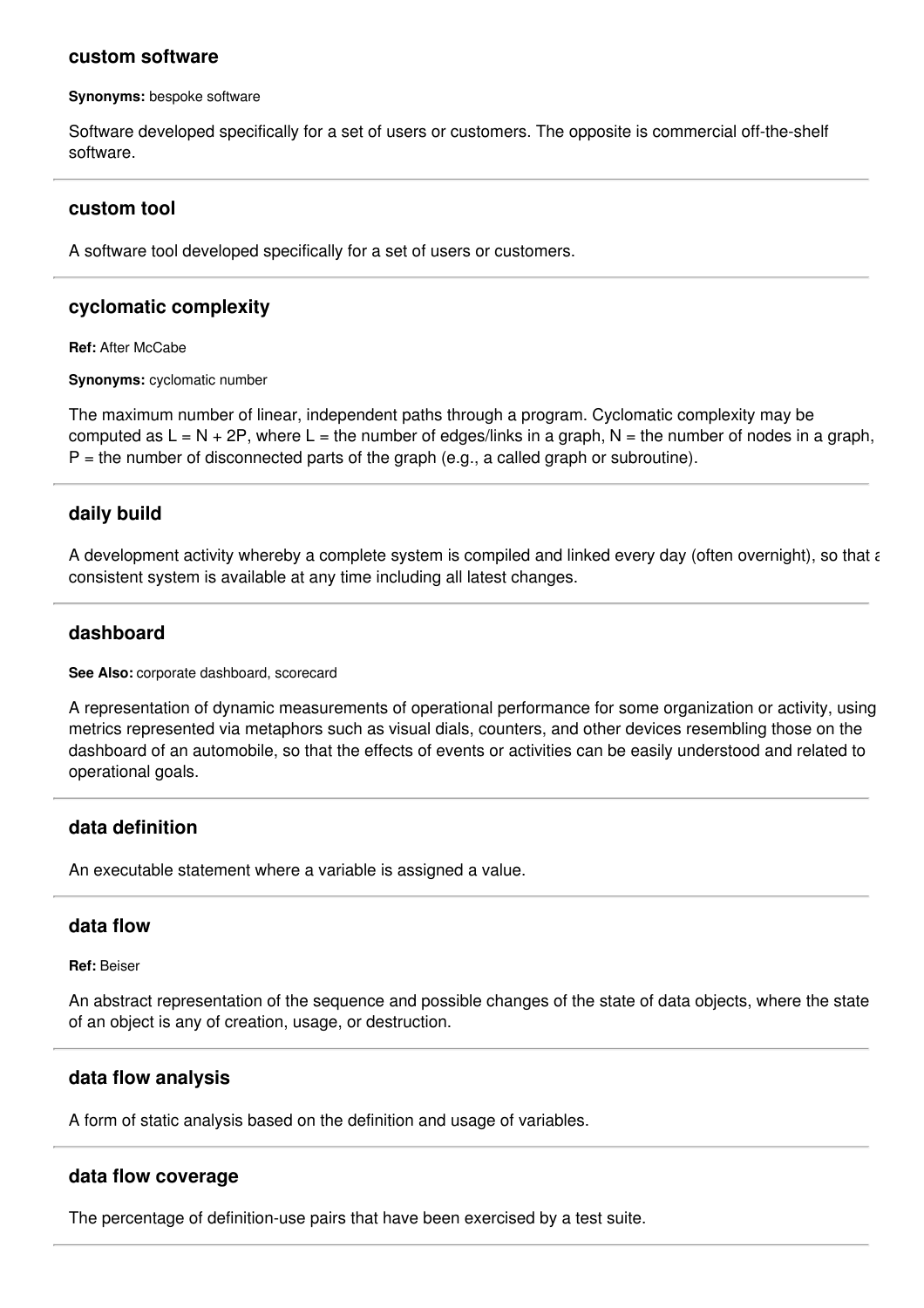# **data flow testing**

A white-box test design technique in which test cases are designed to execute definition-use pairs of variables.

#### **data obfuscation**

Data transformation that makes it difficult for a human to recognize the original data.

## **data privacy**

The protection of personally identifiable information or otherwise sensitive information from undesired disclosure

## **data quality**

An attribute of data that indicates correctness with respect to some pre-defined criteria, e.g., business expectations, requirements on data integrity, data consistency.

#### **data-driven testing**

**Ref:** Fewster and Graham **See Also:** keyword-driven testing

A scripting technique that stores test input and expected results in a table or spreadsheet, so that a single control script can execute all of the tests in the table. Data-driven testing is often used to support the application of test execution tools such as capture/playback tools.

#### **database integrity testing**

Testing the methods and processes used to access and manage the data(base), to ensure access methods, processes and data rules function as expected and that during access to the database, data is not corrupted or unexpectedly deleted, updated or created.

## **dd-path**

#### **See Also:** path

A path between two decisions of an algorithm, or two decision nodes of a corresponding graph, that includes no other decisions.

## **debugging**

The process of finding, analyzing and removing the causes of failures in software.

# **debugging tool**

#### **Synonyms:** debugger

A tool used by programmers to reproduce failures, investigate the state of programs and find the corresponding defect. Debuggers enable programmers to execute programs step by step, to halt a program at any program statement and to set and examine program variables.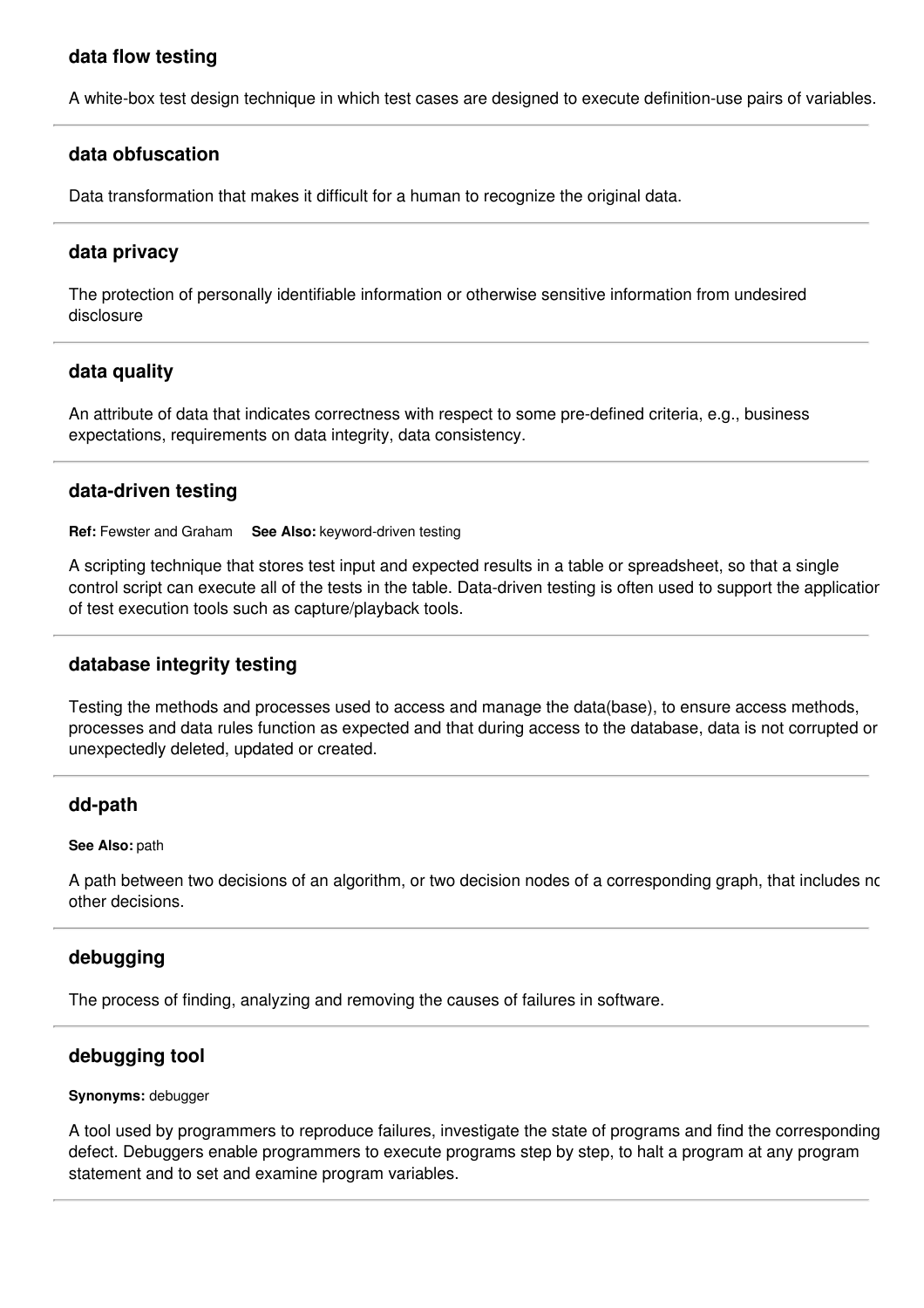# **decision**

A program point at which the control flow has two or more alternative routes. A node with two or more links to separate branches.

## **decision condition coverage**

The percentage of all condition outcomes and decision outcomes that have been exercised by a test suite. 100% decision condition coverage implies both 100% condition coverage and 100% decision coverage.

#### **decision condition testing**

A white-box test design technique in which test cases are designed to execute condition outcomes and decision outcomes.

#### **decision coverage**

The percentage of decision outcomes that have been exercised by a test suite. 100% decision coverage implies both 100% branch coverage and 100% statement coverage.

## **decision outcome**

The result of a decision (which therefore determines the branches to be taken).

#### **decision table**

**Synonyms:** cause-effect decision table

A table showing combinations of inputs and/or stimuli (causes) with their associated outputs and/or actions (effects), which can be used to design test cases.

## **decision table testing**

**Ref:** Egler63 **See Also:** decision table

A black-box test design technique in which test cases are designed to execute the combinations of inputs and/or stimuli (causes) shown in a decision table.

## **decision testing**

A white-box test design technique in which test cases are designed to execute decision outcomes.

#### **defect**

**Synonyms:** bug , fault , problem

A flaw in a component or system that can cause the component or system to fail to perform its required function, e.g., an incorrect statement or data definition. A defect, if encountered during execution, may cause a failure of the component or system.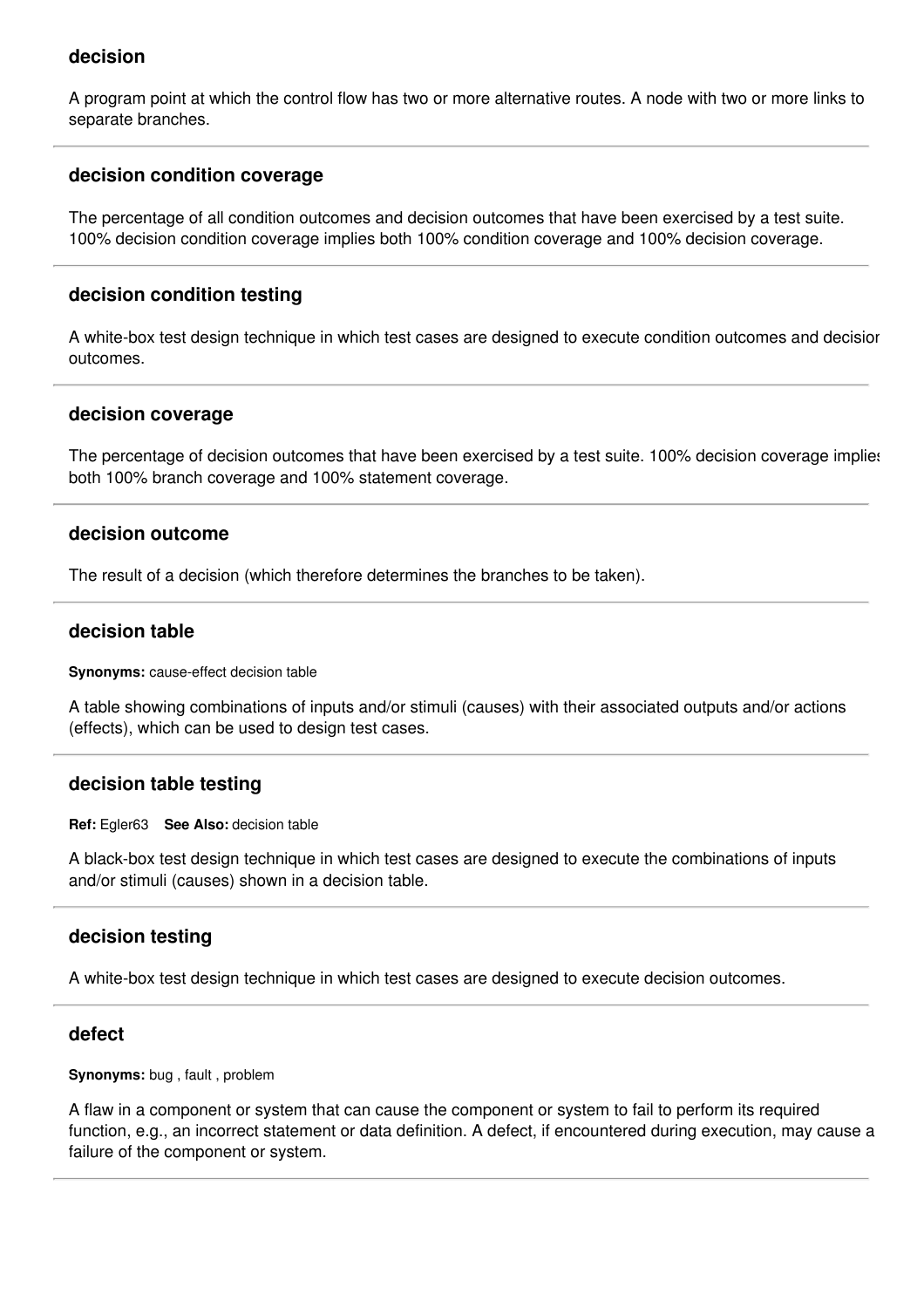# **defect density**

**Synonyms:** fault density

The number of defects identified in a component or system divided by the size of the component or system (expressed in standard measurement terms, e.g., lines-of-code, number of classes or function points).

# **Defect Detection Percentage (DDP)**

**See Also:** escaped defects

**Synonyms:** Fault Detection Percentage (FDP)

The number of defects found by a test level, divided by the number found by that test level and any other means afterwards.

#### **defect management**

**Ref:** After IEEE 1044

**Synonyms:** problem management

The process of recognizing, investigating, taking action and disposing of defects. It involves recording defects, classifying them and identifying the impact.

## **defect management committee**

**Synonyms:** defect triage committee

A cross-functional team of stakeholders who manage reported defects from initial detection to ultimate resolution (defect removal, defect deferral, or report cancellation). In some cases, the same team as the configuration control board.

## **defect management tool**

**See Also:** incident management tool

**Synonyms:** bug tracking tool , defect tracking tool

A tool that facilitates the recording and status tracking of defects and changes. They often have workfloworiented facilities to track and control the allocation, correction and re-testing of defects and provide reporting facilities.

## **defect masking**

**Ref:** After IEEE 610

**Synonyms:** fault masking

An occurrence in which one defect prevents the detection of another.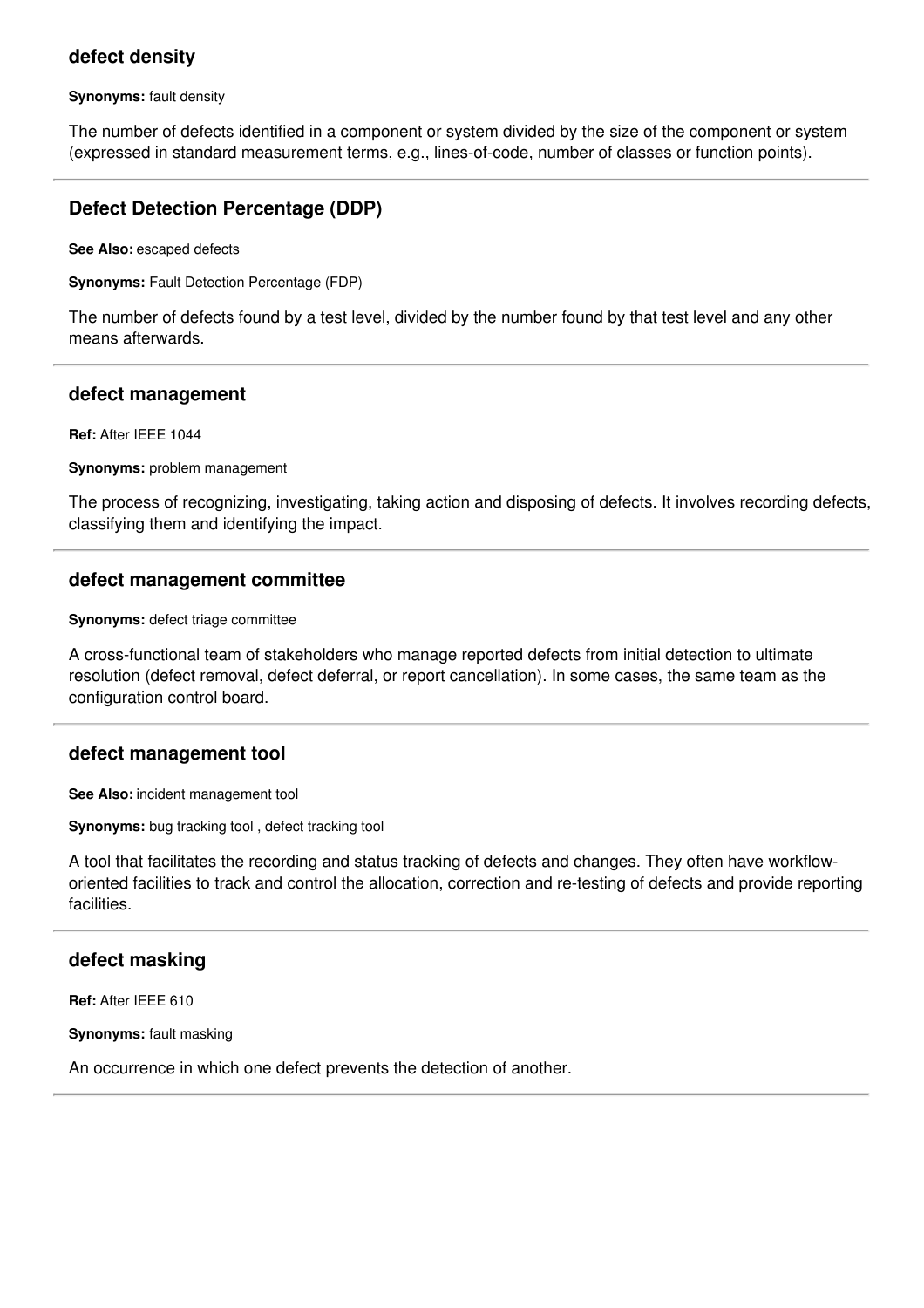# **defect report**

**Ref:** After IEEE 829

**Synonyms:** bug report , problem report

A document reporting on any flaw in a component or system that can cause the component or system to fail to perform its required function.

## **defect taxonomy**

**Synonyms:** bug taxonomy

A system of (hierarchical) categories designed to be a useful aid for reproducibly classifying defects.

# **defect type**

**Synonyms:** defect category

An element in a taxonomy of defects. Defect taxonomies can be identified with respect to a variety of considerations, including, but not limited to: Phase or development activity in which the defect is created, e.g., a specification error or a coding error, Characterization of defects, e.g., an "off-by-one" defect, Incorrectness, e.g., an incorrect relational operator, a programming language syntax error, or an invalid assumption, Performance issues, e.g., excessive execution time, insufficient availability.

# **defect-based test design technique**

**See Also:** defect taxonomy

**Synonyms:** defect-based technique

A procedure to derive and/or select test cases targeted at one or more defect types, with tests being developed from what is known about the specific defect type.

# **definition-use pair**

The association of a definition of a variable with the subsequent use of that variable. Variable uses include computational (e.g., multiplication) or to direct the execution of a path (predicate use).

# **deliverable**

Any (work) product that must be delivered to someone other than the (work) product's author.

# **demilitarized zone (DMZ)**

**See Also:** network zone

A physical or logical subnetwork that contains and exposes an organization's external-facing services to an untrusted network, commonly the Internet.

# **Deming cycle**

**Ref:** After Deming

An iterative four-step problem-solving process (plan-do-check-act) typically used in process improvement.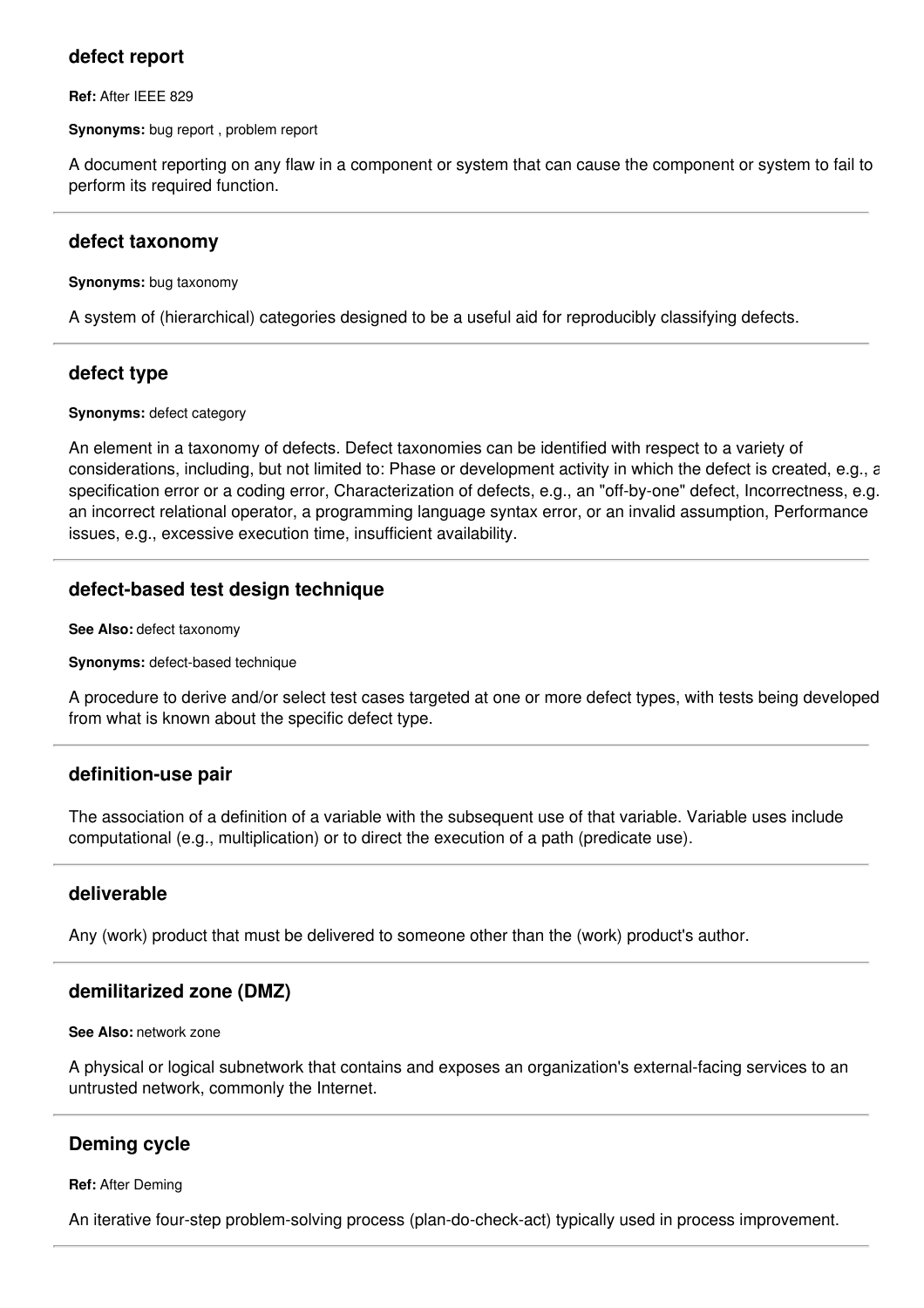# **denial of service (DOS)**

A security attack that is intended to overload the system with requests such that legitimate requests cannot be serviced.

# **design-based testing**

An approach to testing in which test cases are designed based on the architecture and/or detailed design of a component or system (e.g., tests of interfaces between components or systems).

## **desk checking**

**See Also:** static testing

Testing of software or a specification by manual simulation of its execution.

## **development testing**

**Ref:** After IEEE 610

Formal or informal testing conducted during the implementation of a component or system, usually in the development environment by developers.

# **diagnosing (IDEAL)**

**See Also:** IDEAL

The phase within the IDEAL model where it is determined where one is, relative to where one wants to be. The diagnosing phase consists of the activities to characterize current and desired states and develop recommendations.

# **documentation testing**

Testing the quality of the documentation, e.g., user guide or installation guide.

## **domain**

The set from which valid input and/or output values can be selected.

## **domain analysis**

**See Also:** boundary value analysis, equivalence partitioning

A black-box test design technique that is used to identify efficient and effective test cases when multiple variables can or should be tested together. It builds on and generalizes equivalence partitioning and boundary values analysis.

## **driver**

**Ref:** After TMap

**Synonyms:** test driver

A software component or test tool that replaces a component that takes care of the control and/or the calling of a component or system.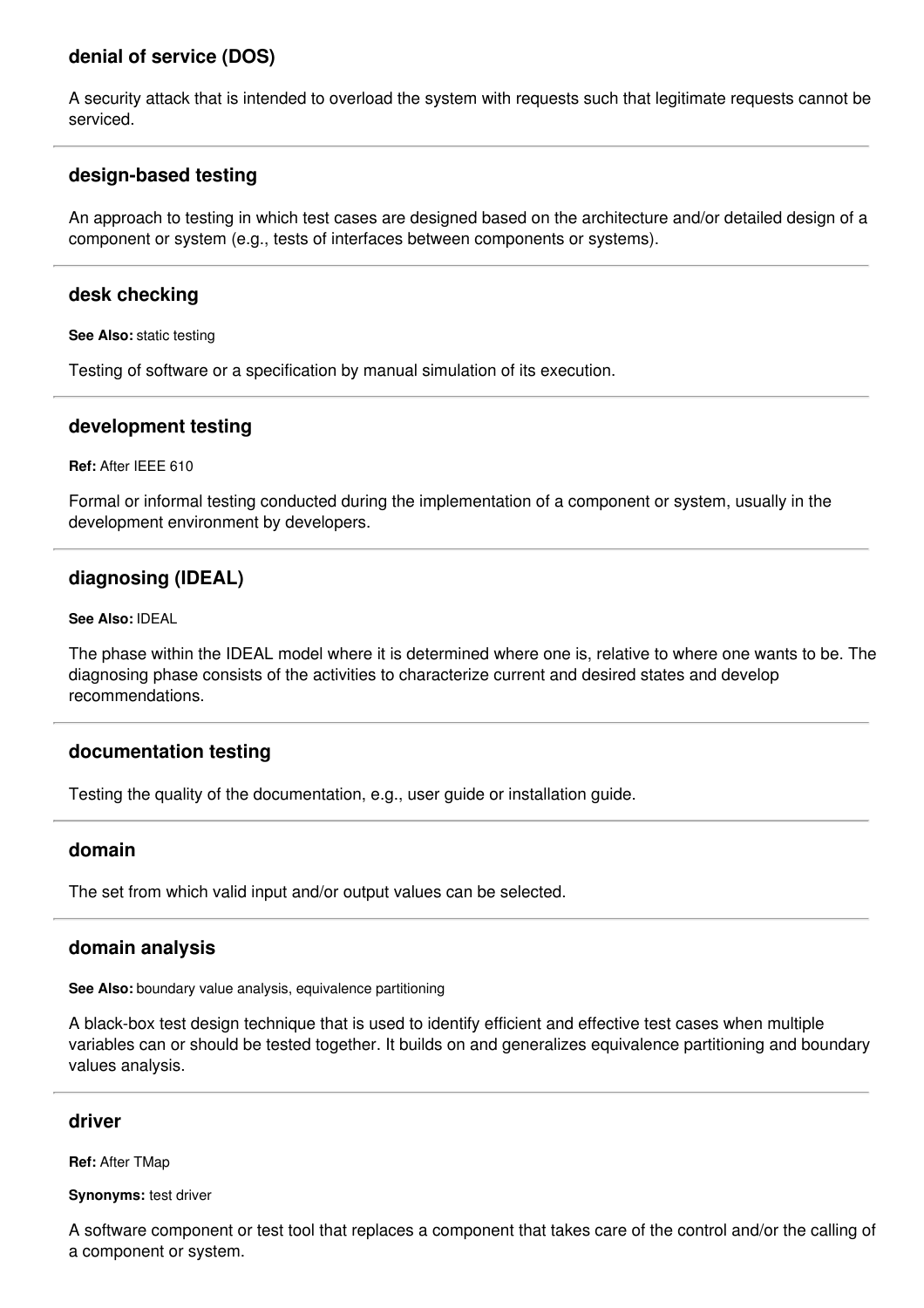# **dynamic analysis**

**Ref:** After IEEE 610

The process of evaluating behavior, e.g., memory performance, CPU usage, of a system or component during execution.

## **dynamic analysis tool**

A tool that provides run-time information on the state of the software code. These tools are most commonly used to identify unassigned pointers, check pointer arithmetic and to monitor the allocation, use and deallocation of memory and to flag memory leaks.

## **dynamic comparison**

Comparison of actual and expected results, performed while the software is being executed, for example by a test execution tool.

## **dynamic testing**

Testing that involves the execution of the software of a component or system.

#### **effectiveness**

**See Also:** efficiency

The capability of producing an intended result.

#### **efficiency**

#### **Ref:** ISO 9126

(1) The capability of the software product to provide appropriate performance, relative to the amount of resources used, under stated conditions. (2) The capability of a process to produce the intended outcome, relative to the amount of resources used.

#### **efficiency testing**

Testing to determine the efficiency of a software product.

#### **elementary comparison testing**

**Ref:** TMap

A black-box test design technique in which test cases are designed to execute combinations of inputs using the concept of modified condition decision coverage.

#### **embedded iterative model**

A development lifecycle sub-model that applies an iterative approach to detailed design, coding and testing within an overall sequential model. In this case, the high-level design documents are prepared and approved for the entire project but the actual detailed design, code development and testing are conducted in iterations.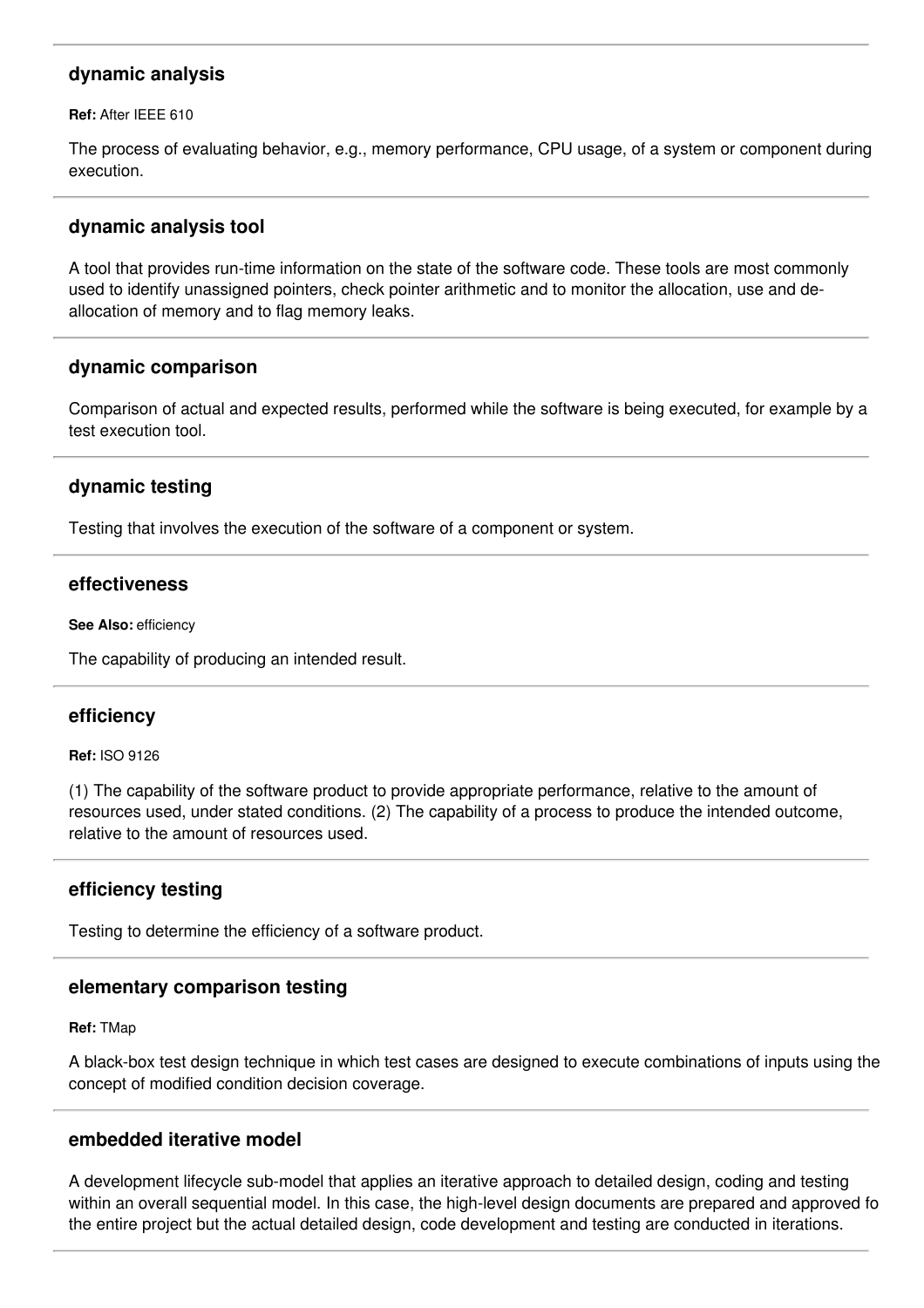## **emotional intelligence**

The ability, capacity, and skill to identify, assess, and manage the emotions of one's self, of others, and of groups.

#### **emulator**

**Ref:** IEEE 610 **See Also:** simulator

A device, computer program, or system that accepts the same inputs and produces the same outputs as a given system.

## **encryption**

The process of encoding information so that only authorized parties can retrieve the original information, usually by means of a specific decryption key or process.

#### **entry criteria**

**Ref:** Gilb and Graham

The set of generic and specific conditions for permitting a process to go forward with a defined task, e.g., test phase. The purpose of entry criteria is to prevent a task from starting which would entail more (wasted) effort compared to the effort needed to remove the failed entry criteria.

#### **entry point**

An executable statement or process step which defines a point at which a given process is intended to begin.

#### **equivalence partition**

**Synonyms:** equivalence class

A portion of an input or output domain for which the behavior of a component or system is assumed to be the same, based on the specification.

## **equivalence partition coverage**

The percentage of equivalence partitions that have been exercised by a test suite.

#### **equivalence partitioning**

**Synonyms:** partition testing

A black-box test design technique in which test cases are designed to execute representatives from equivalence partitions. In principle, test cases are designed to cover each partition at least once.

# **equivalent manual test effort (EMTE)**

Effort required for running tests manually.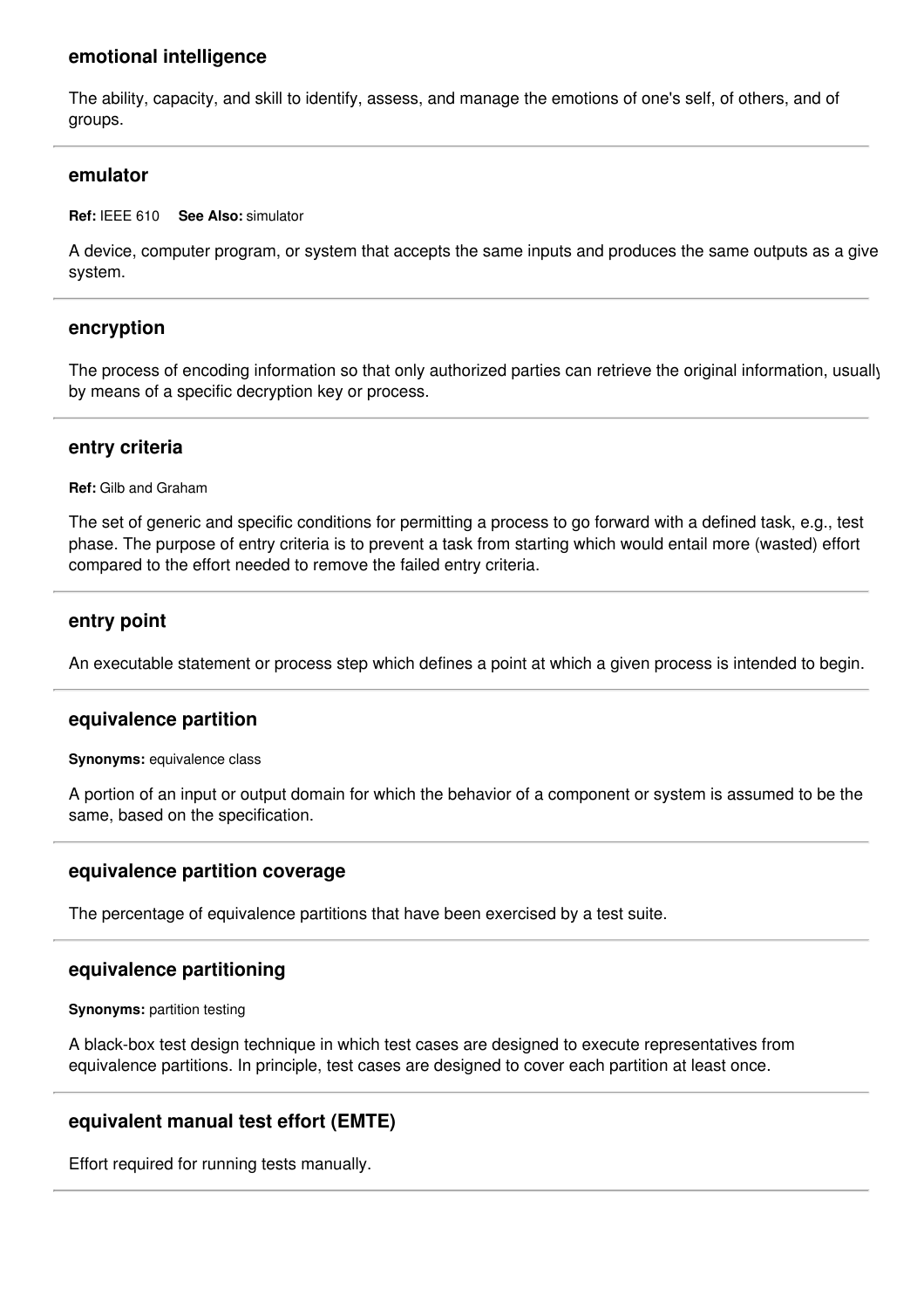#### **error**

**Ref:** After IEEE 610

**Synonyms:** mistake

A human action that produces an incorrect result.

#### **error guessing**

A test design technique where the experience of the tester is used to anticipate what defects might be present in the component or system under test as a result of errors made, and to design tests specifically to expose them.

#### **error tolerance**

**Ref:** After IEEE 610

The ability of a system or component to continue normal operation despite the presence of erroneous inputs.

## **escaped defect**

**See Also:** Defect Detection Percentage

A defect that was not detected in a previous test level which is supposed to find such type of defects.

## **establishing (IDEAL)**

#### **See Also:** IDEAL

The phase within the IDEAL model where the specifics of how an organization will reach its destination are planned. The establishing phase consists of the activities set priorities, develop approach and plan actions.

# **ethical hacker**

A security tester using hacker techniques.

## **European Foundation for Quality Management excellence model (EFQM)**

A non-prescriptive framework for an organization's quality management system, defined and owned by the European Foundation for Quality Management, based on five 'Enabling' criteria (covering what an organization does), and four 'Results' criteria (covering what an organization achieves).

## **exception handling**

Behavior of a component or system in response to erroneous input, from either a human user or from another component or system, or to an internal failure.

#### **executable statement**

A statement which, when compiled, is translated into object code, and which will be executed procedurally when the program is running and may perform an action on data.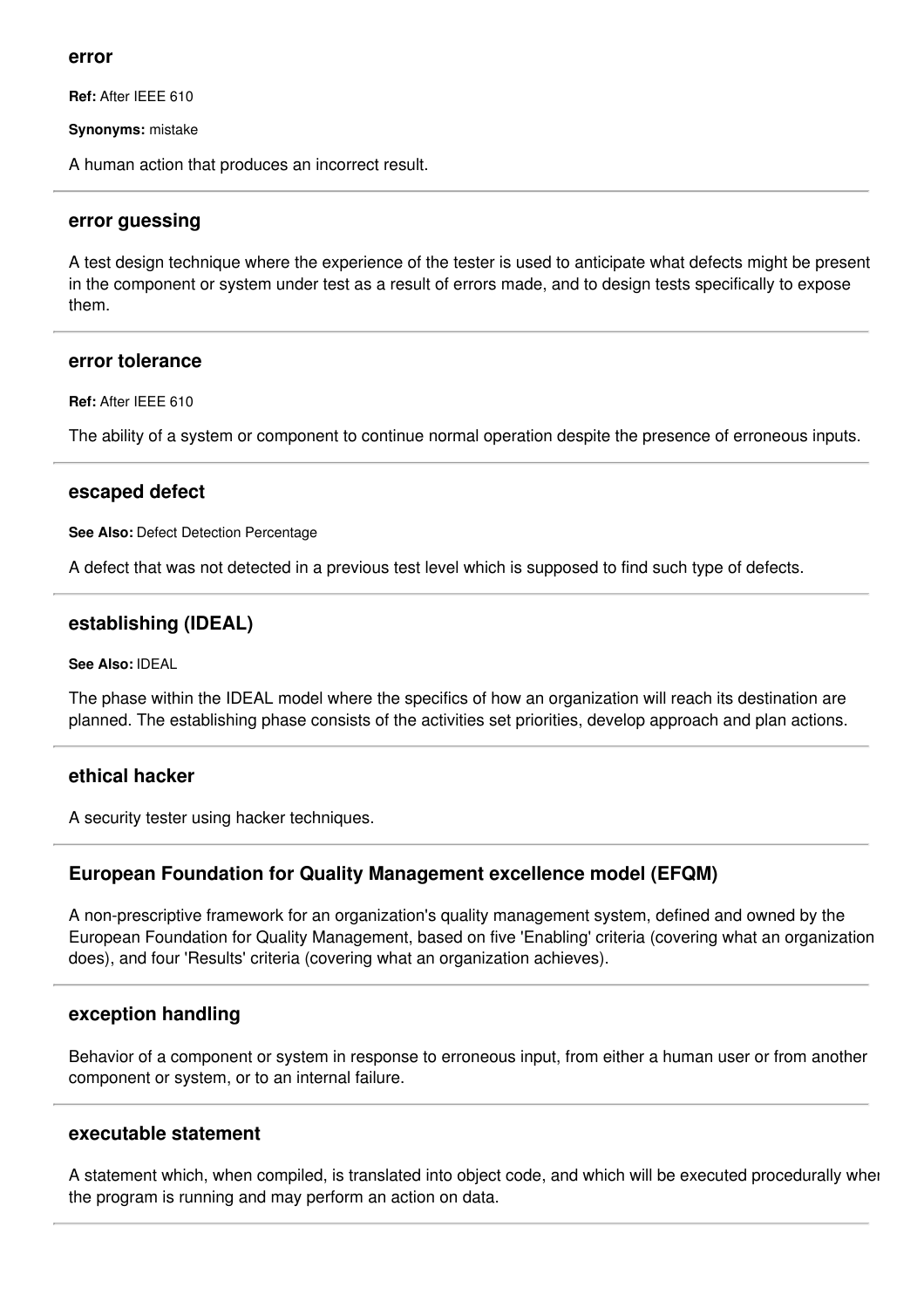## **exercised**

A program element is said to be exercised by a test case when the input value causes the execution of that element, such as a statement, decision, or other structural element.

#### **exhaustive testing**

**Synonyms:** complete testing

A test approach in which the test suite comprises all combinations of input values and preconditions.

#### **exit criteria**

**Ref:** After Gilb and Graham

**Synonyms:** completion criteria , test completion criteria

The set of generic and specific conditions, agreed upon with the stakeholders for permitting a process to be officially completed. The purpose of exit criteria is to prevent a task from being considered completed when there are still outstanding parts of the task which have not been finished. Exit criteria are used to report against and to plan when to stop testing.

#### **exit point**

An executable statement or process step which defines a point at which a given process is intended to cease.

#### **expected result**

**Synonyms:** expected outcome , predicted outcome

The behavior predicted by the specification, or another source, of the component or system under specified conditions.

#### **experience-based test design technique**

**Synonyms:** experience-based technique

Procedure to derive and/or select test cases based on the tester's experience, knowledge and intuition.

#### **experience-based testing**

Testing based on the tester's experience, knowledge and intuition.

#### **exploratory testing**

**Ref:** After Bach

An informal test design technique where the tester actively controls the design of the tests as those tests are performed and uses information gained while testing to design new and better tests.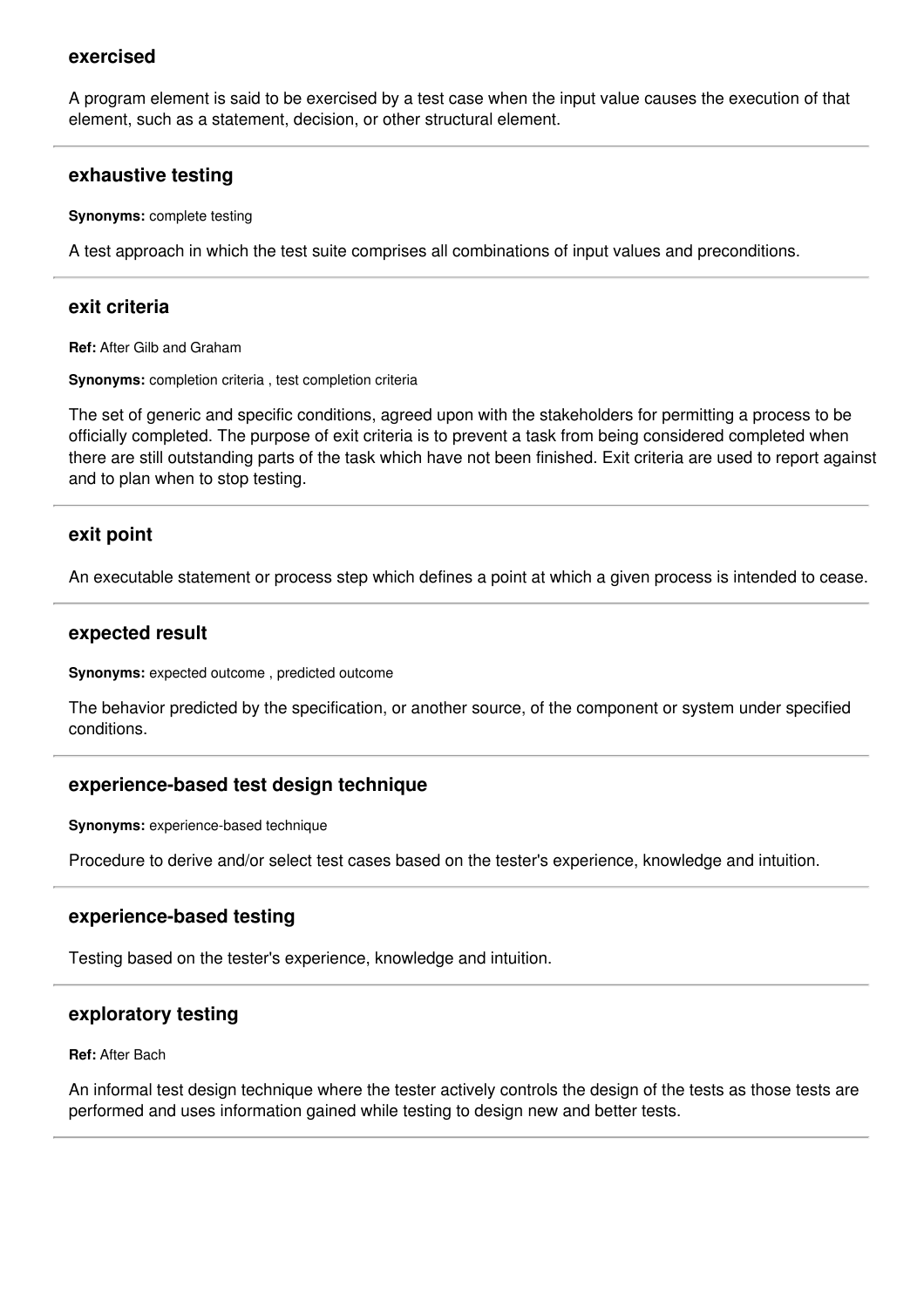# **Extreme Programming (XP)**

**See Also:** Agile software development

A software engineering methodology used within Agile software development whereby core practices are programming in pairs, doing extensive code review, unit testing of all code, and simplicity and clarity in code.

#### **factory acceptance testing**

**See Also:** alpha testing

Acceptance testing conducted at the site at which the product is developed and performed by employees of the supplier organization, to determine whether or not a component or system satisfies the requirements, normally including hardware as well as software.

## **fail**

**Synonyms:** test fail

A test is deemed to fail if its actual result does not match its expected result.

## **failover testing**

#### **See Also:** recoverability testing

Testing by simulating failure modes or actually causing failures in a controlled environment. Following a failure, the failover mechanism is tested to ensure that data is not lost or corrupted and that any agreed service levels are maintained (e.g., function availability or response times).

## **failure**

**Ref:** After Fenton

Deviation of the component or system from its expected delivery, service or result.

#### **failure mode**

**Ref:** IEEE 610

The physical or functional manifestation of a failure. For example, a system in failure mode may be characterized by slow operation, incorrect outputs, or complete termination of execution.

# **Failure Mode and Effect Analysis (FMEA)**

**See Also:** Failure Mode, Effect and Criticality Analysis

**Synonyms:** Software Failure Mode and Effect Analysis

A systematic approach to risk identification and analysis of identifying possible modes of failure and attempting to prevent their occurrence.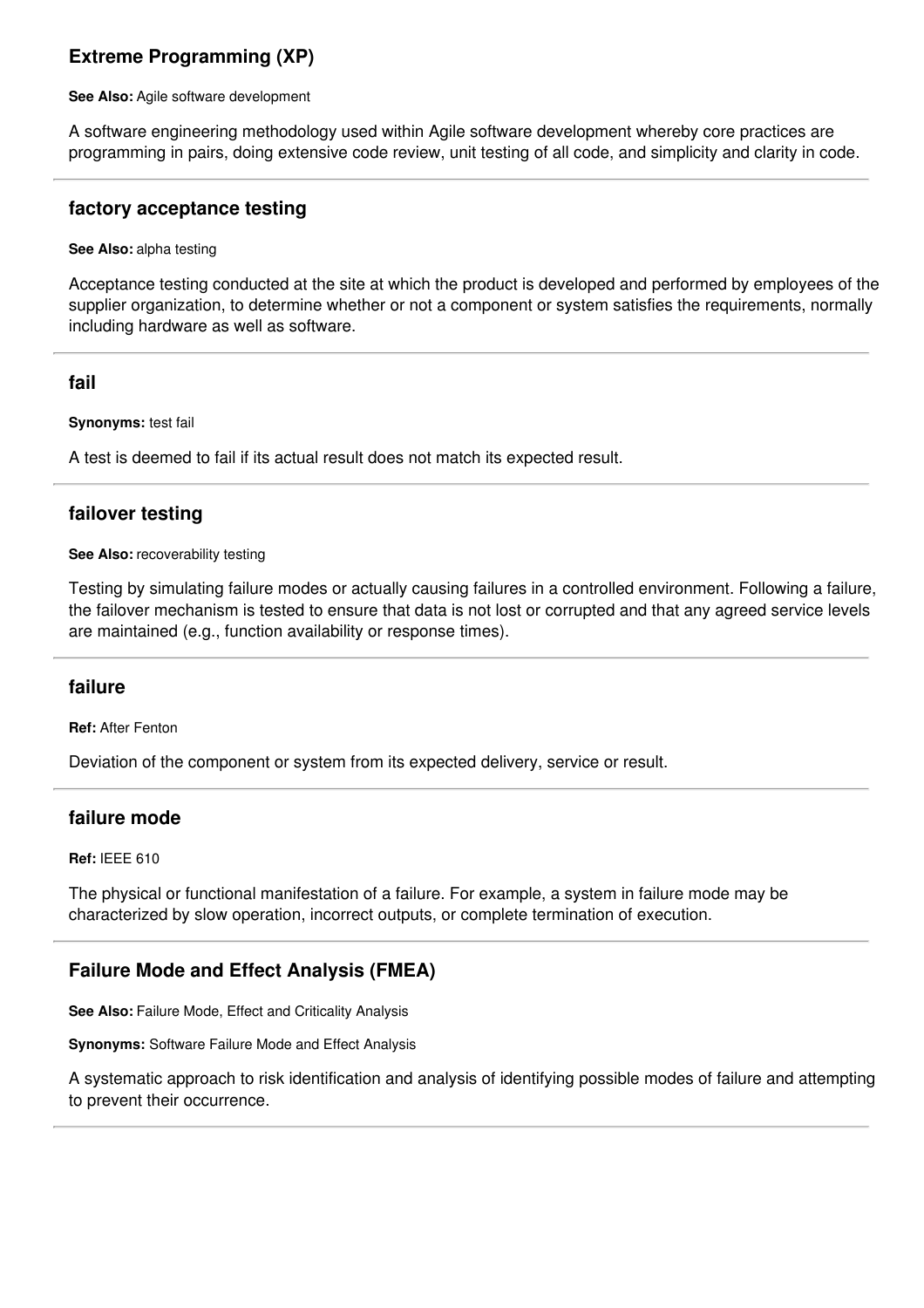# **Failure Mode, Effects, and Criticality Analysis (FMECA)**

**See Also:** Failure Mode and Effect Analysis

**Synonyms:** software failure mode

An extension of FMEA, as in addition to the basic FMEA, it includes a criticality analysis, which is used to chart the probability of failure modes against the severity of their consequences. The result highlights failure modes with relatively high probability and severity of consequences, allowing remedial effort to be directed where it will produce the greatest value.

## **failure rate**

**Ref:** IEEE 610

The ratio of the number of failures of a given category to a given unit of measure, e.g., failures per unit of time, failures per number of transactions, failures per number of computer runs.

## **false-negative result**

**Synonyms:** false-pass result

A test result which fails to identify the presence of a defect that is actually present in the test object.

## **false-positive result**

**Synonyms:** false-fail result

A test result in which a defect is reported although no such defect actually exists in the test object.

# **fault attack**

**See Also:** negative testing, security attack

**Synonyms:** attack

Directed and focused attempt to evaluate a specific quality characteristic of a test object by attempting to force specific failures to occur. Usually focused on reliability or security.

# **fault injection**

**See Also:** fault tolerance

The process of intentionally adding defects to a system for the purpose of finding out whether the system can detect, and possibly recover from, a defect. Fault injection is intended to mimic failures that might occur in the field.

# **fault seeding**

**Ref:** After IEEE 610

**Synonyms:** bebugging , error seeding

The process of intentionally adding defects to those already in the component or system for the purpose of monitoring the rate of detection and removal, and estimating the number of remaining defects. Fault seeding is typically part of development (pre-release) testing and can be performed at any test level (component, integration, or system).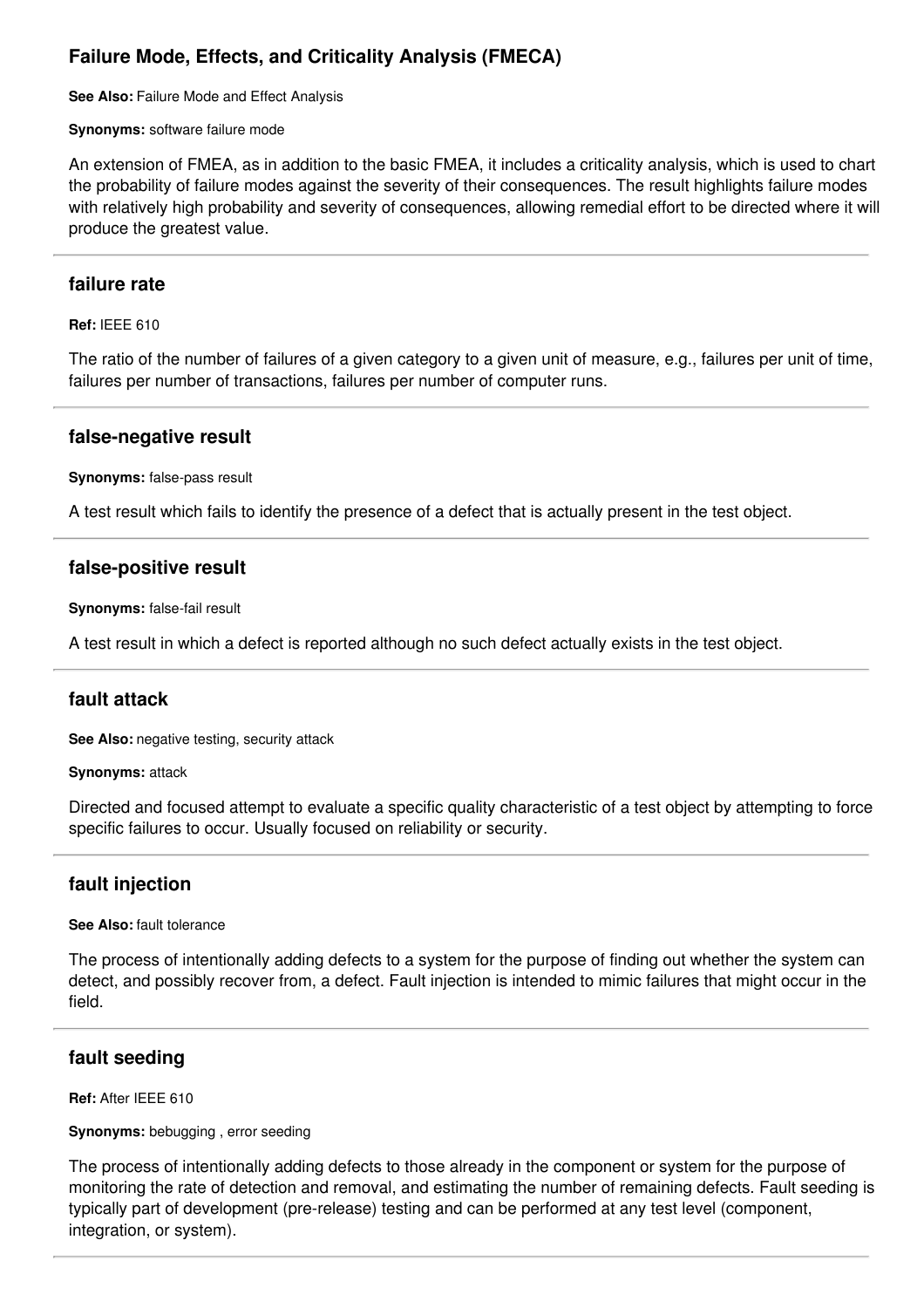# **fault seeding tool**

**Synonyms:** error seeding tool

A tool for seeding (i.e., intentionally inserting) faults in a component or system.

## **fault tolerance**

**Ref:** ISO 9126 **See Also:** reliability, robustness

The capability of the software product to maintain a specified level of performance in cases of software faults (defects) or of infringement of its specified interface.

# **Fault Tree Analysis (FTA)**

**Synonyms:** Software Fault Tree Analysis

A technique used to analyze the causes of faults (defects). The technique visually models how logical relationships between failures, human errors, and external events can combine to cause specific faults to disclose.

## **feasible path**

A path for which a set of input values and preconditions exists which causes it to be executed.

## **feature**

**Ref:** After IEEE 1008

**Synonyms:** software feature

An attribute of a component or system specified or implied by requirements documentation (for example reliability, usability or design constraints).

## **feature-driven development**

**See Also:** Agile software development

An iterative and incremental software development process driven from a client-valued functionality (feature) perspective. Feature-driven development is mostly used in Agile software development.

# **finite state machine**

**Ref:** IEEE 610

A computational model consisting of a finite number of states and transitions between those states, possibly with accompanying actions.

## **firewall**

A component or set of components that controls incoming and outgoing network traffic based on predetermined security rules.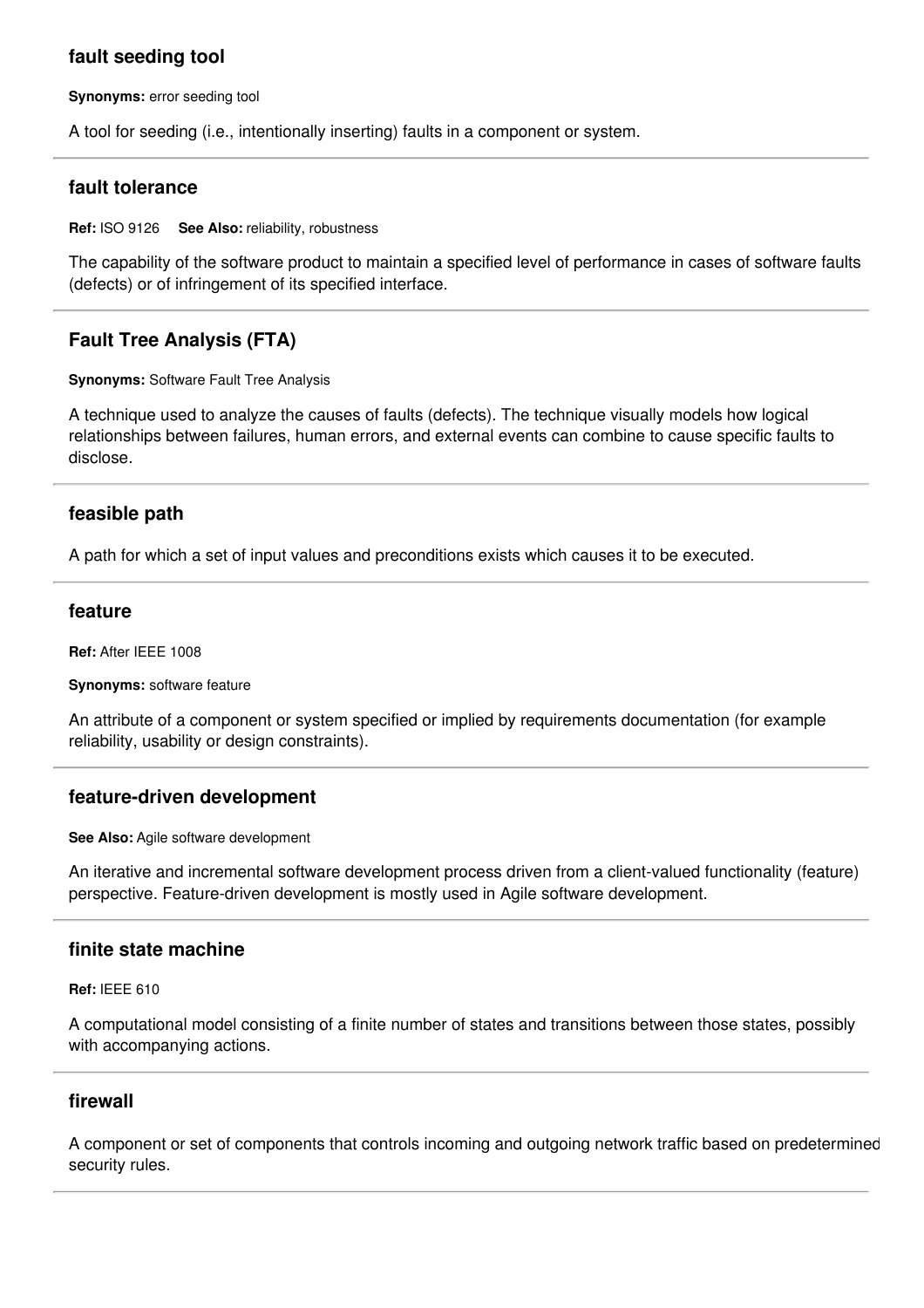# **formal review**

A review characterized by documented procedures and requirements, e.g., inspection.

## **frozen test basis**

**See Also:** baseline

A test basis document that can only be amended by a formal change control process.

# **Function Point Analysis (FPA)**

Method aiming to measure the size of the functionality of an information system. The measurement is independent of the technology. This measurement may be used as a basis for the measurement of productivity, the estimation of the needed resources, and project control.

## **functional integration**

**See Also:** integration testing

An integration approach that combines the components or systems for the purpose of getting a basic functionality working early.

## **functional requirement**

**Ref:** IEEE 610

A requirement that specifies a function that a component or system must perform.

# **functional test design technique**

**See Also:** black-box test design technique

Procedure to derive and/or select test cases based on an analysis of the specification of the functionality of a component or system without reference to its internal structure.

# **functional testing**

**See Also:** black-box testing

Testing based on an analysis of the specification of the functionality of a component or system.

## **functionality**

**Ref:** ISO 9126

The capability of the software product to provide functions which meet stated and implied needs when the software is used under specified conditions.

# **functionality testing**

The process of testing to determine the functionality of a software product.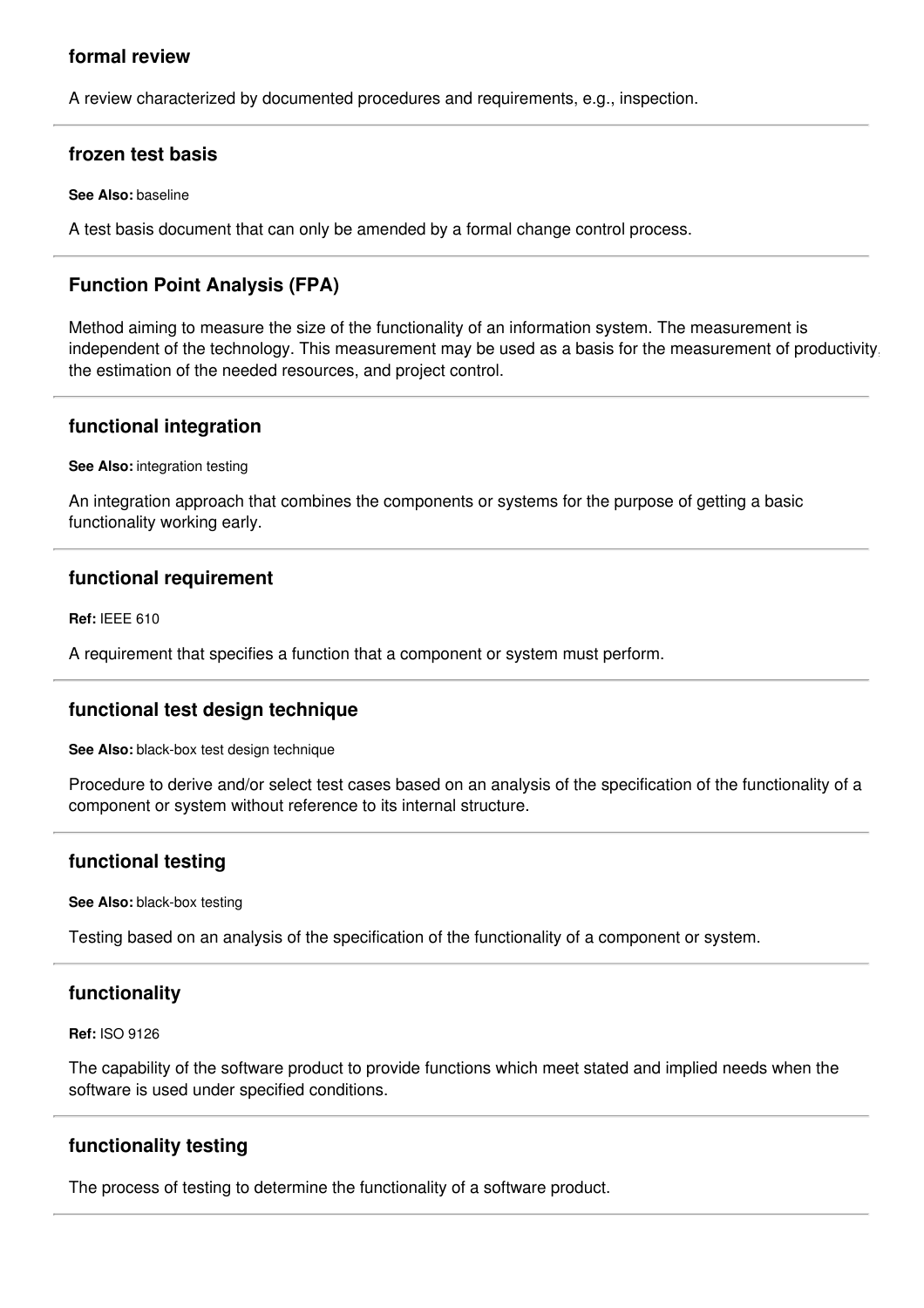# **fuzz testing**

**Synonyms:** fuzzing

A software testing technique used to discover security vulnerabilities by inputting massive amounts of random data, called fuzz, to the component or system.

## **generic test automation architecture**

Representation of the layers, components, and interfaces of a test automation architecture, allowing for a structured and modular approach to implement test automation.

# **Goal Question Metric (GQM)**

An approach to software measurement using a three-level model conceptual level (goal), operational level (question) and quantitative level (metric).

# **GUI**

Acronym for Graphical User Interface.

# **GUI testing**

Testing performed by interacting with the software under test via the graphical user interface.

#### **hacker**

**See Also:** attacker

A person or organization who is actively involved in security attacks, usually with malicious intent.

## **hardware-software integration testing**

**See Also:** integration testing

Testing performed to expose defects in the interfaces and interaction between hardware and software components.

# **hashing**

Transformation of a variable length string of characters into a usually shorter fixed-length value or key. Hashed values, or hashes, are commonly used in table or database lookups. Cryptographic hash functions are used to secure data.

## **hazard analysis**

**See Also:** risk analysis

A technique used to characterize the elements of risk. The result of a hazard analysis will drive the methods used for development and testing of a system.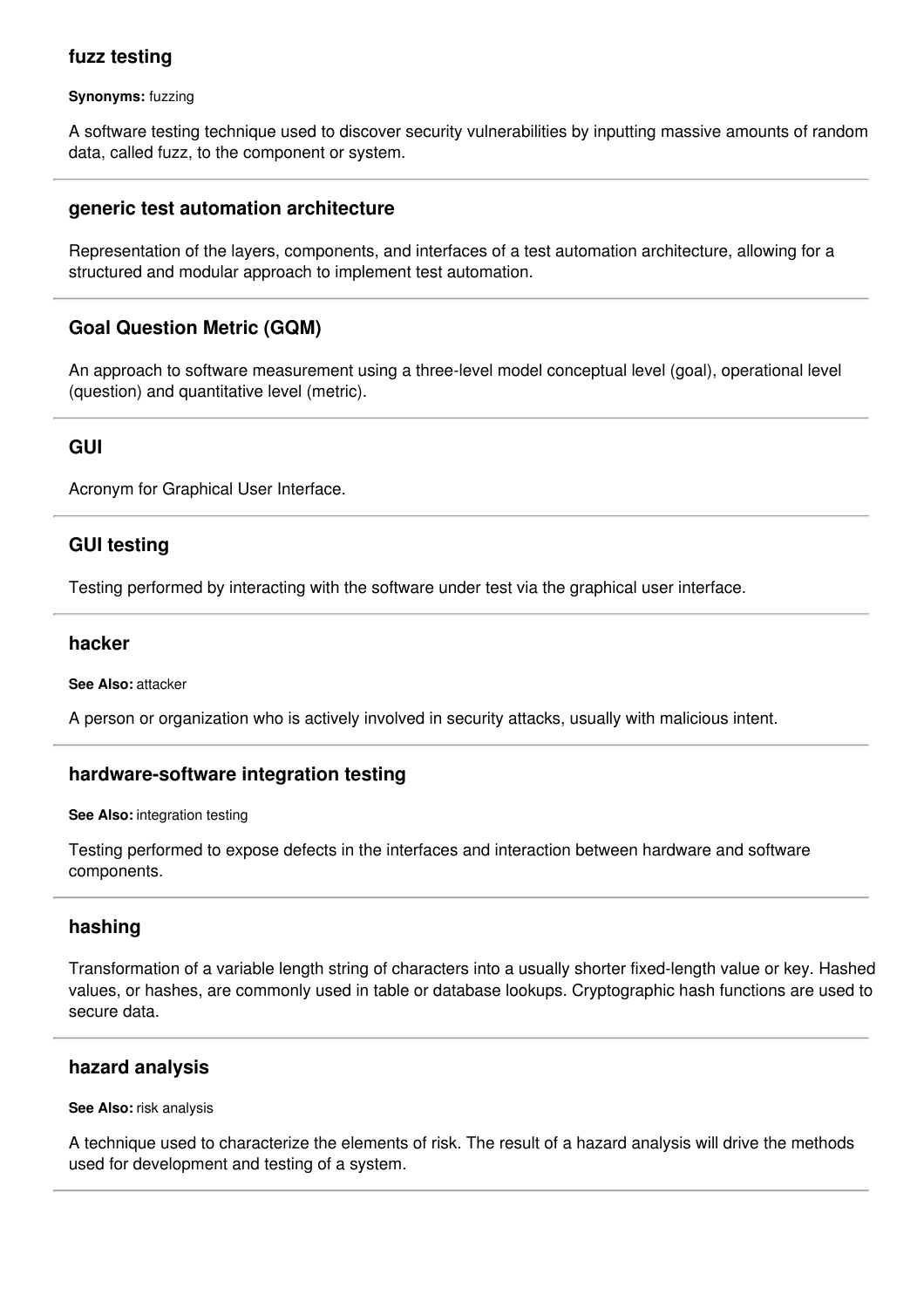# **heuristic evaluation**

A usability review technique that targets usability problems in the user interface or user interface design. With this technique, the reviewers examine the interface and judge its compliance with recognized usability principles (the "heuristics").

# **high-level test case**

**See Also:** low-level test case

**Synonyms:** abstract test case , logical test case

A test case without concrete (implementation level) values for input data and expected results. Logical operators are used: instances of the actual values are not yet defined and/or available.

# **horizontal traceability**

The tracing of requirements for a test level through the layers of test documentation (e.g., test plan, test design specification, test case specification and test procedure specification or test script).

## **hyperlink**

A pointer within a web page that leads to other web pages.

# **hyperlink test tool**

A tool used to check that no broken hyperlinks are present on a web site.

# **IDEAL**

An organizational improvement model that serves as a roadmap for initiating, planning, and implementing improvement actions. The IDEAL model is named for the five phases it describes: initiating, diagnosing, establishing, acting, and learning.

## **impact analysis**

The assessment of change to the layers of development documentation, test documentation and components, in order to implement a given change to specified requirements.

## **incident**

**Ref:** After IEEE 1008

**Synonyms:** deviation , software test incident , test incident

Any event occurring that requires investigation.

# **incident logging**

Recording the details of any incident that occurred, e.g., during testing.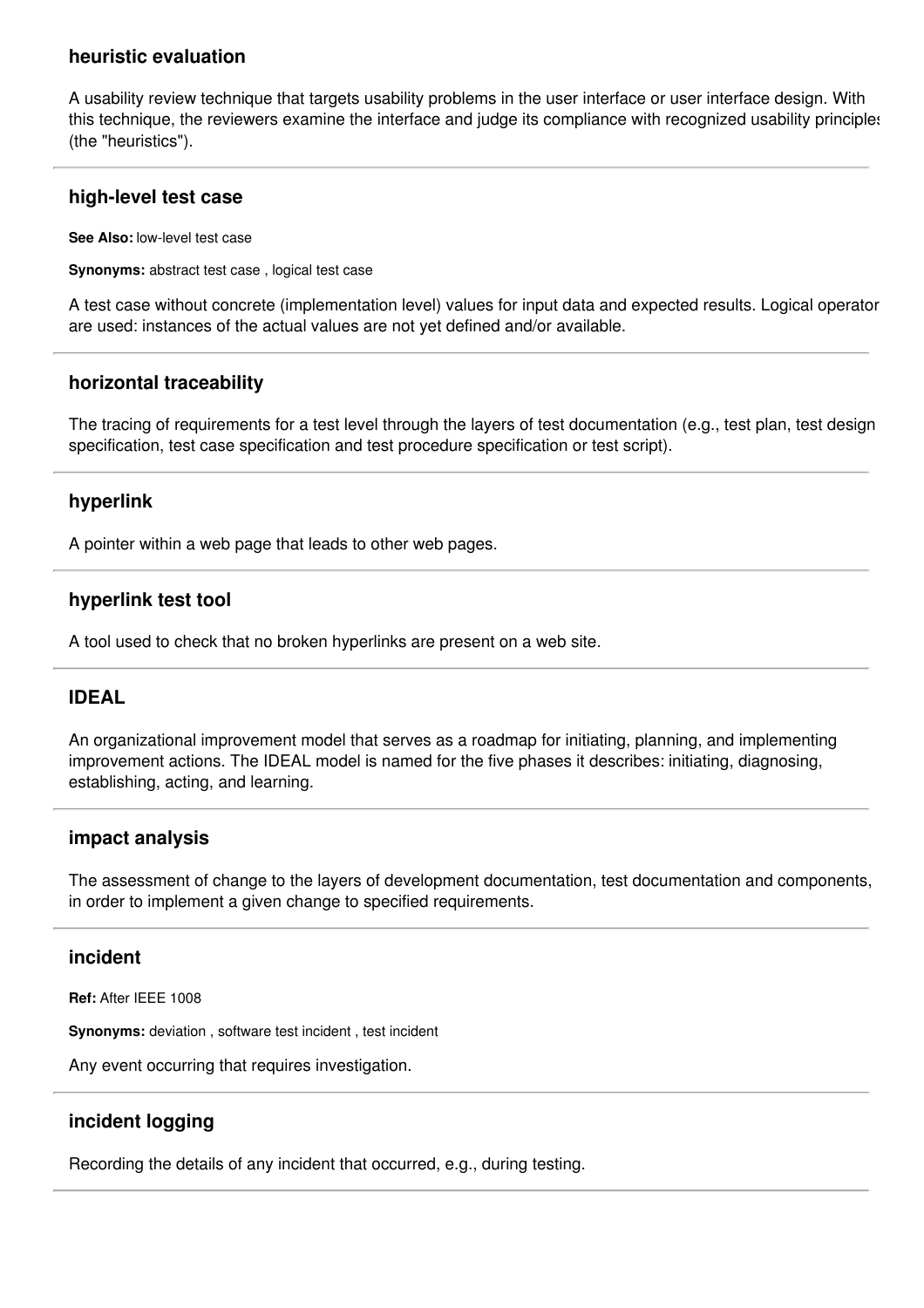## **incident management**

#### **Ref:** After IEEE 1044

The process of recognizing, investigating, taking action and disposing of incidents. It involves logging incidents, classifying them and identifying the impact.

#### **incident management tool**

#### **See Also:** defect management tool

A tool that facilitates the recording and status tracking of incidents. They often have workflow-oriented facilities to track and control the allocation, correction and re-testing of incidents and provide reporting facilities.

## **incident report**

**Ref:** After IEEE 829

**Synonyms:** deviation report , software test incident report , test incident report

A document reporting on any event that occurred, e.g., during the testing, which requires investigation.

## **incremental development model**

A development lifecycle where a project is broken into a series of increments, each of which delivers a portion of the functionality in the overall project requirements. The requirements are prioritized and delivered in priority order in the appropriate increment. In some (but not all) versions of this lifecycle model, each subproject follows a mini V-model with its own design, coding and testing phases.

# **incremental testing**

Testing where components or systems are integrated and tested one or some at a time, until all the components or systems are integrated and tested.

## **independence of testing**

**Ref:** After DO-178b

Separation of responsibilities, which encourages the accomplishment of objective testing.

## **indicator**

**Ref:** ISO 14598

A measure that can be used to estimate or predict another measure.

## **infeasible path**

A path that cannot be exercised by any set of possible input values.

## **informal review**

A review not based on a formal (documented) procedure.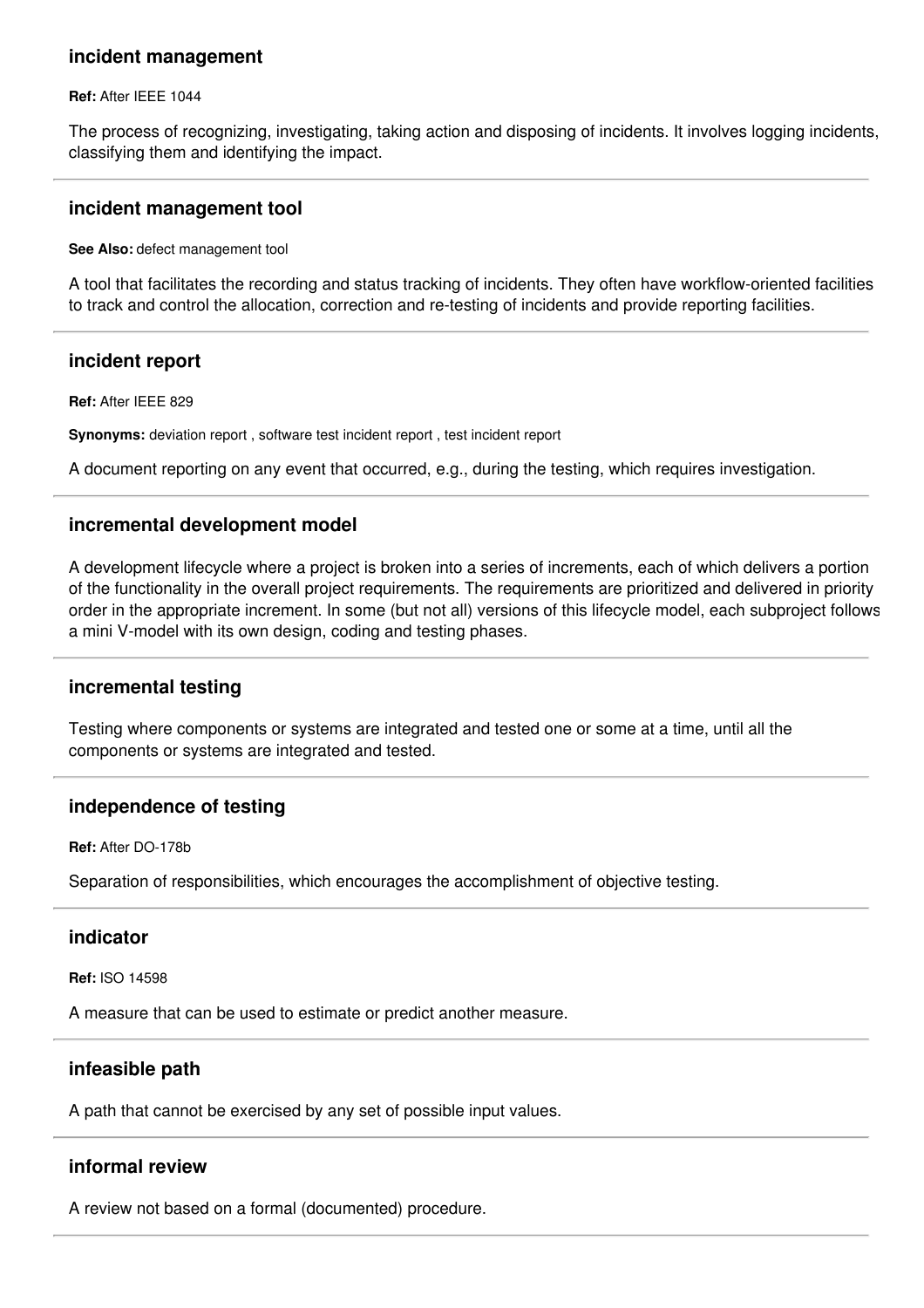# **information assurance**

#### **Ref:** NIST.IR.7298

Measures that protect and defend information and information systems by ensuring their availability, integrity, authentication, confidentiality, and non-repudiation. These measures include providing for restoration of information systems by incorporating protection, detection, and reaction capabilities.

## **information security**

**Ref:** NIST.IR.7298

**Synonyms:** cybersecurity

The protection of information and information systems from unauthorized access, use, disclosure, disruption, modification, or destruction in order to provide confidentiality, integrity, and availability.

# **initiating (IDEAL)**

#### **See Also:** IDEAL

The phase within the IDEAL model where the groundwork is laid for a successful improvement effort. The initiating phase consists of the activities: set context, build sponsorship and charter infrastructure.

## **input**

A variable (whether stored within a component or outside) that is read by a component.

## **input domain**

**See Also:** domain

The set from which valid input values can be selected.

## **input value**

**See Also:** input

An instance of an input.

# **insider threat**

A security threat originating from within the organization, often by an authorized system user.

# **insourced testing**

Testing performed by people who are co-located with the project team but are not fellow employees.

## **inspection**

**Ref:** After IEEE 610, IEEE 1028 **See Also:** peer review

A type of peer review that relies on visual examination of documents to detect defects, e.g., violations of development standards and non-conformance to higher level documentation. The most formal review technique and therefore always based on a documented procedure.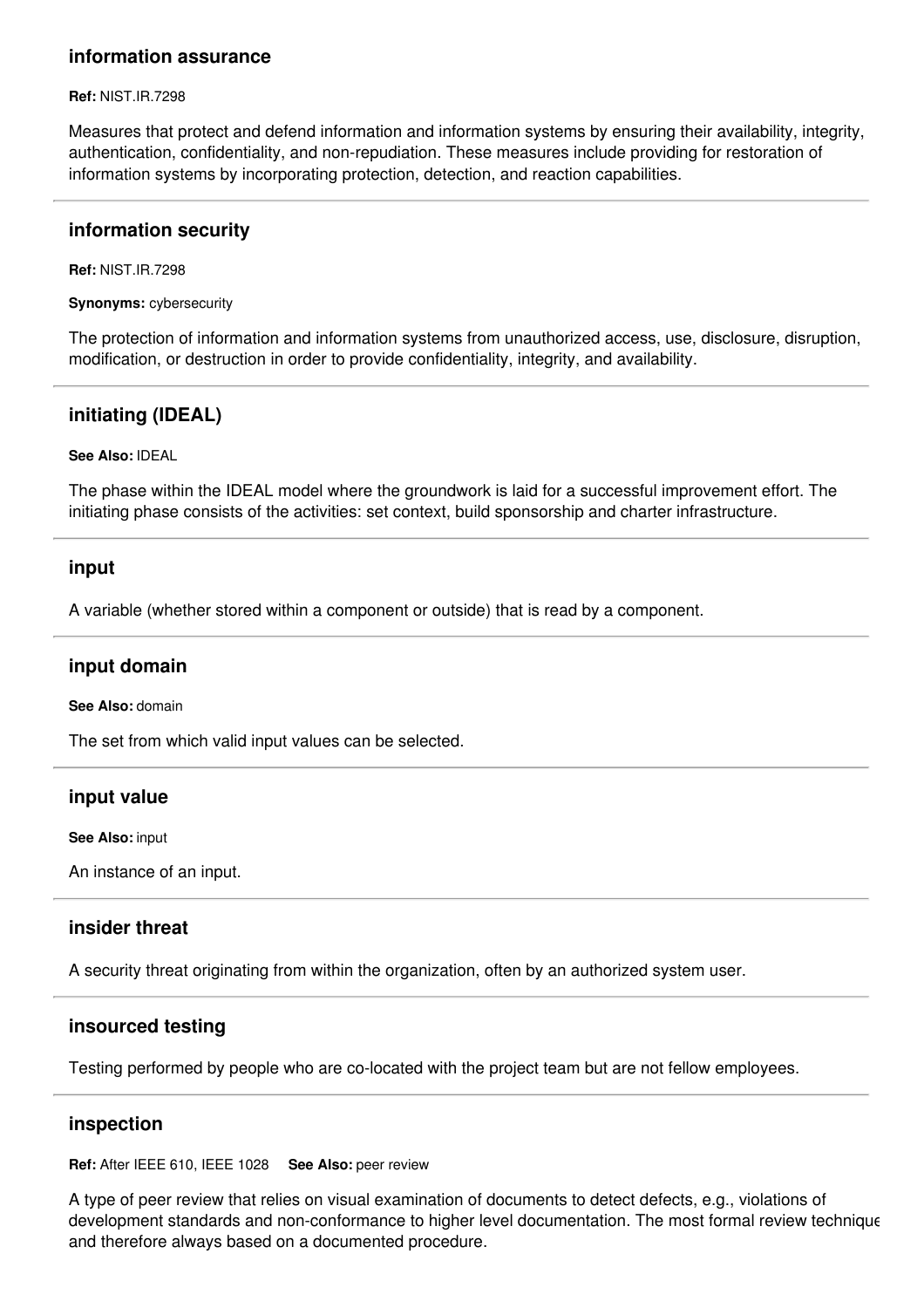# **installability**

**Ref:** ISO 9126 . **See Also:** portability

The capability of the software product to be installed in a specified environment.

# **installability testing**

**See Also:** portability testing

Testing the installability of a software product.

## **installation guide**

Supplied instructions on any suitable media, which guides the installer through the installation process. This may be a manual guide, step-by-step procedure, installation wizard, or any other similar process description.

## **installation wizard**

Supplied software on any suitable media, which leads the installer through the installation process. It normally runs the installation process, provides feedback on installation results, and prompts for options.

## **instrumentation**

The insertion of additional code into the program in order to collect information about program behavior during execution, e.g., for measuring code coverage.

## **instrumenter**

**Synonyms:** program instrumenter

A software tool used to carry out instrumentation.

## **intake test**

**See Also:** smoke test

**Synonyms:** pretest

A special instance of a smoke test to decide if the component or system is ready for detailed and further testing. An intake test is typically carried out at the start of the test execution phase.

# **integration**

The process of combining components or systems into larger assemblies.

# **integration testing**

**See Also:** component integration testing, system integration testing

Testing performed to expose defects in the interfaces and in the interactions between integrated components or systems.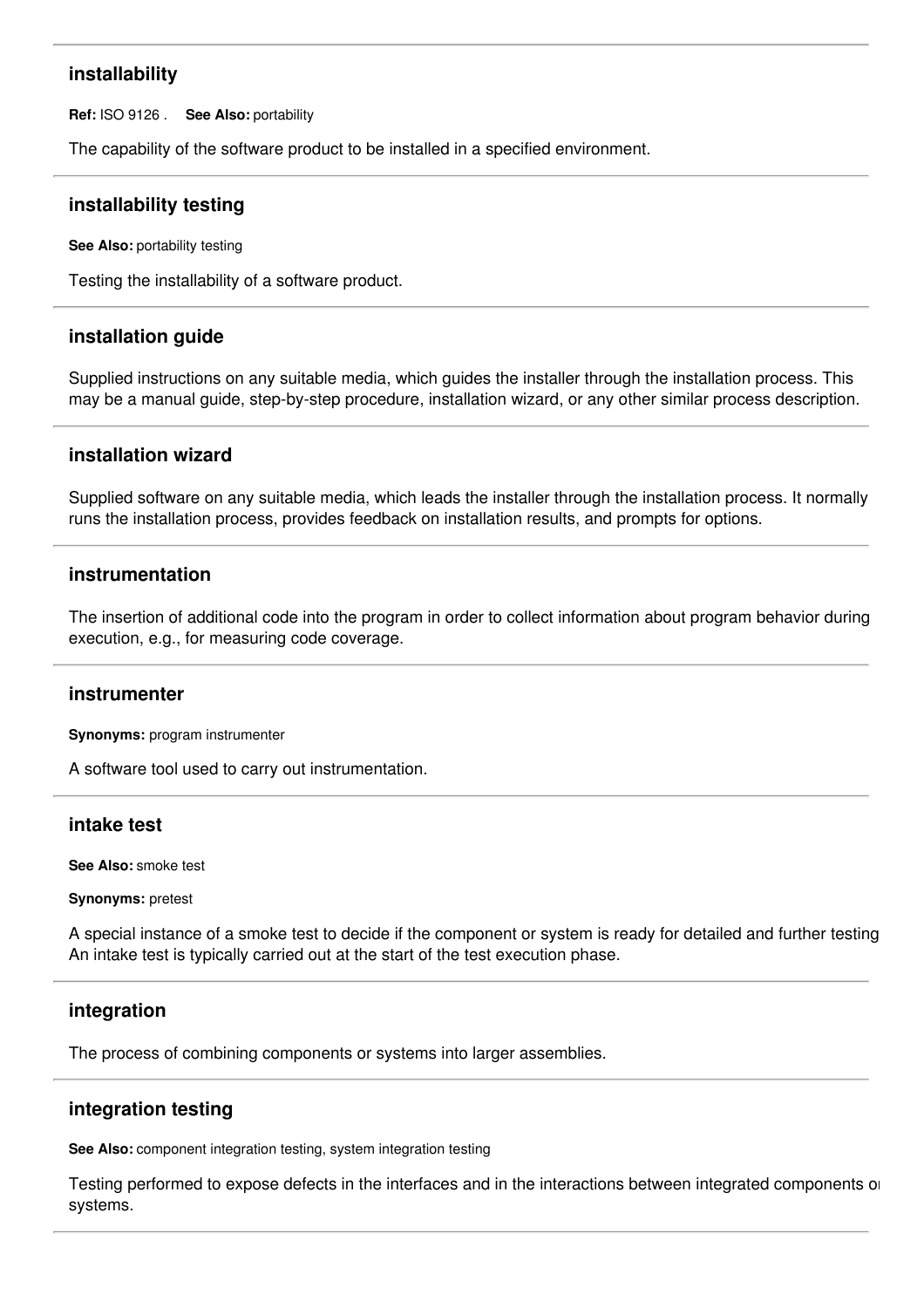# **interface testing**

An integration test type that is concerned with testing the interfaces between components or systems.

#### **interoperability**

**Ref:** After ISO 9126 **See Also:** functionality

The capability of the software product to interact with one or more specified components or systems.

## **interoperability testing**

**See Also:** functionality testing

**Synonyms:** compatibility testing

Testing to determine the interoperability of a software product.

#### **intrusion detection system (IDS)**

**See Also:** malware scanning

A system which monitors activities on the 7 layers of the OSI model from network to application level, to detect violations of the security policy.

## **invalid testing**

**See Also:** error tolerance, negative testing

Testing using input values that should be rejected by the component or system.

## **isolation testing**

Testing of individual components in isolation from surrounding components, with surrounding components being simulated by stubs and drivers, if needed.

#### **iterative development model**

A development lifecycle where a project is broken into a usually large number of iterations. An iteration is a complete development loop resulting in a release (internal or external) of an executable product, a subset of the final product under development, which grows from iteration to iteration to become the final product.

## **keyword-driven testing**

**See Also:** data-driven testing

**Synonyms:** action word-driven testing

A scripting technique that uses data files to contain not only test data and expected results, but also keywords related to the application being tested. The keywords are interpreted by special supporting scripts that are called by the control script for the test.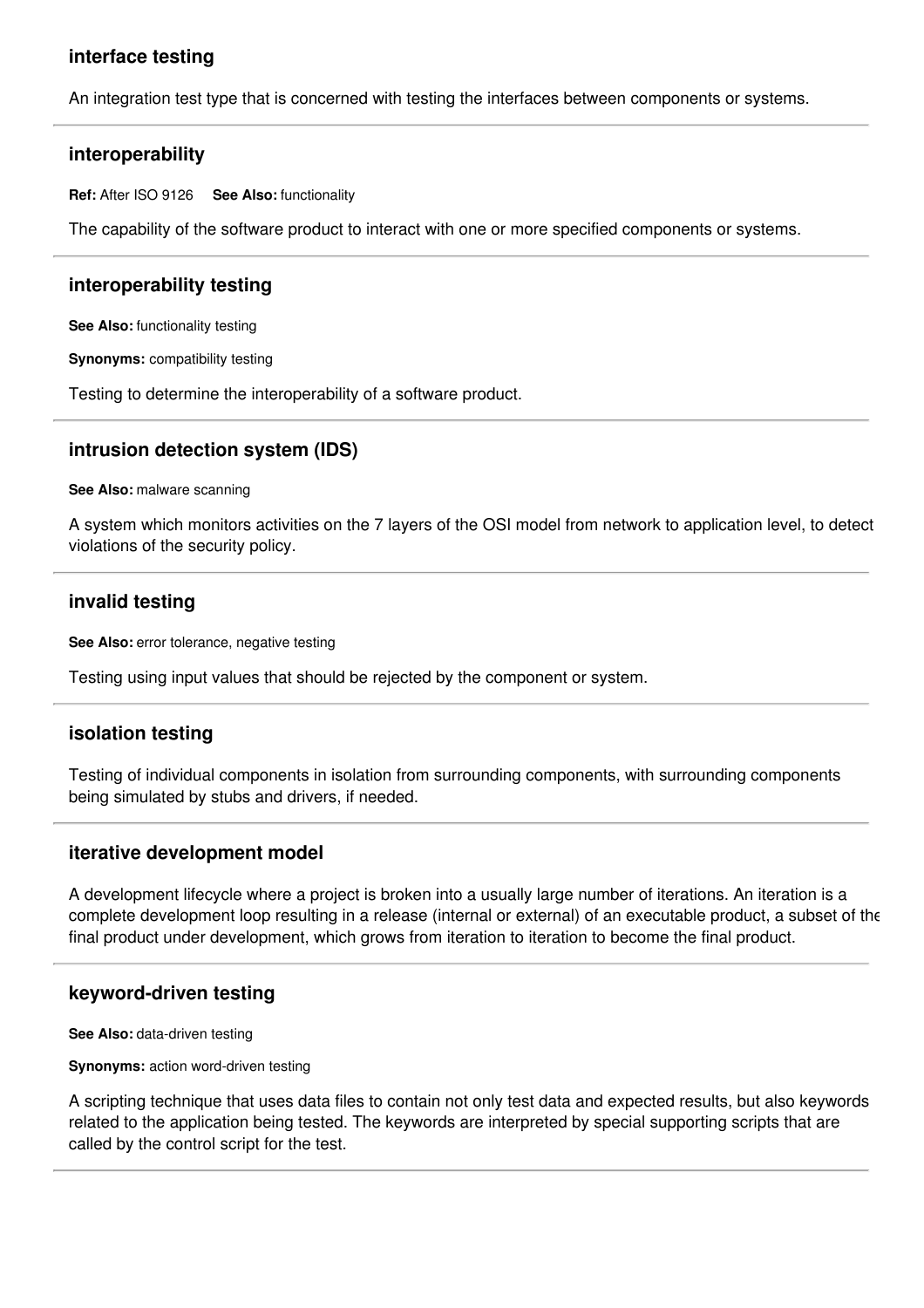# **LCSAJ**

A Linear Code Sequence And Jump, consists of the following three items (conventionally identified by line numbers in a source code listing): the start of the linear sequence of executable statements, the end of the linear sequence, and the target line to which control flow is transferred at the end of the linear sequence.

# **LCSAJ coverage**

The percentage of LCSAJs of a component that have been exercised by a test suite. 100% LCSAJ coverage implies 100% decision coverage.

# **LCSAJ testing**

A white-box test design technique in which test cases are designed to execute LCSAJs.

### **lead assessor**

The person who leads an assessment. In some cases, for instance CMMI and TMMi when formal assessments are conducted, the lead assessor must be accredited and formally trained.

## **learnability**

**Ref:** ISO 9126 **See Also:** usability

The capability of the software product to enable the user to learn its application.

## **learning (IDEAL)**

**See Also:** IDEAL

The phase within the IDEAL model where one learns from experiences and improves one's ability to adopt new processes and technologies in the future. The learning phase consists of the activities: analyze and validate, and propose future actions.

## **level of intrusion**

The level to which a test object is modified by adjusting it for testability.

## **level test plan**

**See Also:** test plan

A test plan that typically addresses one test level.

## **lifecycle model**

**Ref:** CMMI **See Also:** software lifecycle

A partitioning of the life of a product or project into phases.

# **linear scripting**

A simple scripting technique without any control structure in the test scripts.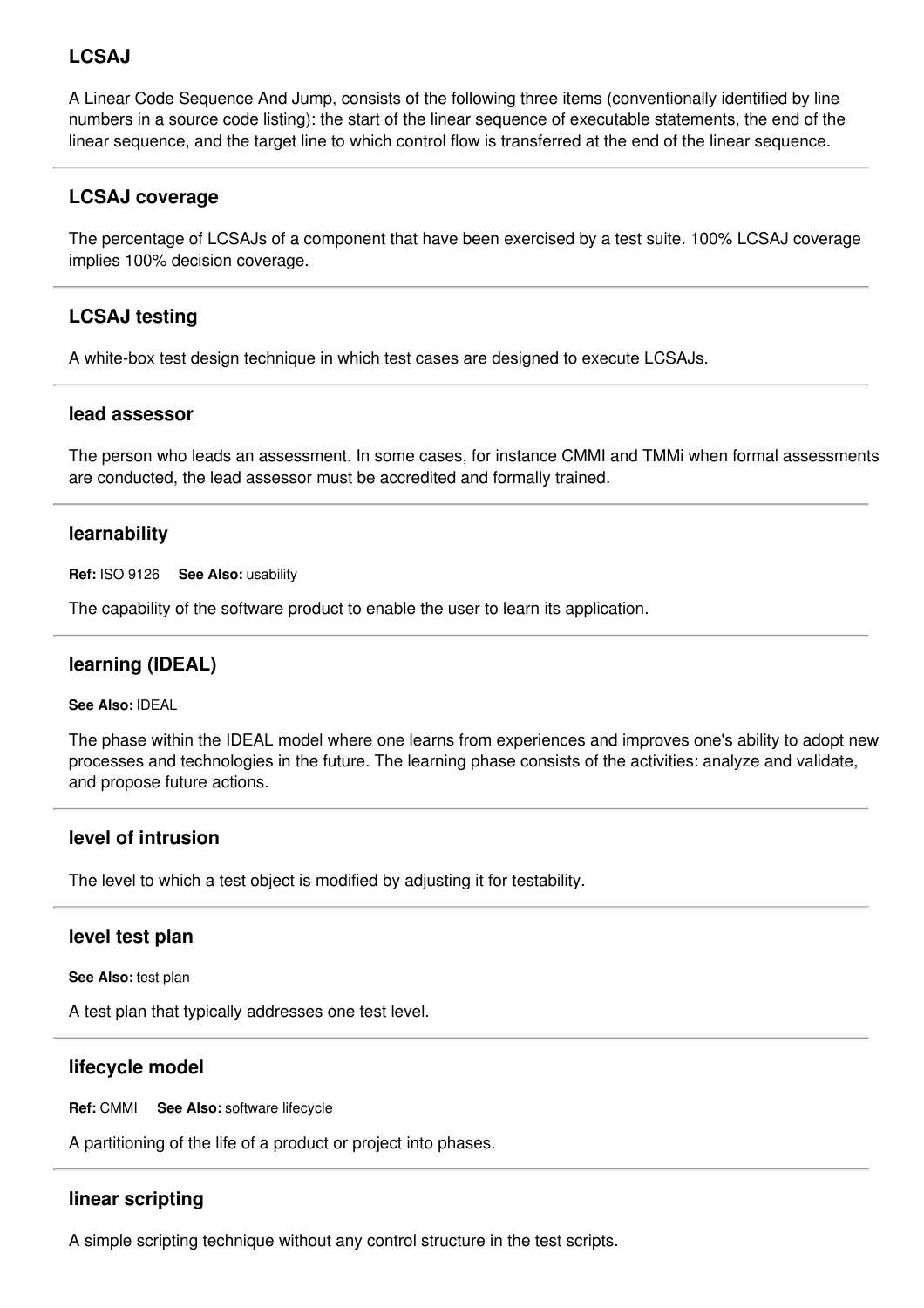# **load profile**

**See Also:** operational profile

A specification of the activity which a component or system being tested may experience in production. A load profile consists of a designated number of virtual users who process a defined set of transactions in a specified time period and according to a predefined operational profile.

## **load testing**

**See Also:** performance testing, stress testing

A type of performance testing conducted to evaluate the behavior of a component or system with increasing load, e.g., numbers of parallel users and/or numbers of transactions, to determine what load can be handled by the component or system.

## **load testing tool**

**See Also:** performance testing tool

A tool to support load testing whereby it can simulate increasing load, e.g., numbers of concurrent users and/or transactions within a specified time-period.

## **low-level test case**

**See Also:** high-level test case

**Synonyms:** concrete test case

A test case with concrete (implementation level) values for input data and expected results. Logical operators from high-level test cases are replaced by actual values that correspond to the objectives of the logical operators.

## **maintainability**

**Ref:** ISO 9126

The ease with which a software product can be modified to correct defects, modified to meet new requirements, modified to make future maintenance easier, or adapted to a changed environment.

## **maintainability testing**

**Synonyms:** serviceability testing

Testing to determine the maintainability of a software product.

### **maintenance**

#### **Ref:** IEEE 1219

Modification of a software product after delivery to correct defects, to improve performance or other attributes, or to adapt the product to a modified environment.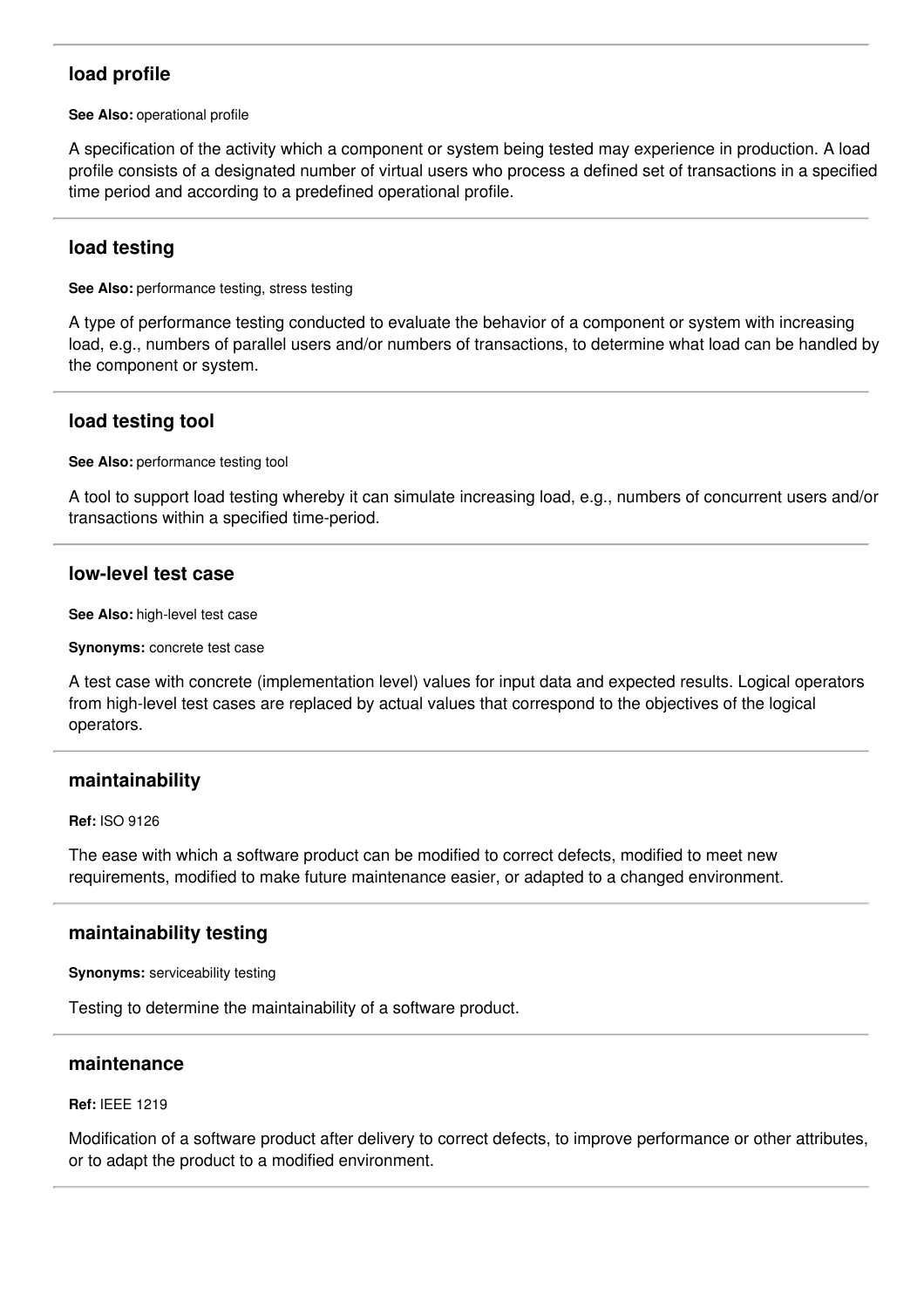## **maintenance testing**

Testing the changes to an operational system or the impact of a changed environment to an operational system.

### **malware**

Software that is intended to harm a system or its components.

### **malware scanning**

**See Also:** intrusion detection system

Static analysis aiming to detect and remove malicious code received at an interface.

### **man-in-the-middle attack**

The interception, mimicking and/or altering and subsequent relaying of communications (e.g., credit card transactions) by a third party such that a user remains unaware of that third party's presence.

### **management review**

**Ref:** After IEEE 610, IEEE 1028

A systematic evaluation of software acquisition, supply, development, operation, or maintenance process, performed by or on behalf of management that monitors progress, determines the status of plans and schedules, confirms requirements and their system allocation, or evaluates the effectiveness of management approaches to achieve fitness for purpose.

## **manufacturing-based quality**

**Ref:** After Garvin **See Also:** product-based quality, transcendent-based quality, user-based quality, value-based quality

A view of quality, whereby quality is measured by the degree to which a product or service conforms to its intended design and requirements. Quality arises from the process(es) used.

### **master test plan**

#### **See Also:** test plan

A test plan that typically addresses multiple test levels.

### **maturity**

**Ref:** ISO 9126 **See Also:** Capability Maturity Model Integration, Test Maturity Model integration, reliability

(1) The capability of an organization with respect to the effectiveness and efficiency of its processes and work practices. (2) The capability of the software product to avoid failure as a result of defects in the software.

## **maturity level**

**Ref:** TMMi

Degree of process improvement across a predefined set of process areas in which all goals in the set are attained.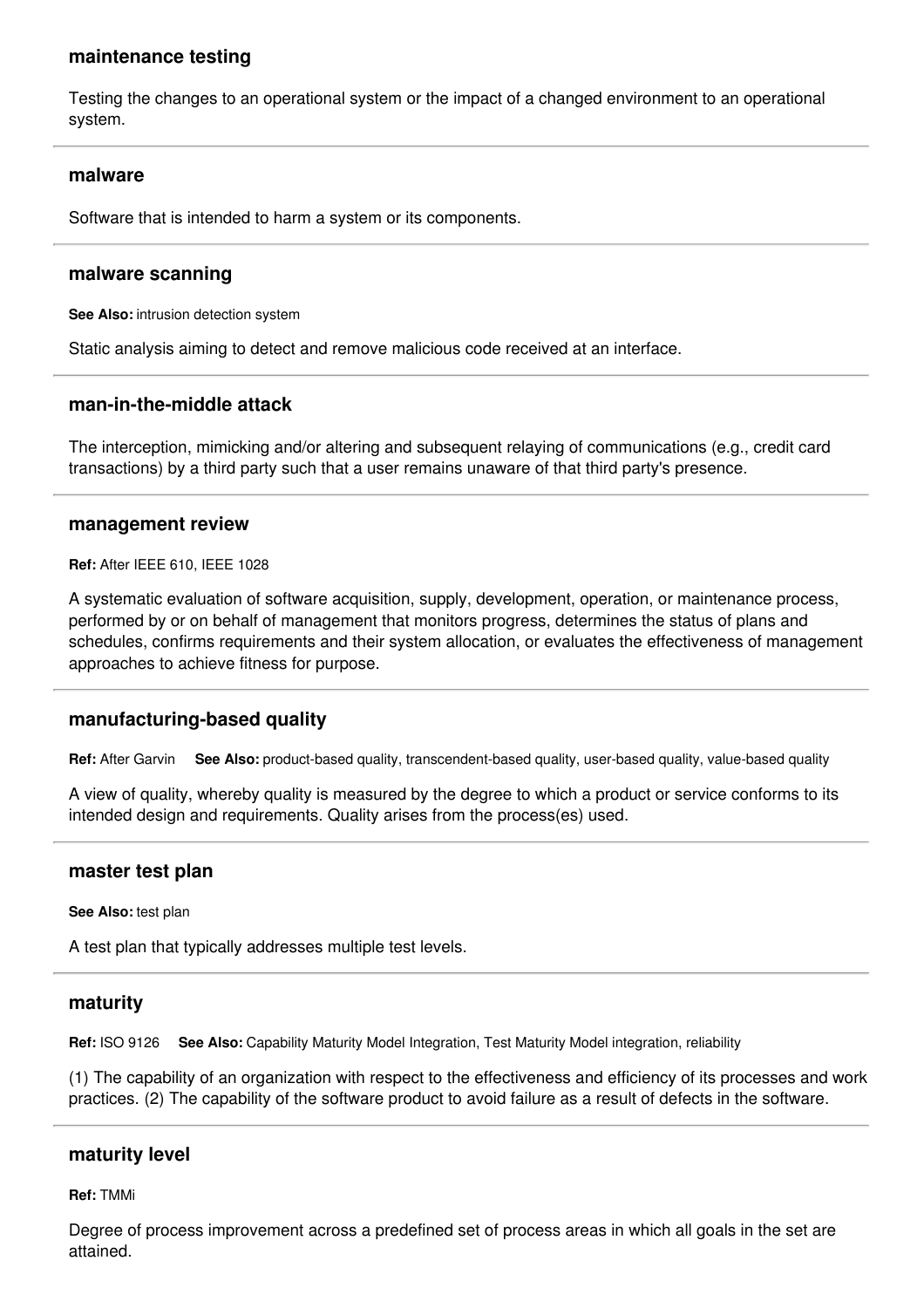## **maturity model**

A structured collection of elements that describe certain aspects of maturity in an organization, and aid in the definition and understanding of an organization's processes. A maturity model often provides a common language, shared vision and framework for prioritizing improvement actions.

## **MBT model**

Any model used in model-based testing.

## **mean time between failures (MTBF)**

**See Also:** reliability growth model

The arithmetic mean (average) time between failures of a system. The MTBF is typically part of a reliability growth model that assumes the failed system is immediately repaired, as a part of a defect fixing process.

## **mean time to repair (MTTR)**

The arithmetic mean (average) time a system will take to recover from any failure. This typically includes testing to insure that the defect has been resolved.

#### **measure**

**Ref:** ISO 14598

The number or category assigned to an attribute of an entity by making a measurement.

### **measurement**

**Ref:** ISO 14598

The process of assigning a number or category to an entity to describe an attribute of that entity.

### **measurement scale**

**Ref:** ISO 14598

A scale that constrains the type of data analysis that can be performed on it.

### **memory leak**

A memory access failure due to a defect in a program's dynamic store allocation logic that causes it to fail to release memory after it has finished using it, eventually causing the program and/or other concurrent processes to fail due to lack of memory.

## **methodical test strategy**

A test strategy whereby the test team uses a pre-determined set of test conditions such as a quality standard, a checklist, or a collection of generalized, logical test conditions which may relate to a particular domain, application or type of testing.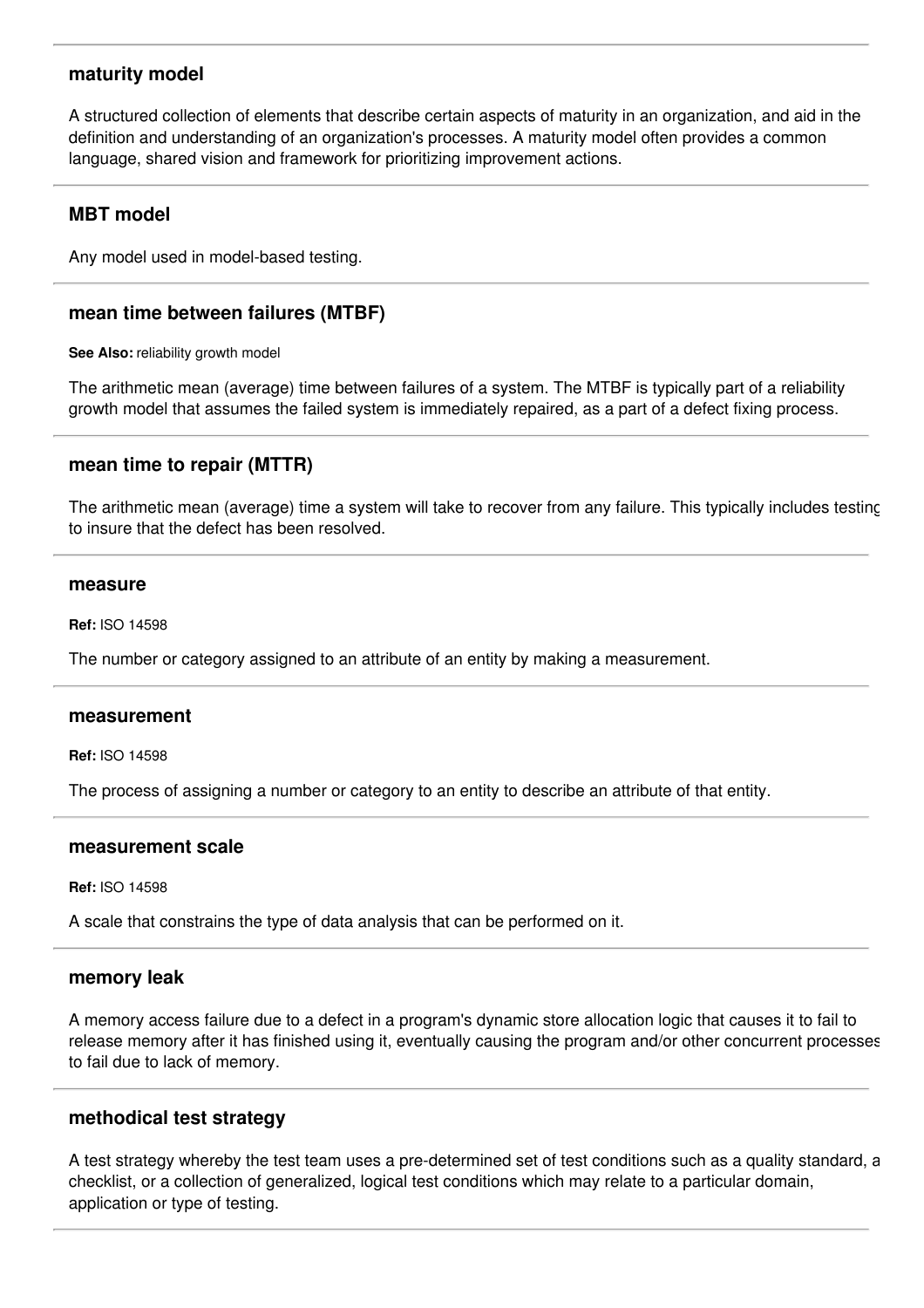# **methodical testing**

Testing based on a standard set of tests, e.g., a checklist, a quality standard, or a set of generalized test cases.

### **metric**

**Ref:** ISO 14598

A measurement scale and the method used for measurement.

## **milestone**

A point in time in a project at which defined (intermediate) deliverables and results should be ready.

## **mind map**

A diagram used to represent words, ideas, tasks, or other items linked to and arranged around a central keyword or idea. Mind maps are used to generate, visualize, structure, and classify ideas, and as an aid in study, organization, problem solving, decision making, and writing.

## **model coverage**

The degree, expressed as a percentage, to which model elements are planned to be or have been exercised by a test suite.

## **model-based test strategy**

A test strategy whereby the test team derives testware from models.

# **model-based testing (MBT)**

Testing based on or involving models.

## **modeling tool**

**Ref:** Graham .

A tool that supports the creation, amendment and verification of models of the software or system.

## **moderator**

**Synonyms:** inspection leader

The leader and main person responsible for an inspection or other review process.

# **modified condition / decision coverage (MC/DC)**

**Synonyms:** condition determination coverage , modified multiple condition coverage

The percentage of all single condition outcomes that independently affect a decision outcome that have been exercised by a test case suite. 100% modified condition decision coverage implies 100% decision condition coverage.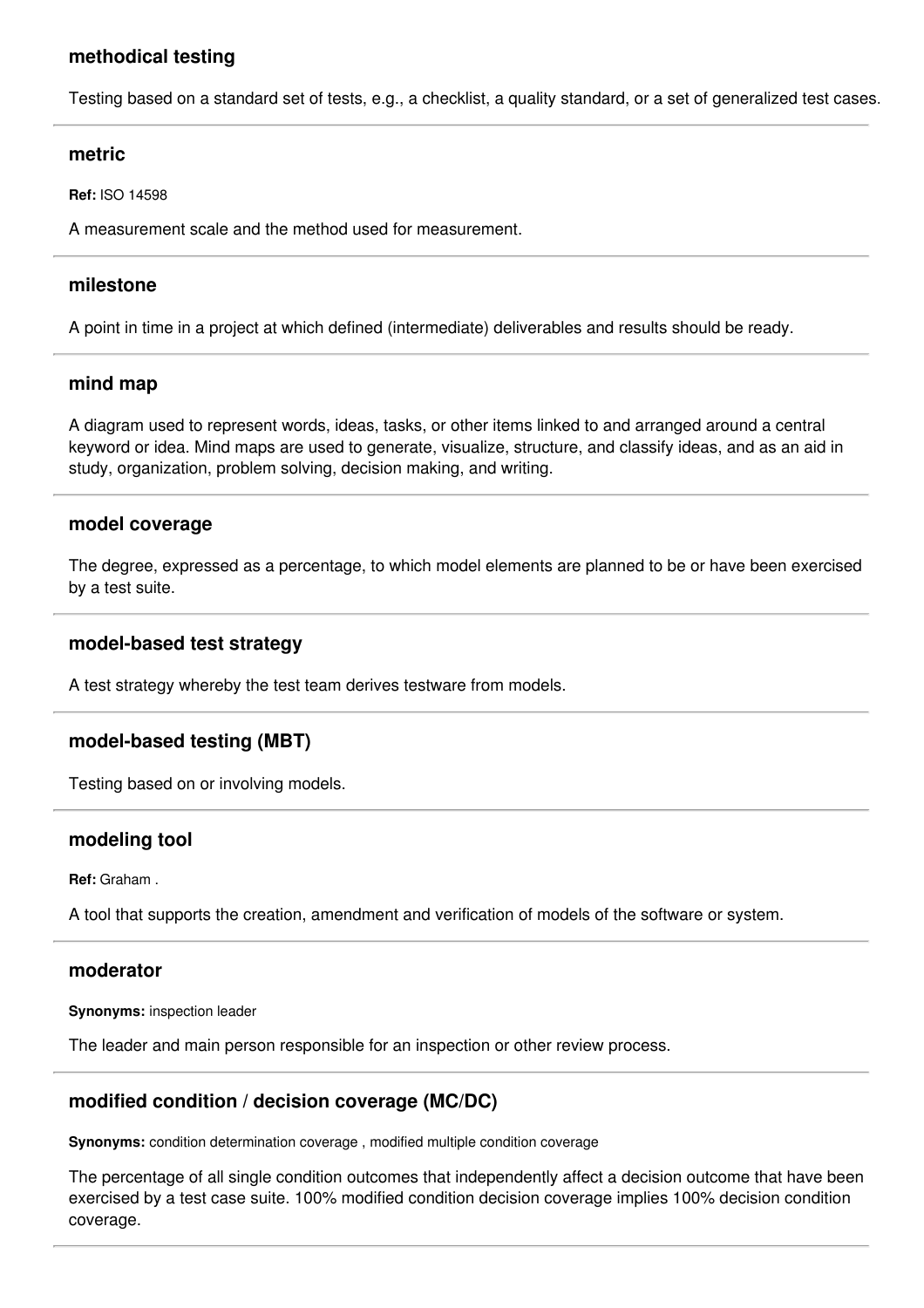# **modified condition / decision testing**

**Synonyms:** condition determination testing, modified multiple condition testing

A white-box test design technique in which test cases are designed to execute single condition outcomes that independently affect a decision outcome.

### **monitoring tool**

**Ref:** After IEEE 610.

A software tool or hardware device that runs concurrently with the component or system under test and supervises, records and/or analyses the behavior of the component or system.

### **monkey testing**

Testing by means of a random selection from a large range of inputs and by randomly pushing buttons, ignorant of how the product is being used.

### **multiple condition coverage**

**Synonyms:** branch condition combination coverage , condition combination coverage

The percentage of combinations of all single condition outcomes within one statement that have been exercised by a test suite. 100% multiple condition coverage implies 100% modified condition decision coverage.

## **multiple condition testing**

**Synonyms:** branch condition combination testing , condition combination testing

A white-box test design technique in which test cases are designed to execute combinations of single condition outcomes (within one statement).

### **mutation analysis**

A method to determine test suite thoroughness by measuring the extent to which a test suite can discriminate the program from slight variants (mutants) of the program.

## **mutation testing**

**Synonyms:** back-to-back testing

Testing in which two or more variants of a component or system are executed with the same inputs, the outputs compared, and analyzed in cases of discrepancies.

# **Myers-Briggs Type Indicator (MBTI)**

An indicator of psychological preference representing the different personalities and communication styles of people.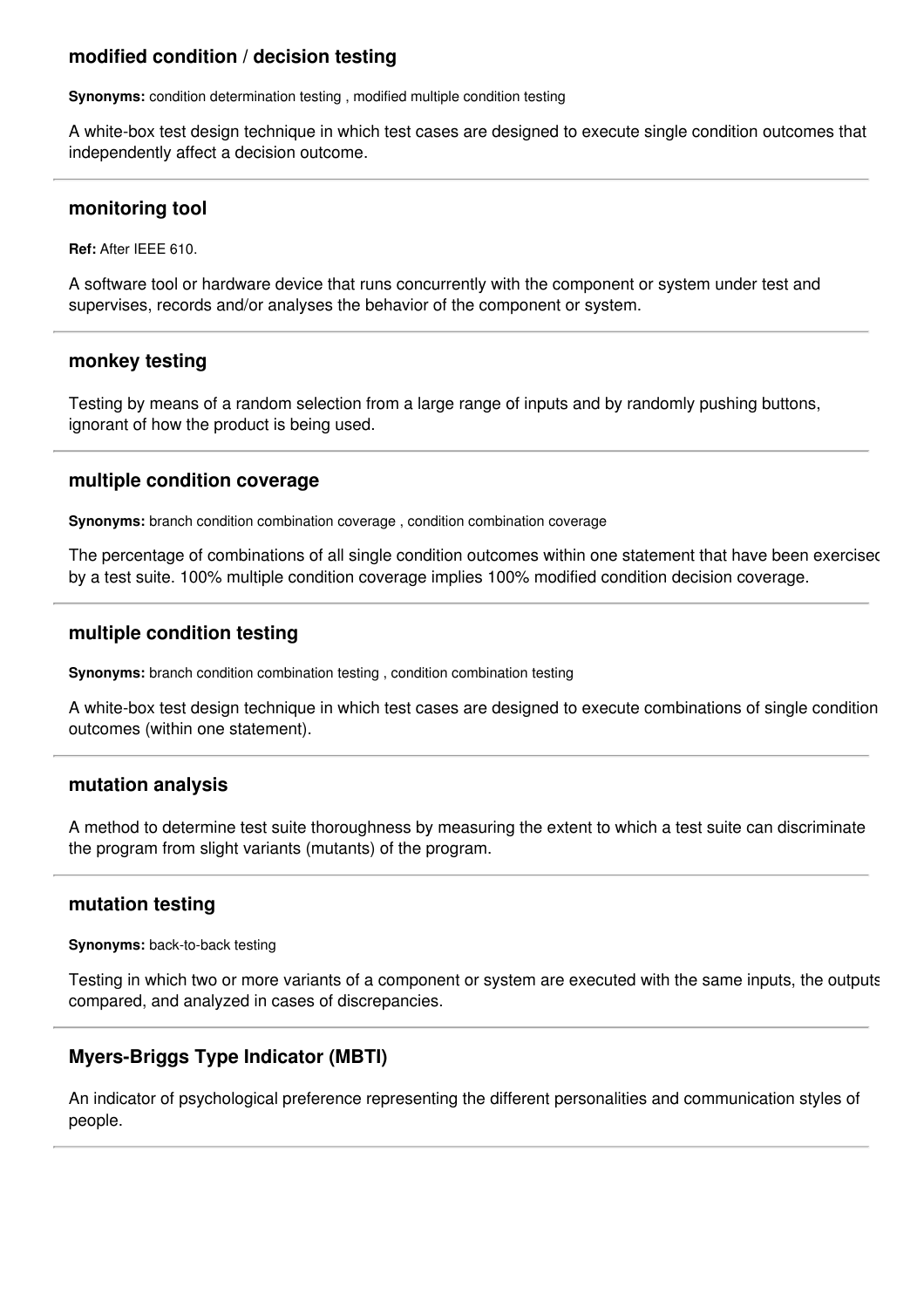## **N-switch coverage**

**Ref:** Chow

**Synonyms:** Chow's coverage metrics

The percentage of sequences of N+1 transitions that have been exercised by a test suite.

## **N-switch testing**

**Ref:** Chow **See Also:** state transition testing

A form of state transition testing in which test cases are designed to execute all valid sequences of N+1 transitions.

### **n-wise testing**

**See Also:** combinatorial testing, orthogonal array testing, pairwise testing

A black-box test design technique in which test cases are designed to execute all possible discrete combinations of any set of n input parameters.

## **negative testing**

**Ref:** After Beizer.

**Synonyms:** dirty testing

Tests aimed at showing that a component or system does not work. Negative testing is related to the tester's attitude rather than a specific test approach or test design technique, e.g., testing with invalid input values or exceptions.

## **neighborhood integration testing**

A form of integration testing where all of the nodes that connect to a given node are the basis for the integration testing.

### **network zone**

A sub-network with a defined level of trust. For example, the Internet or a public zone would be considered to be untrusted.

### **non-conformity**

**Ref:** ISO 9000

Non-fulfillment of a specified requirement.

### **non-functional requirement**

A requirement that does not relate to functionality, but to attributes such as reliability, efficiency, usability, maintainability and portability.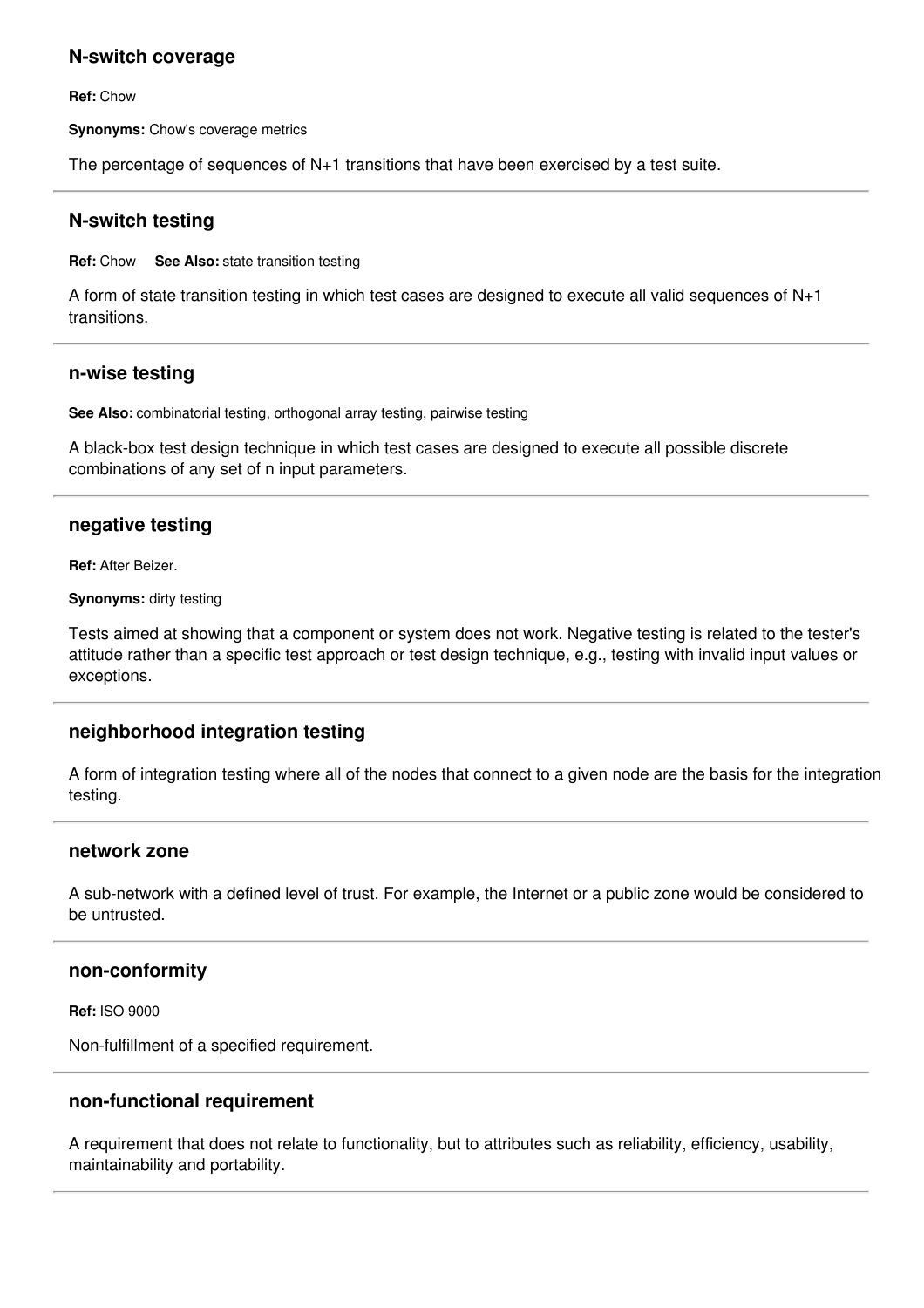## **non-functional test design technique**

**See Also:** black-box test design technique

Procedure to derive and/or select test cases for non-functional testing based on an analysis of the specification of a component or system without reference to its internal structure.

### **non-functional testing**

Testing the attributes of a component or system that do not relate to functionality, e.g., reliability, efficiency, usability, maintainability and portability.

## **offline MBT**

Model-based testing approach whereby test cases are generated into a repository for future execution.

### **online MBT**

**Synonyms:** on-the-fly MBT

Model-based testing approach whereby test cases are generated and executed simultaneously.

#### **open source tool**

A software tool that is available to all potential users in source code form, usually via the internet. Its users are permitted, usually under license, to study, change, improve and, at times, to distribute the software.

### **operability**

**Ref:** ISO 9126 **See Also:** usability

The capability of the software product to enable the user to operate and control it.

### **operational acceptance testing**

**See Also:** operational testing

**Synonyms:** production acceptance testing

Operational testing in the acceptance test phase, typically performed in a (simulated) operational environment by operations and/or systems administration staff focusing on operational aspects, e.g., recoverability, resource-behavior, installability and technical compliance.

### **operational environment**

Hardware and software products installed at users' or customers' sites where the component or system under test will be used. The software may include operating systems, database management systems, and other applications.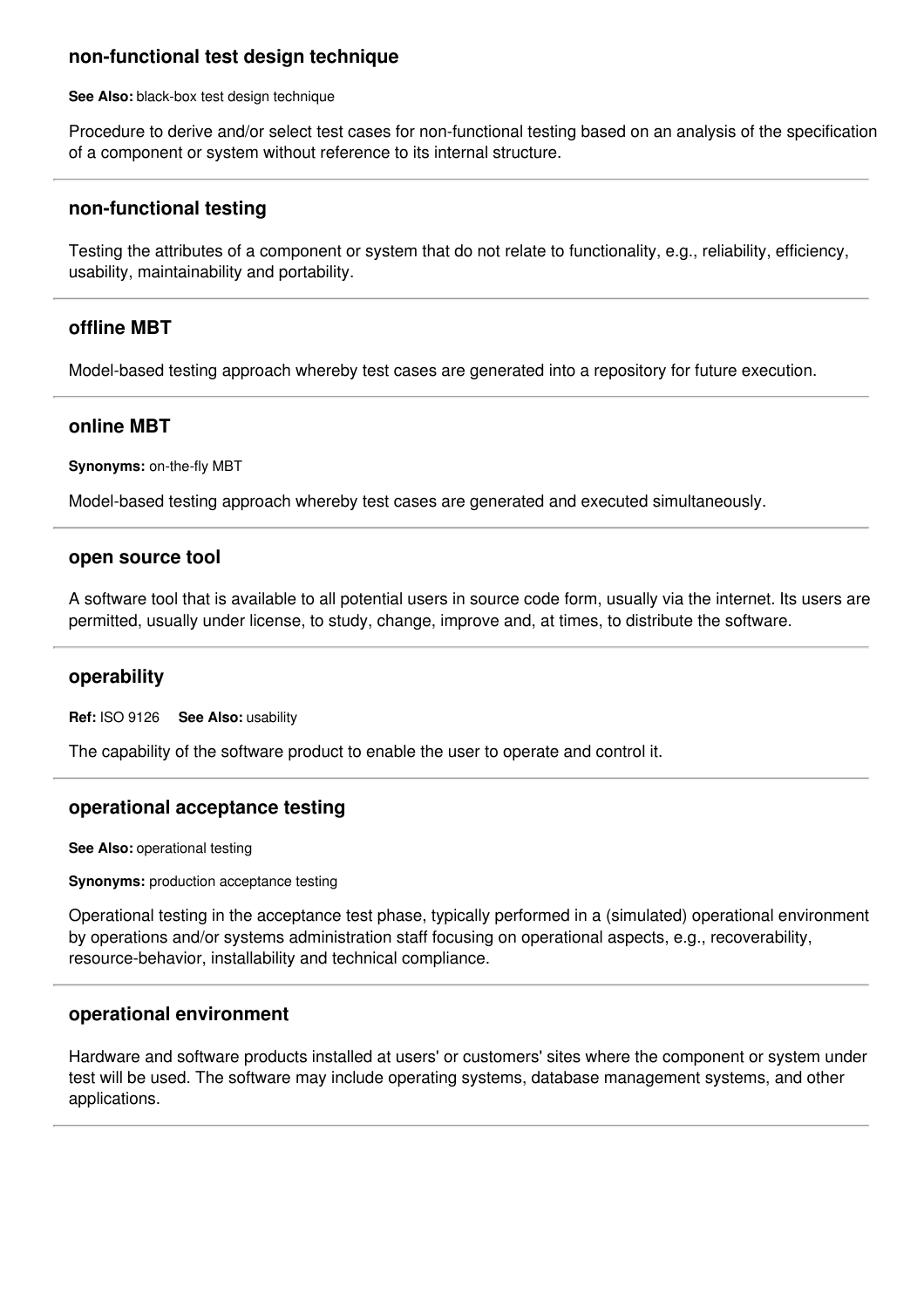## **operational profile**

The representation of a distinct set of tasks performed by the component or system, possibly based on user behavior when interacting with the component or system, and their probabilities of occurrence. A task is logical rather that physical and can be executed over several machines or be executed in non-contiguous time segments.

## **operational profile testing**

**Ref:** Musa

Statistical testing using a model of system operations (short duration tasks) and their probability of typical use.

## **operational profiling**

**See Also:** operational profile

The process of developing and implementing an operational profile.

## **operational testing**

**Ref:** IEEE 610

Testing conducted to evaluate a component or system in its operational environment.

## **orthogonal array**

A 2-dimensional array constructed with special mathematical properties, such that choosing any two columns in the array provides every pair combination of each number in the array.

## **orthogonal array testing**

**See Also:** combinatorial testing, n-wise testing, pairwise testing

A systematic way of testing all-pair combinations of variables using orthogonal arrays. It significantly reduces the number of all combinations of variables to test all pair combinations.

## **output**

A variable (whether stored within a component or outside) that is written by a component.

## **output domain**

**See Also:** domain

The set from which valid output values can be selected.

### **output value**

**See Also:** output

An instance of an output.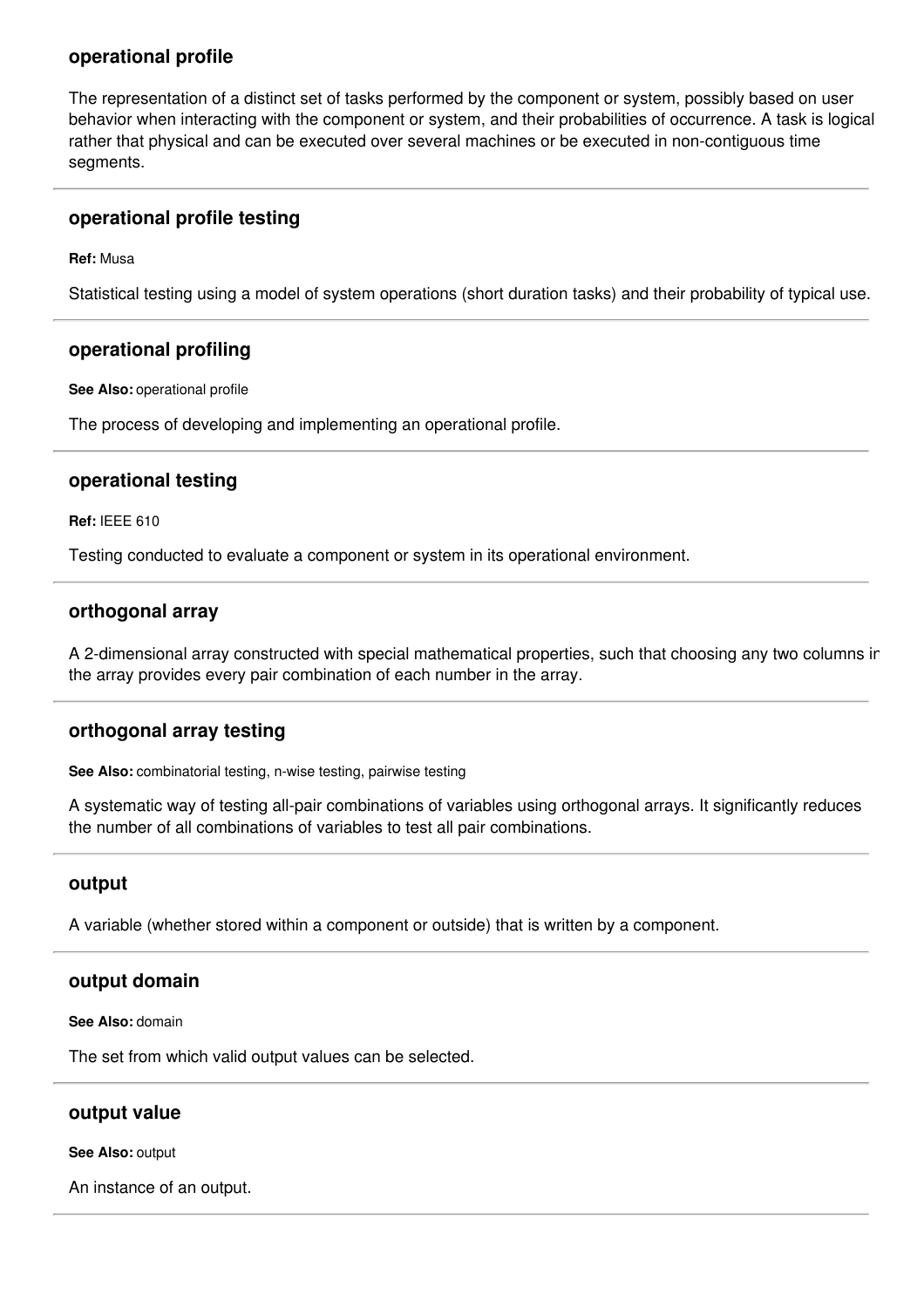### **outsourced testing**

Testing performed by people who are not co-located with the project team and are not fellow employees.

### **pair programming**

A software development approach whereby lines of code (production and/or test) of a component are written by two programmers sitting at a single computer. This implicitly means ongoing real-time code reviews are performed.

### **pair testing**

Two persons, e.g., two testers, a developer and a tester, or an end-user and a tester, working together to find defects. Typically, they share one computer and trade control of it while testing.

## **pairwise integration testing**

A form of integration testing that targets pairs of components that work together, as shown in a call graph.

### **pairwise testing**

**See Also:** combinatorial testing, n-wise testing, orthogonal array testing

A black-box test design technique in which test cases are designed to execute all possible discrete combinations of each pair of input parameters.

## **Pareto analysis**

A statistical technique in decision making that is used for selection of a limited number of factors that produce significant overall effect. In terms of quality improvement, a large majority of problems (80%) are produced by a few key causes (20%).

### **pass**

**Synonyms:** test pass

A test is deemed to pass if its actual result matches its expected result.

### **pass/fail criteria**

**Ref:** IEEE 829

Decision rules used to determine whether a test item (function) or feature has passed or failed a test.

### **password cracking**

**Ref:** after NIST.IR.7298

A security attack recovering secret passwords stored in a computer system or transmitted over a network.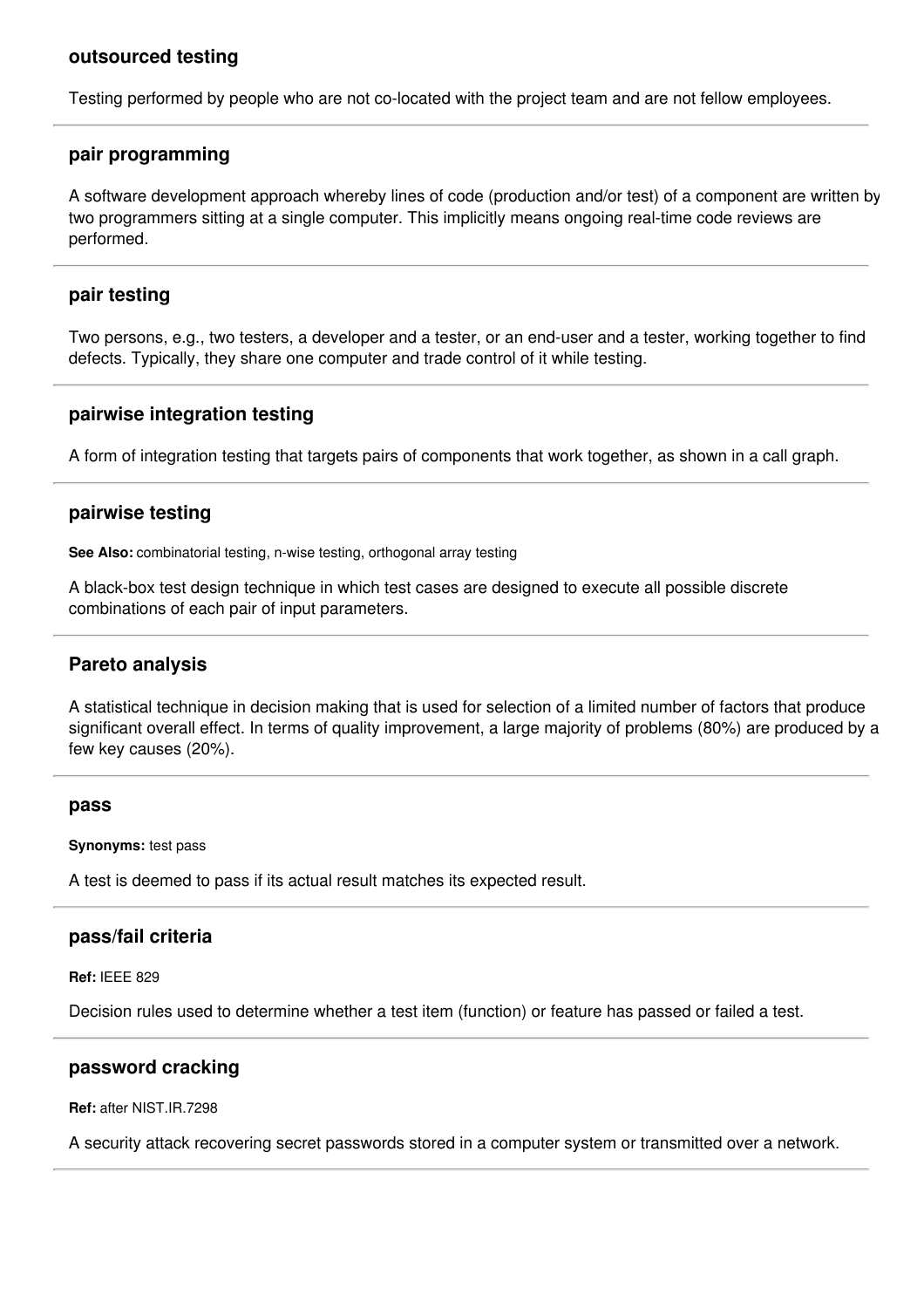## **path**

**Synonyms:** control flow path

A sequence of events, e.g., executable statements, of a component or system from an entry point to an exit point.

## **path coverage**

The percentage of paths that have been exercised by a test suite. 100% path coverage implies 100% LCSAJ coverage.

# **path sensitizing**

Choosing a set of input values to force the execution of a given path.

# **path testing**

A white-box test design technique in which test cases are designed to execute paths.

### **peer review**

A review of a software work product by colleagues of the producer of the product for the purpose of identifying defects and improvements. Examples are inspection, technical review and walkthrough.

## **penetration testing**

A testing technique aiming to exploit security vulnerabilities (known or unknown) to gain unauthorized access.

## **performance**

**Ref:** After IEEE 610 **See Also:** efficiency

**Synonyms:** time behavior

The degree to which a system or component accomplishes its designated functions within given constraints regarding processing time and throughput rate.

## **performance indicator**

**Ref:** CMMI

**Synonyms:** key performance indicator

A high-level metric of effectiveness and/or efficiency used to guide and control progressive development, e.g., lead-time slip for software development.

# **performance profiling**

The task of analyzing, e.g., identifying performance bottlenecks based on generated metrics, and tuning the performance of a software component or system using tools.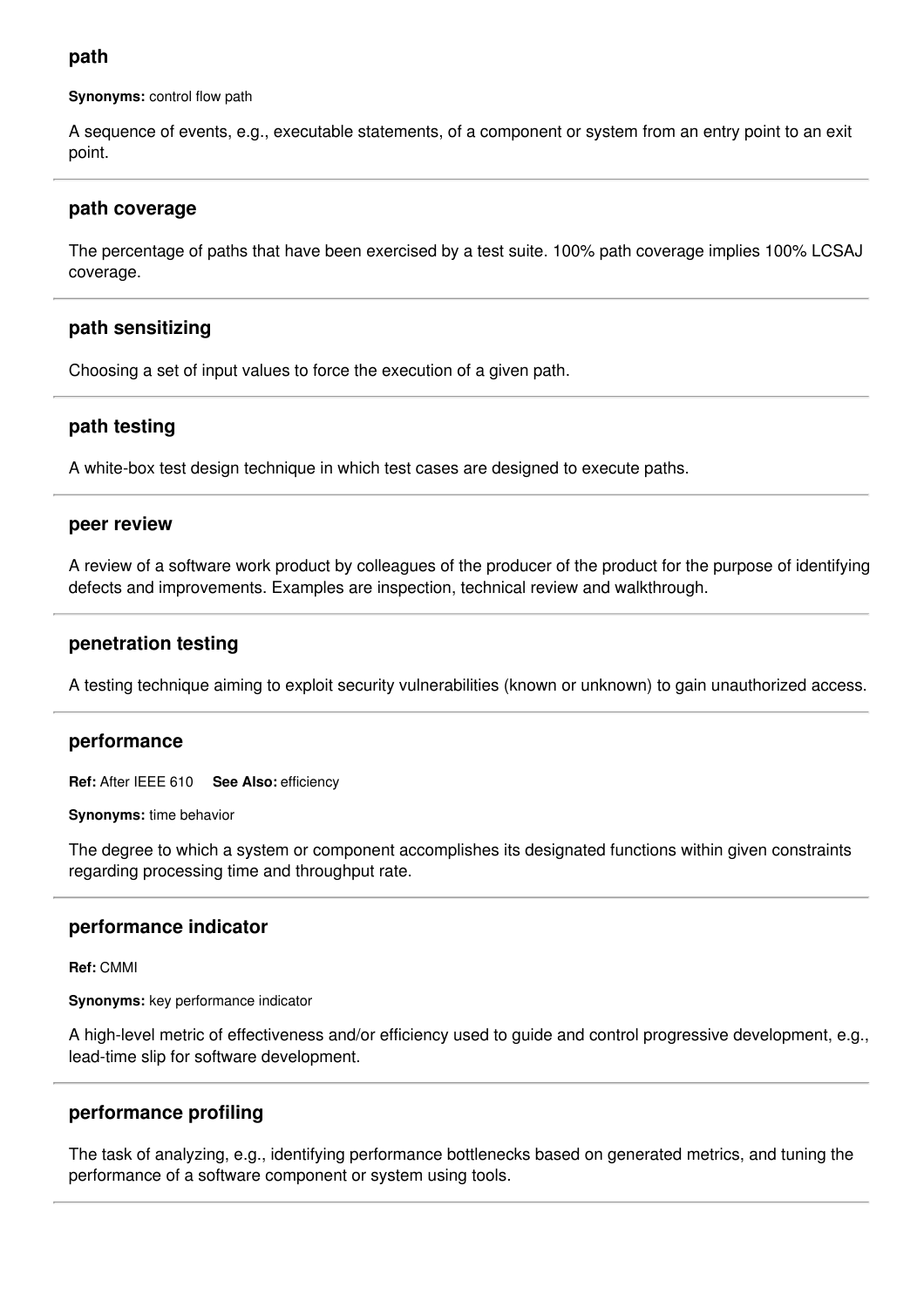## **performance testing**

**See Also:** efficiency testing

Testing to determine the performance of a software product.

### **performance testing tool**

A tool to support performance testing that usually has two main facilities: load generation and test transaction measurement. Load generation can simulate either multiple users or high volumes of input data. During execution, response time measurements are taken from selected transactions and these are logged. Performance testing tools normally provide reports based on test logs and graphs of load against response times.

### **pharming**

A security attack intended to redirect a web site's traffic to a fraudulent web site without the user's knowledge or consent.

### **phase containment**

The percentage of defects that are removed in the same phase of the software lifecycle in which they were introduced.

### **phase test plan**

**See Also:** test plan

A test plan that typically addresses one test phase.

## **phishing**

An attempt to acquire personal or sensitive information by masquerading as a trustworthy entity in an electronic communication.

## **planning poker**

**See Also:** Agile software development, Wideband Delphi

A consensus-based estimation technique, mostly used to estimate effort or relative size of user stories in Agile software development. It is a variation of the Wideband Delphi method using a deck of cards with values representing the units in which the team estimates.

### **pointer**

**Ref:** IEEE 610

A data item that specifies the location of another data item. For example, a data item that specifies the address of the next employee record to be processed.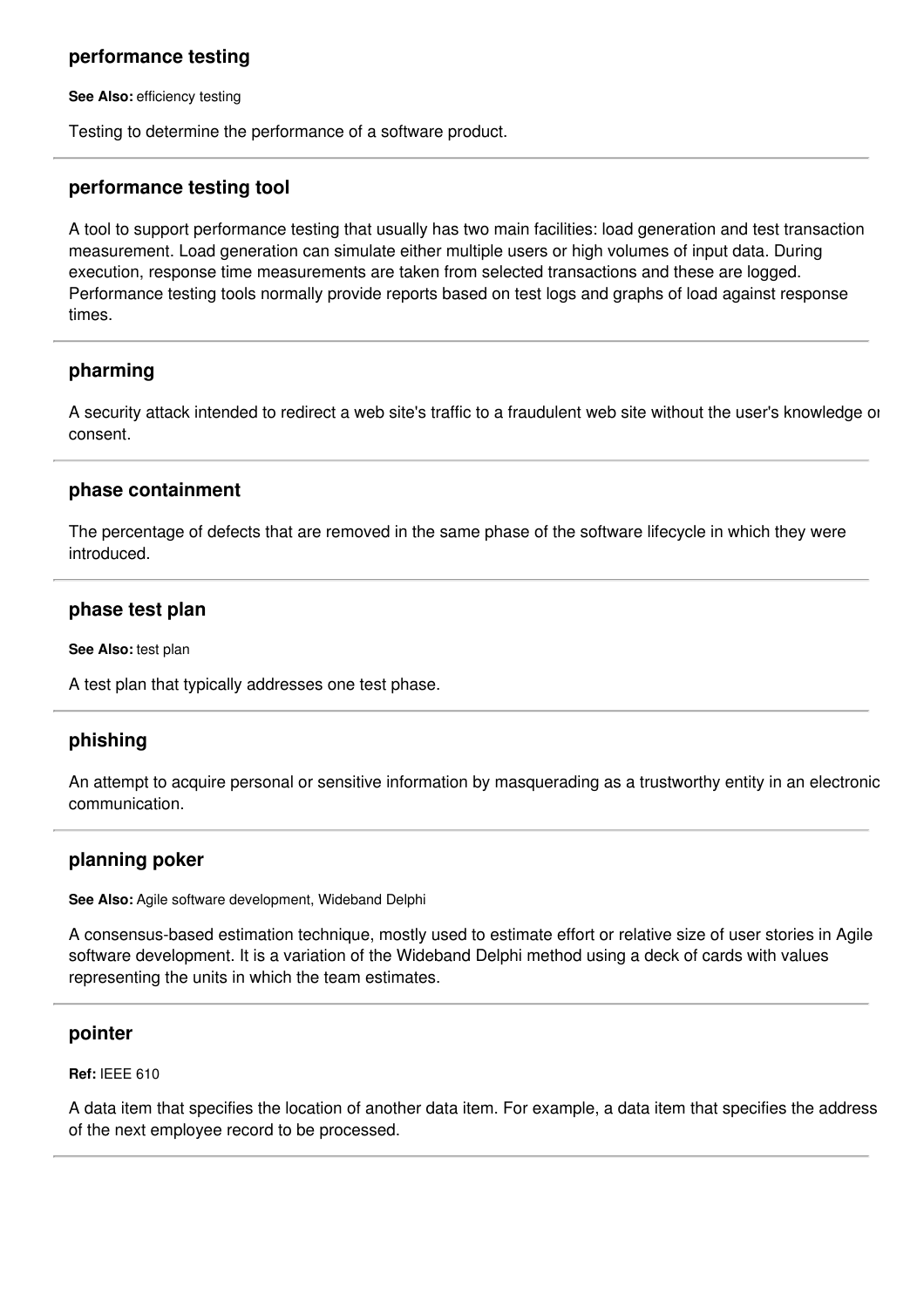## **portability**

**Ref:** ISO 9126

The ease with which the software product can be transferred from one hardware or software environment to another.

## **portability testing**

**Synonyms:** configuration testing

Testing to determine the portability of a software product.

### **post-execution comparison**

Comparison of actual and expected results, performed after the software has finished running.

## **postcondition**

Environmental and state conditions that must be fulfilled after the execution of a test or test procedure.

## **precondition**

Environmental and state conditions that must be fulfilled before the component or system can be executed with a particular test or test procedure.

### **predicate**

#### **See Also:** decision

A statement that can evaluate to true or false and may be used to determine the control flow of subsequent decision logic.

## **priority**

The level of (business) importance assigned to an item, e.g., defect.

## **PRISMA**

A systematic approach to risk-based testing that employs product risk identification and analysis to create a product risk matrix based on likelihood and impact. Term is derived from Product RISk MAnagement.

## **probe effect**

The effect on the component or system by the measurement instrument when the component or system is being measured, e.g., by a performance testing tool or monitor. For example performance may be slightly worse when performance testing tools are being used.

## **procedure testing**

Testing aimed at ensuring that the component or system can operate in conjunction with new or existing users' business procedures or operational procedures.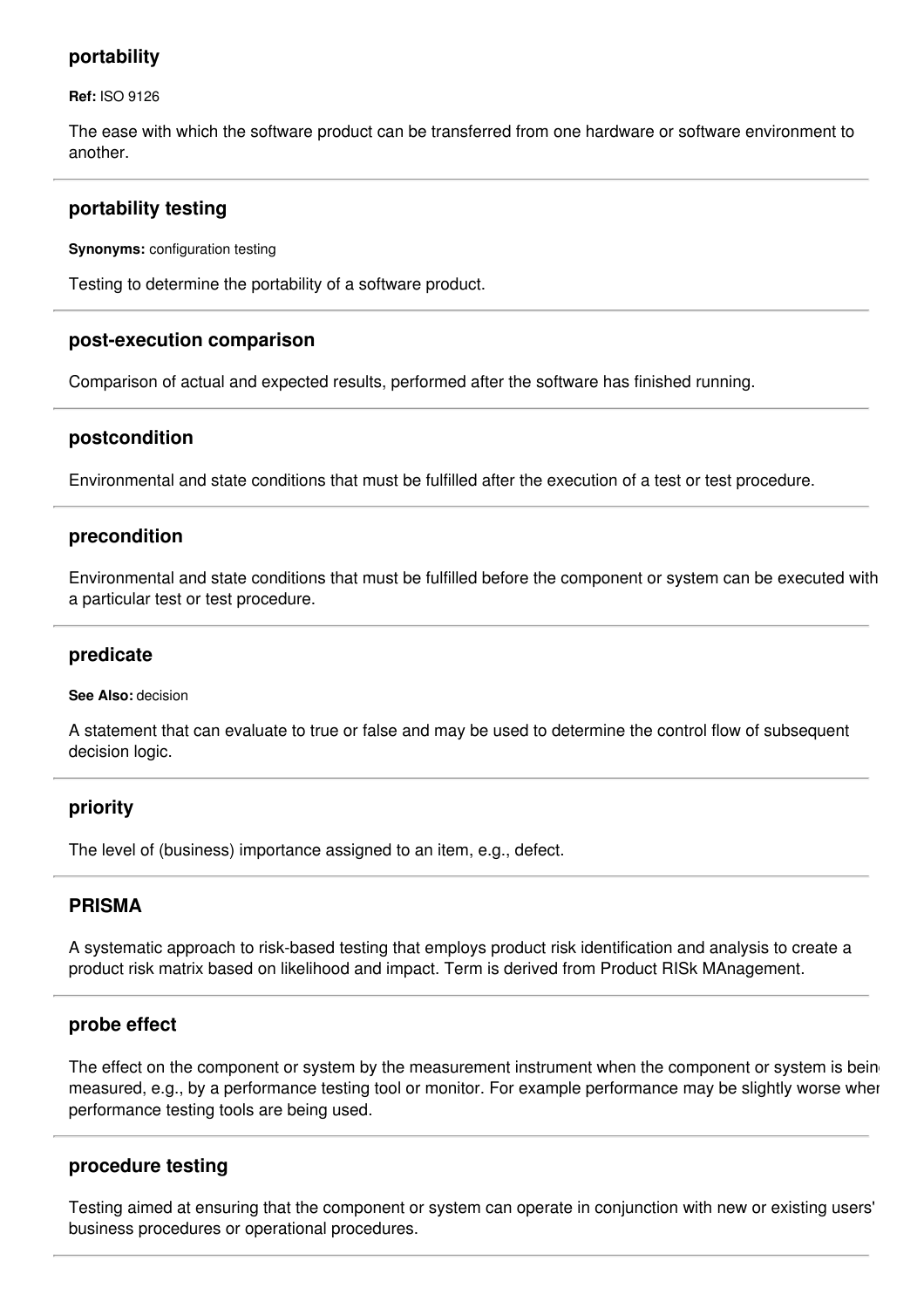#### **process**

**Ref:** ISO 12207

A set of interrelated activities, which transform inputs into outputs.

#### **process assessment**

**Ref:** after ISO 15504

A disciplined evaluation of an organization's software processes against a reference model.

### **process cycle test**

**Ref:** TMap **See Also:** procedure testing

A black-box test design technique in which test cases are designed to execute business procedures and processes.

### **process improvement**

**Ref:** CMMI

A program of activities designed to improve the performance and maturity of the organization's processes, and the result of such a program.

#### **process model**

A framework wherein processes of the same nature are classified into a overall model, e.g., a test improvement model.

### **process reference model**

A process model providing a generic body of best practices and how to improve a process in a prescribed stepby-step manner.

### **process-compliant test strategy**

A test strategy whereby the test team follows a set of predefined processes, whereby the processes address such items as documentation, the proper identification and use of the test basis and test oracle(s), and the organization of the test team.

## **process-compliant testing**

**See Also:** standard-compliant testing

Testing that follows a set of defined processes, e.g., defined by an external party such as a standards committee.

## **process-driven scripting**

A scripting technique where scripts are structured into scenarios which represent use cases of the software under test. The scripts can be parameterized with test data.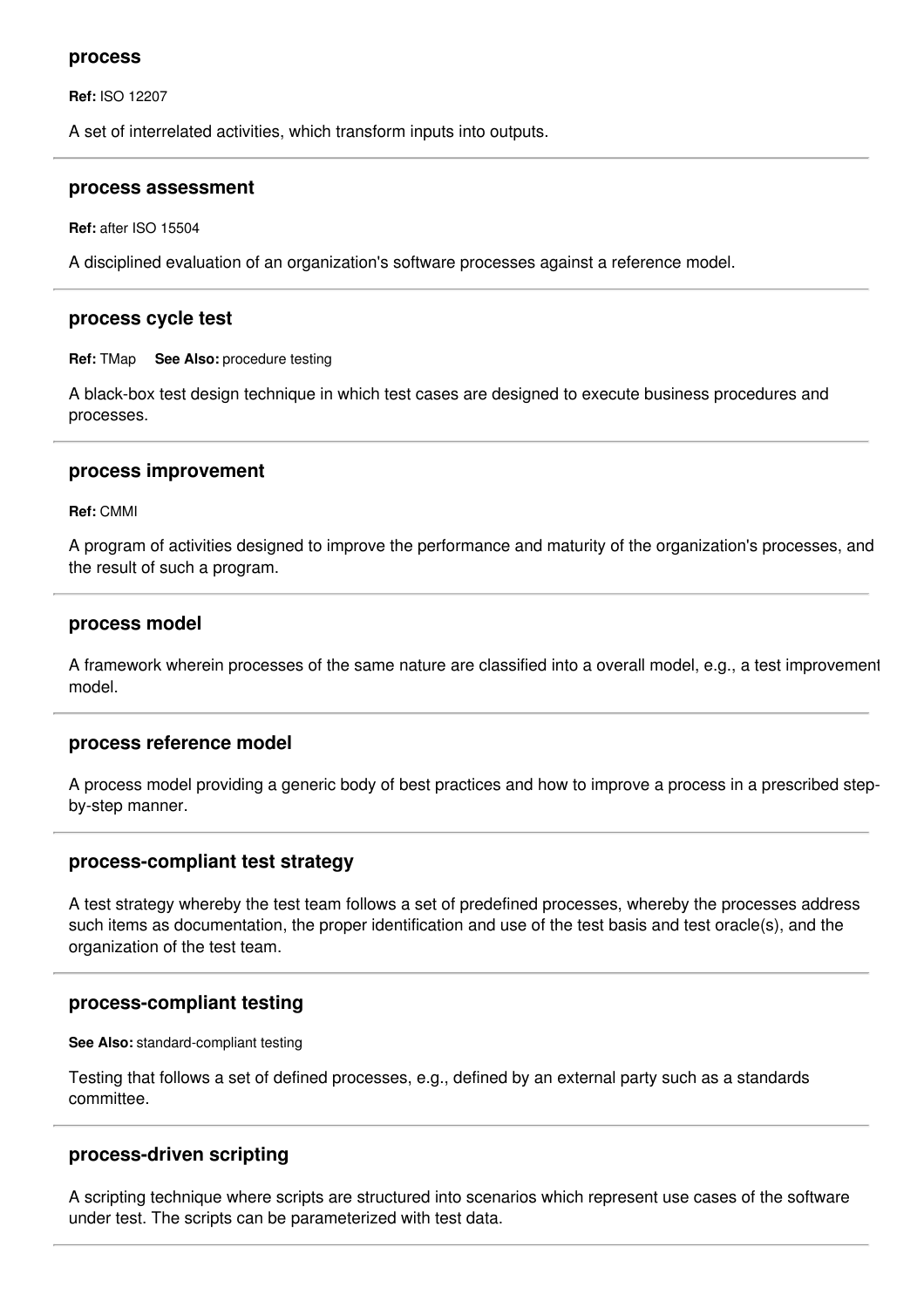# **product risk**

**See Also:** risk

A risk directly related to the test object.

# **product-based quality**

**Ref:** After Garvin **See Also:** manufacturing-based quality, quality attribute, transcendent-based quality, user-based quality, value-based quality

A view of quality, wherein quality is based on a well-defined set of quality attributes. These attributes must be measured in an objective and quantitative way. Differences in the quality of products of the same type can be traced back to the way the specific quality attributes have been implemented.

# **project**

**Ref:** ISO 9000

A project is a unique set of coordinated and controlled activities with start and finish dates undertaken to achieve an objective conforming to specific requirements, including the constraints of time, cost and resources.

# **project retrospective**

A structured way to capture lessons learned and to create specific action plans for improving on the next project or next project phase.

## **project risk**

### **See Also:** risk

A risk related to management and control of the (test) project, e.g., lack of staffing, strict deadlines, changing requirements, etc.

## **pseudo-random**

A series which appears to be random but is in fact generated according to some prearranged sequence.

# **qualification**

**Ref:** ISO 9000

The process of demonstrating the ability to fulfill specified requirements. Note the term "qualified" is used to designate the corresponding status.

# **quality**

**Ref:** After IEEE 610

The degree to which a component, system or process meets specified requirements and/or user/customer needs and expectations.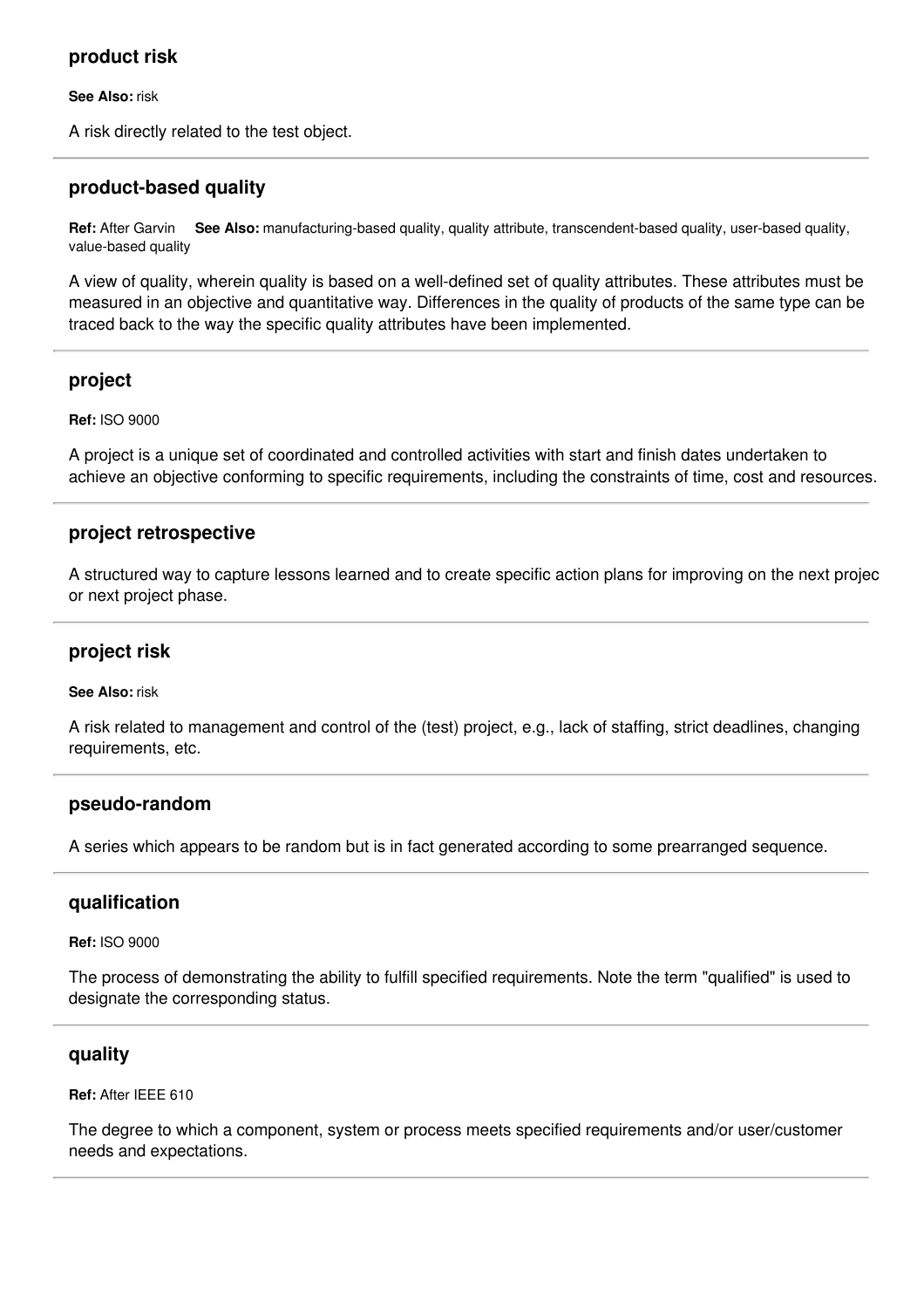## **quality assurance**

**Ref:** ISO 9000

Part of quality management focused on providing confidence that quality requirements will be fulfilled.

### **quality attribute**

**Ref:** IEEE 610

**Synonyms:** quality characteristic , software product characteristic , software quality characteristic

A feature or characteristic that affects an item's quality.

## **quality control**

**Ref:** after ISO 8402

The operational techniques and activities, part of quality management, that are focused on fulfilling quality requirements.

# **quality function deployment (QFD)**

**Ref:** Akao

A method to transform user demands into design quality, to deploy the functions forming quality, and to deploy methods for achieving the design quality into subsystems and component parts, and ultimately to specific elements of the manufacturing process.

## **quality gate**

A special milestone in a project. Quality gates are located between those phases of a project strongly depending on the outcome of a previous phase. A quality gate includes a formal check of the documents of the previous phase.

## **quality management**

#### **Ref:** ISO 9000

Coordinated activities to direct and control an organization with regard to quality. Direction and control with regard to quality generally includes the establishment of the quality policy and quality objectives, quality planning, quality control, quality assurance and quality improvement.

## **quality risk**

**See Also:** quality attribute, product risk

A product risk related to a quality attribute.

# **RACI matrix**

A matrix describing the participation by various roles in completing tasks or deliverables for a project or process. It is especially useful in clarifying roles and responsibilities. RACI is an acronym derived from the four key responsibilities most typically used: Responsible, Accountable, Consulted, and Informed.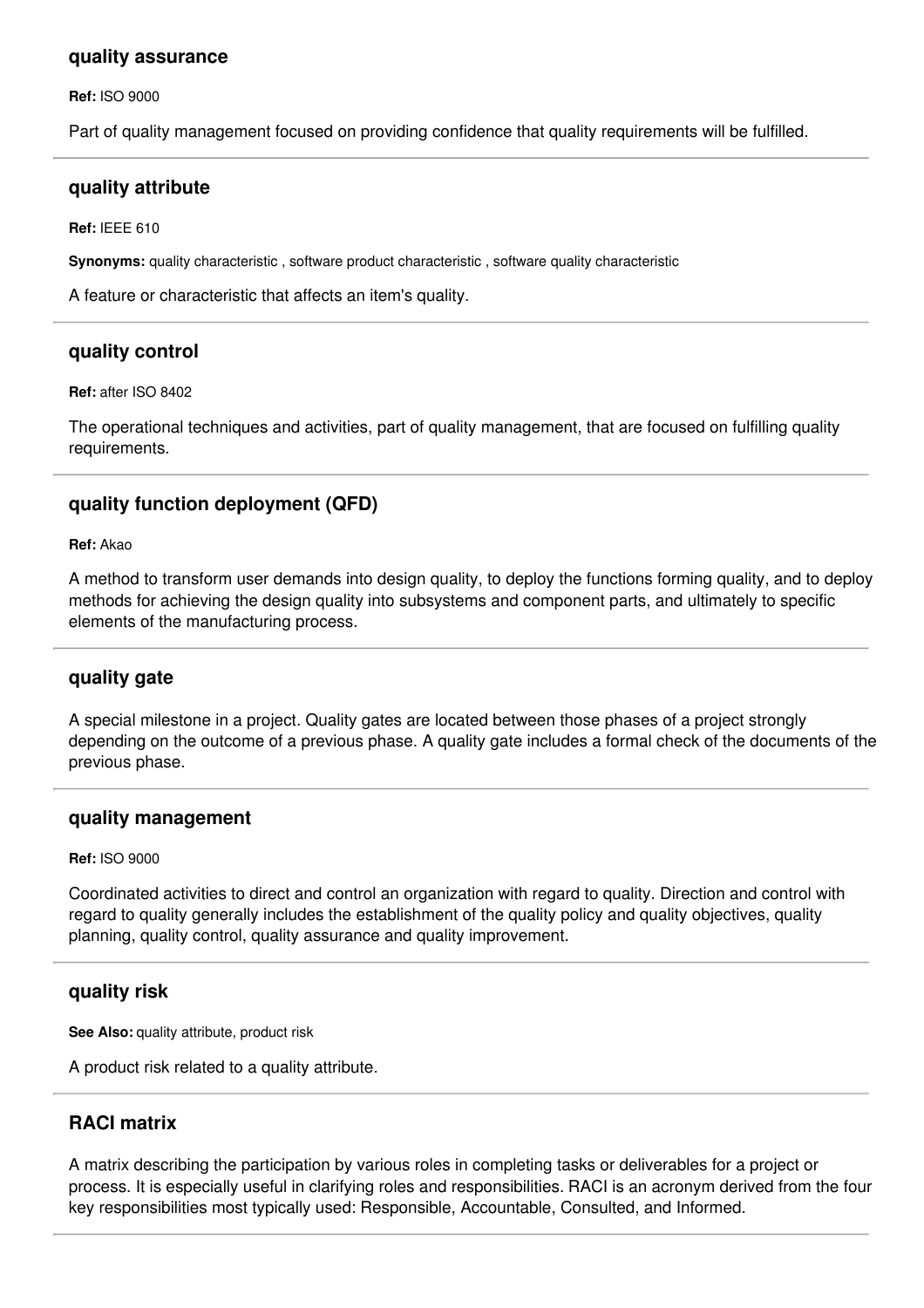## **random testing**

A black-box test design technique where test cases are selected, possibly using a pseudo-random generation algorithm, to match an operational profile. This technique can be used for testing non-functional attributes such as reliability and performance.

# **Rational Unified Process (RUP)**

A proprietary adaptable iterative software development process framework consisting of four project lifecycle phases: inception, elaboration, construction and transition.

### **reactive test strategy**

A test strategy whereby the test team waits to design and implement tests until the software is received, reacting to the actual system under test.

### **reactive testing**

Testing that dynamically responds to the system under test and test results being obtained. Typically reactive testing has a reduced planning cycle and the design and implementation test phases are not carried out until the test object is received.

#### **reconnaissance**

**Synonyms:** footprinting

The exploration of a target area aiming to gain information that can be useful for an attack.

### **recoverability**

**Ref:** ISO 9126 **See Also:** reliability

The capability of the software product to re-establish a specified level of performance and recover the data directly affected in case of failure.

### **recoverability testing**

**See Also:** reliability testing

**Synonyms:** recovery testing

Testing to determine the recoverability of a software product.

#### **regression testing**

Testing of a previously tested program following modification to ensure that defects have not been introduced or uncovered in unchanged areas of the software, as a result of the changes made. It is performed when the software or its environment is changed.

### **regression-averse test strategy**

A test strategy whereby the test team applies various techniques to manage the risk of regression such as functional and/or non-functional regression test automation at one or more levels.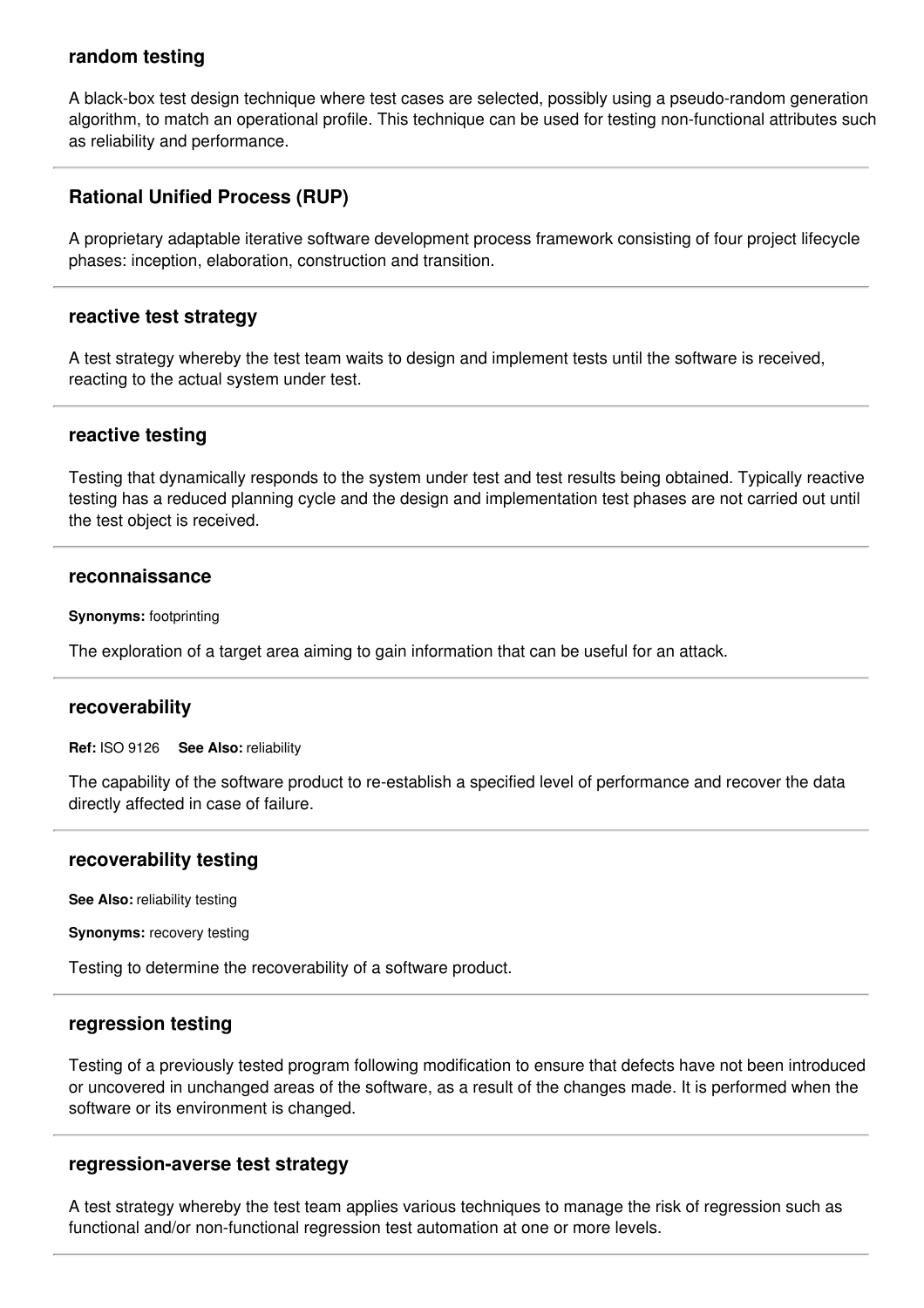## **regression-averse testing**

Testing using various techniques to manage the risk of regression, e.g., by designing re-usable testware and by extensive automation of testing at one or more test levels.

### **release note**

**Ref:** After IEEE 829

**Synonyms:** item transmittal report , test item transmittal report

A document identifying test items, their configuration, current status and other delivery information delivered by development to testing, and possibly other stakeholders, at the start of a test execution phase.

### **reliability**

#### **Ref:** ISO 9126

The ability of the software product to perform its required functions under stated conditions for a specified period of time, or for a specified number of operations.

### **reliability growth model**

A model that shows the growth in reliability over time during continuous testing of a component or system as a result of the removal of defects that result in reliability failures.

### **reliability testing**

Testing to determine the reliability of a software product.

### **replaceability**

**Ref:** ISO 9126 **See Also:** portability

The capability of the software product to be used in place of another specified software product for the same purpose in the same environment.

#### **requirement**

**Ref:** After IEEE 610

A condition or capability needed by a user to solve a problem or achieve an objective that must be met or possessed by a system or system component to satisfy a contract, standard, specification, or other formally imposed document.

#### **requirements management tool**

A tool that supports the recording of requirements, requirements attributes (e.g., priority, knowledge responsible) and annotation, and facilitates traceability through layers of requirements and requirements change management. Some requirements management tools also provide facilities for static analysis, such as consistency checking and violations to pre-defined requirements rules.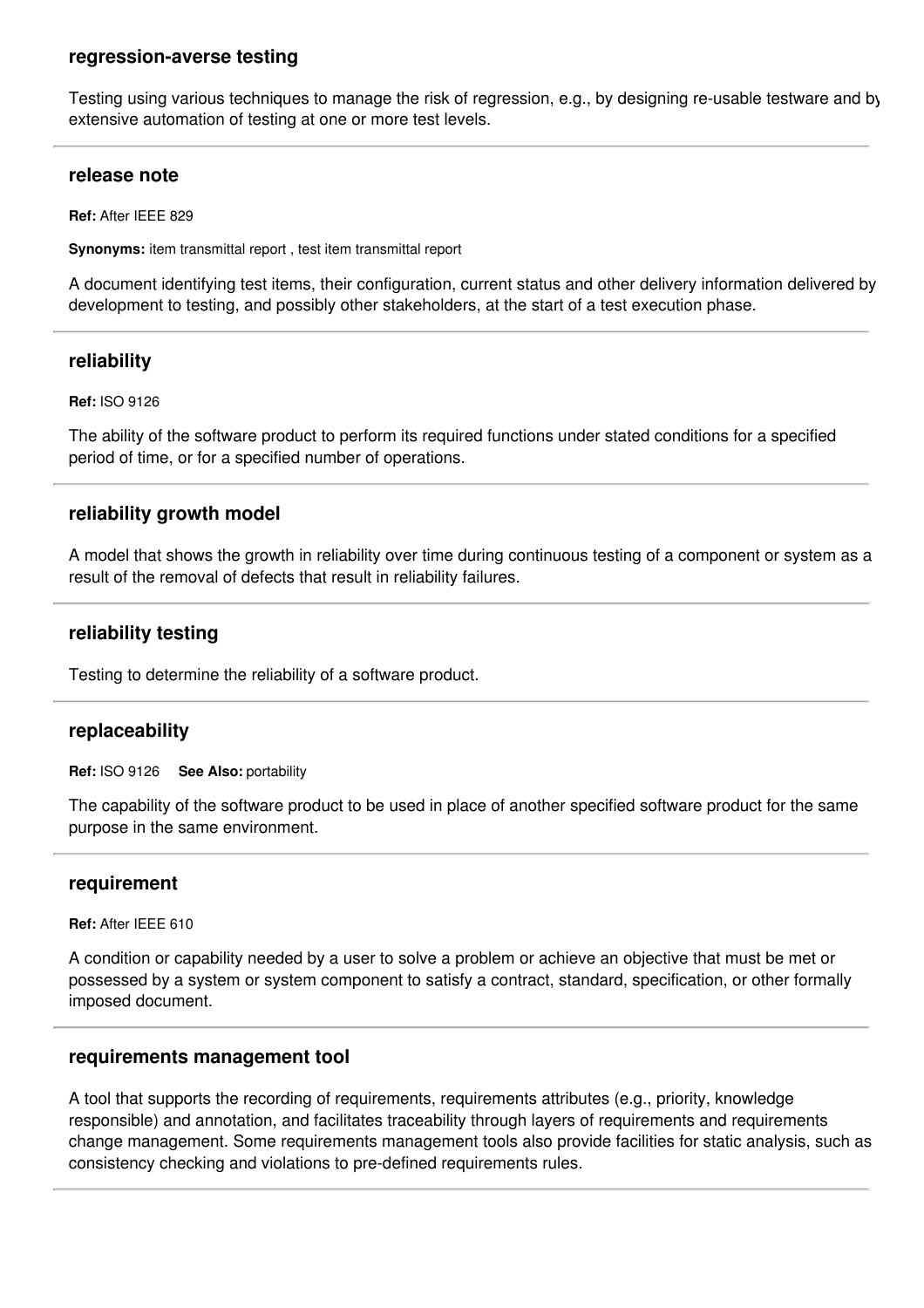### **requirements phase**

**Ref:** IEEE 610

The period of time in the software lifecycle during which the requirements for a software product are defined and documented.

### **requirements-based testing**

An approach to testing in which test cases are designed based on test objectives and test conditions derived from requirements, e.g., tests that exercise specific functions or probe non-functional attributes such as reliability or usability.

## **resource utilization**

**Ref:** After ISO 9126 **See Also:** efficiency

**Synonyms:** storage

The capability of the software product to use appropriate amounts and types of resources, for example the amounts of main and secondary memory used by the program and the sizes of required temporary or overflow files, when the software performs its function under stated conditions.

### **resource utilization testing**

**See Also:** efficiency testing

**Synonyms:** storage testing

The process of testing to determine the resource-utilization of a software product.

### **result**

**See Also:** actual result, expected result

**Synonyms:** outcome , test outcome , test result

The consequence/outcome of the execution of a test. It includes outputs to screens, changes to data, reports, and communication messages sent out.

### **resumption criteria**

The criteria used to restart all or a portion of the testing activities that were suspended previously.

### **resumption requirements**

**Ref:** After IEEE 829

The defined set of testing activities that must be repeated when testing is re-started after a suspension.

### **retrospective meeting**

**Synonyms:** post-project meeting

A meeting at the end of a project during which the project team members evaluate the project and learn lessons that can be applied to the next project.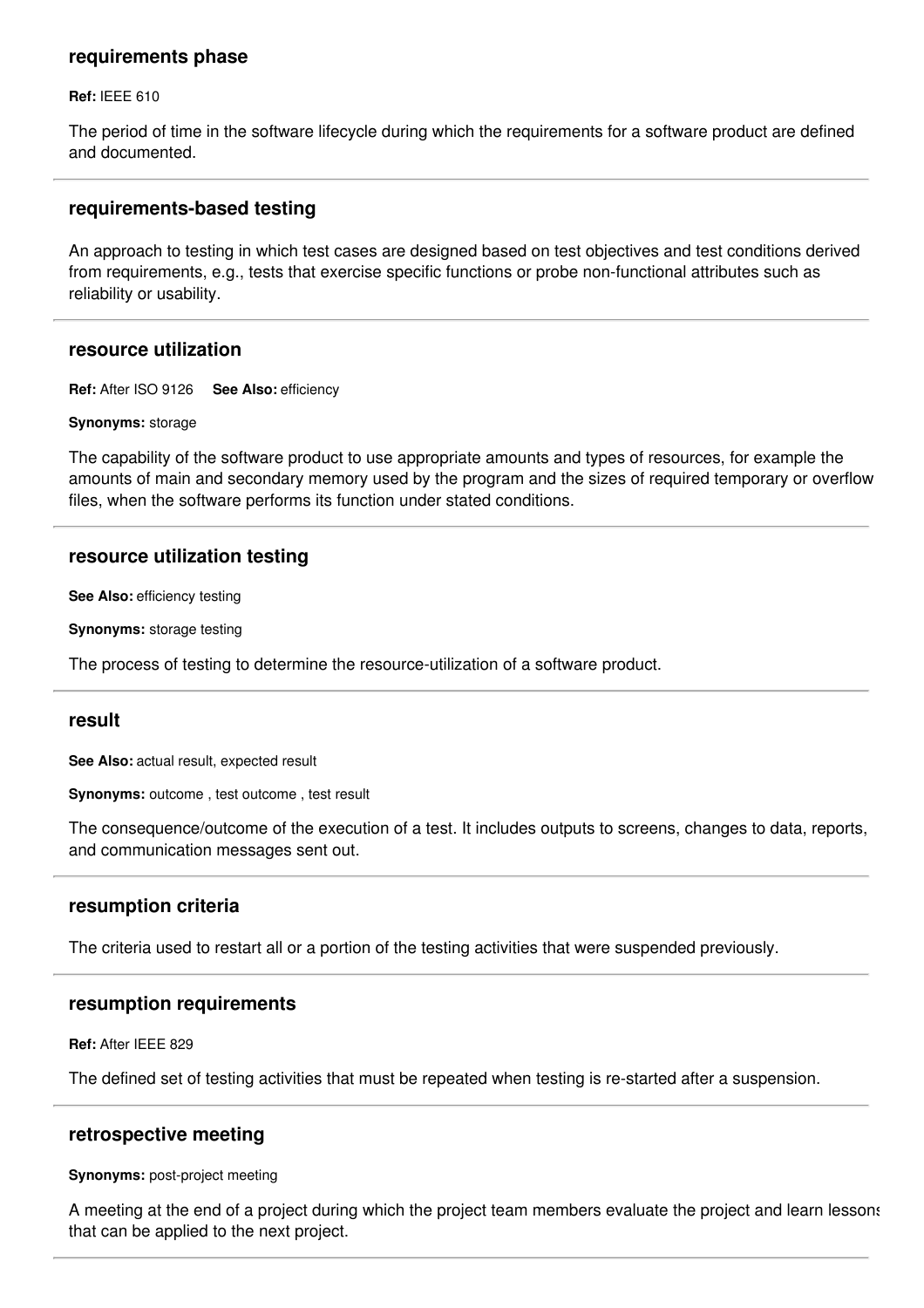### **review**

**Ref:** After IEEE 1028

An evaluation of a product or project status to ascertain discrepancies from planned results and to recommend improvements. Examples include management review, informal review, technical review, inspection, and walkthrough.

### **review plan**

A document describing the approach, resources and schedule of intended review activities. It identifies, amongst others: documents and code to be reviewed, review types to be used, participants, as well as entry and exit criteria to be applied in case of formal reviews, and the rationale for their choice. It is a record of the review planning process.

## **review tool**

A tool that provides support to the review process. Typical features include review planning and tracking support, communication support, collaborative reviews and a repository for collecting and reporting of metrics.

### **reviewer**

**Synonyms:** checker , inspector

The person involved in the review that identifies and describes anomalies in the product or project under review. Reviewers can be chosen to represent different viewpoints and roles in the review process.

### **risk**

A factor that could result in future negative consequences.

### **risk analysis**

The process of assessing identified project or product risks to determine their level of risk, typically by estimating their impact and probability of occurrence (likelihood).

### **risk assessment**

**See Also:** product risk, project risk, risk, risk impact, risk level, risk likelihood

The process of identifying and subsequently analyzing the identified project or product risk to determine its level of risk, typically by assigning likelihood and impact ratings.

## **risk identification**

The process of identifying risks using techniques such as brainstorming, checklists and failure history.

### **risk impact**

#### **Synonyms:** impact

The damage that will be caused if the risk becomes an actual outcome or event.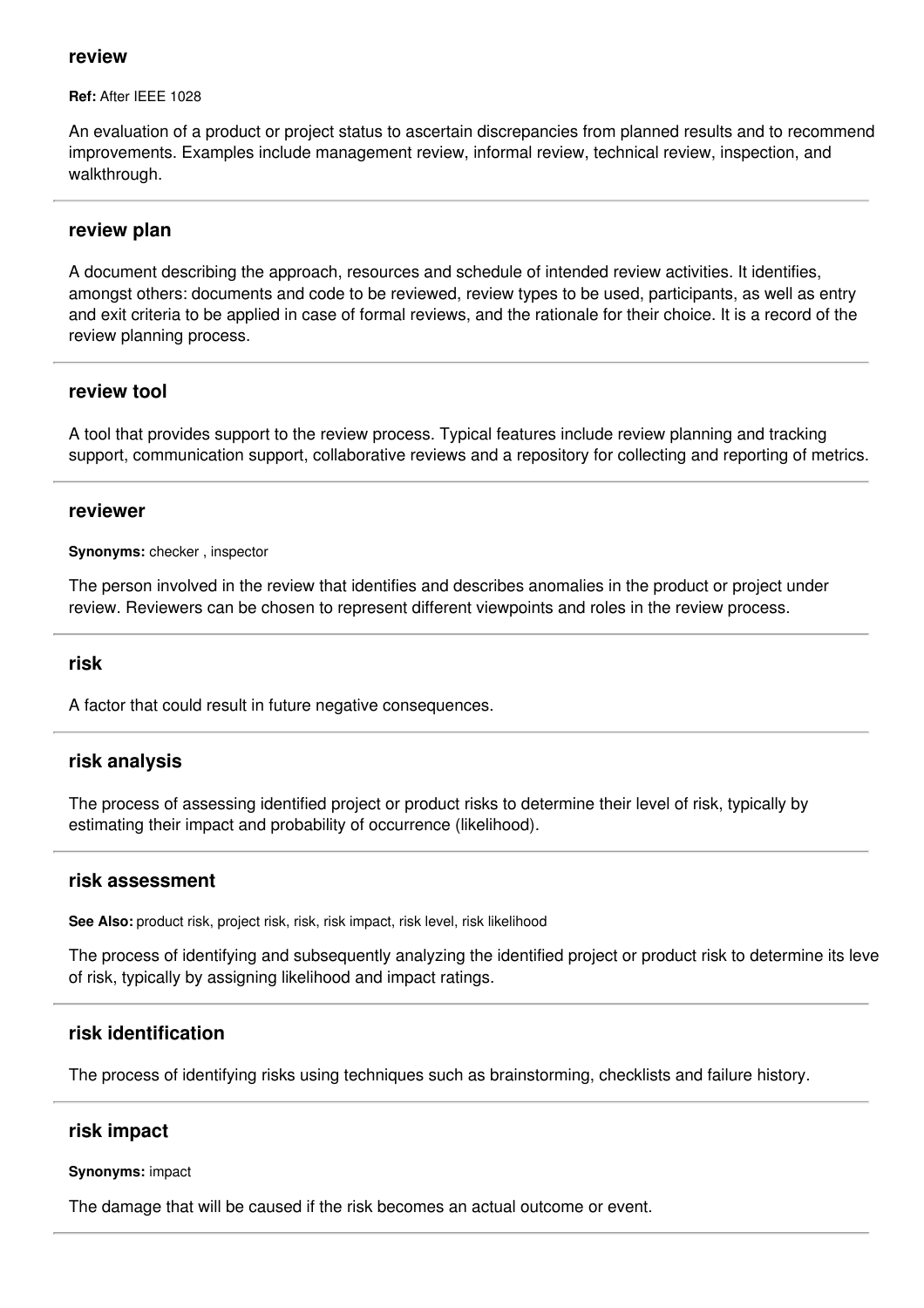## **risk level**

#### **Synonyms:** risk exposure

The importance of a risk as defined by its characteristics impact and likelihood. The level of risk can be used to determine the intensity of testing to be performed. A risk level can be expressed either qualitatively (e.g., high, medium, low) or quantitatively.

## **risk likelihood**

**Synonyms:** likelihood

The estimated probability that a risk will become an actual outcome or event.

## **risk management**

Systematic application of procedures and practices to the tasks of identifying, analyzing, prioritizing, and controlling risk.

# **risk mitigation**

### **Synonyms:** risk control

The process through which decisions are reached and protective measures are implemented for reducing risks to, or maintaining risks within, specified levels.

# **risk type**

**Synonyms:** risk category

A set of risks grouped by one or more common factors such as a quality attribute, cause, location, or potential effect of risk. A specific set of product risk types is related to the type of testing that can mitigate (control) that risk type. For example, the risk of user interactions being misunderstood can be mitigated by usability testing.

## **risk-based testing**

An approach to testing to reduce the level of product risks and inform stakeholders of their status, starting in the initial stages of a project. It involves the identification of product risks and the use of risk levels to guide the test process.

## **robustness**

**Ref:** IEEE 610 **See Also:** error-tolerance, fault-tolerance

The degree to which a component or system can function correctly in the presence of invalid inputs or stressful environmental conditions.

# **robustness testing**

Testing to determine the robustness of the software product.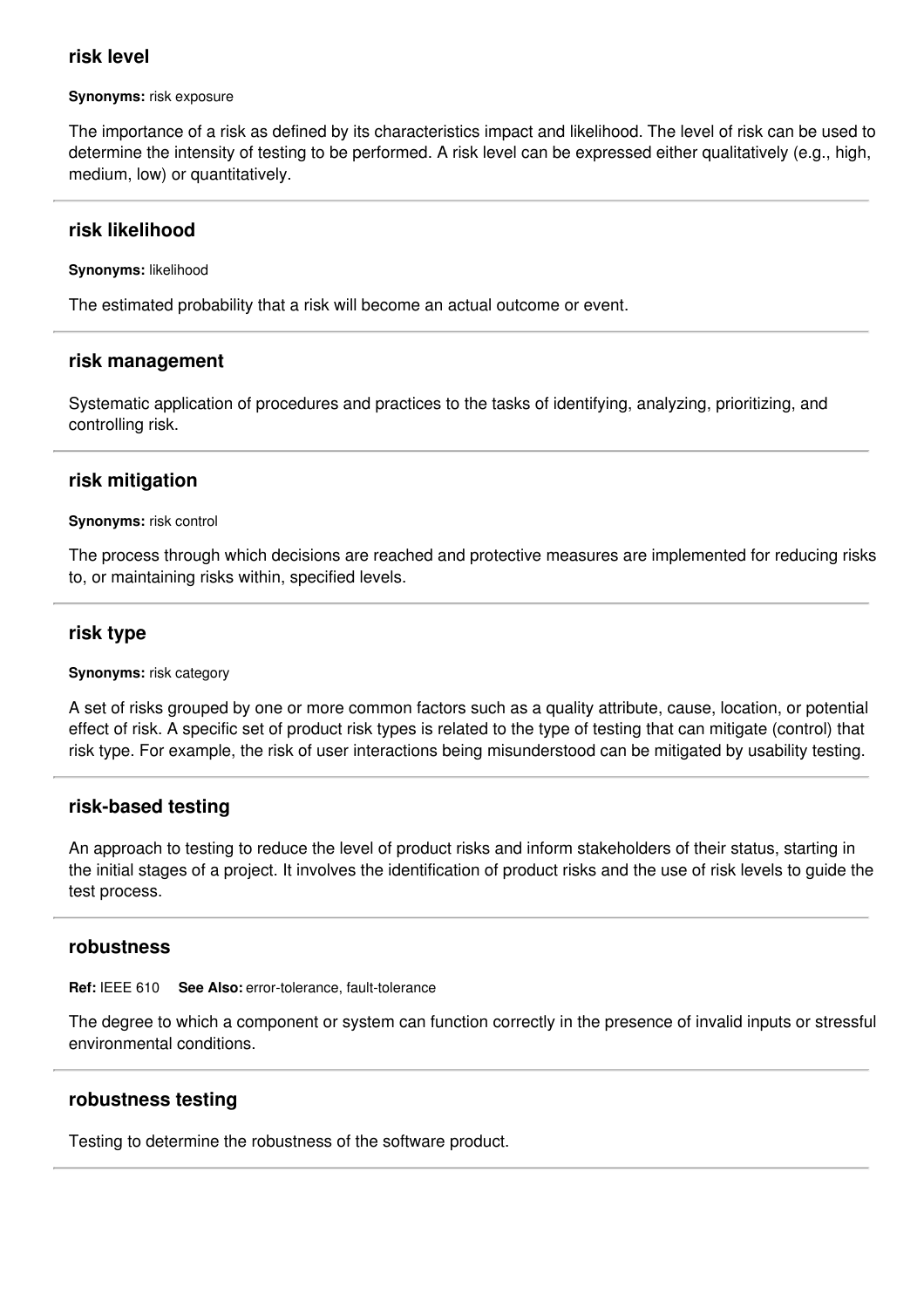### **root cause**

**Ref:** CMMI

A source of a defect such that if it is removed, the occurrence of the defect type is decreased or removed.

### **root cause analysis**

An analysis technique aimed at identifying the root causes of defects. By directing corrective measures at root causes, it is hoped that the likelihood of defect recurrence will be minimized.

# **S.M.A.R.T. goal methodology (SMART)**

A methodology whereby objectives are defined very specifically rather than generically. SMART is an acronym derived from the attributes of the objective to be defined: Specific, Measurable, Attainable, Relevant and Timely.

## **safety**

**Ref:** ISO 9126

The capability of the software product to achieve acceptable levels of risk of harm to people, business, software, property or the environment in a specified context of use.

## **safety critical system**

A system whose failure or malfunction may result in death or serious injury to people, or loss or severe damage to equipment, or environmental harm.

## **safety testing**

Testing to determine the safety of a software product.

## **salting**

**See Also:** hashing

A cryptographic technique that adds random data (salt) to the user data prior to hashing.

## **scalability**

**Ref:** After Gerrard

The capability of the software product to be upgraded to accommodate increased loads.

## **scalability testing**

Testing to determine the scalability of the software product.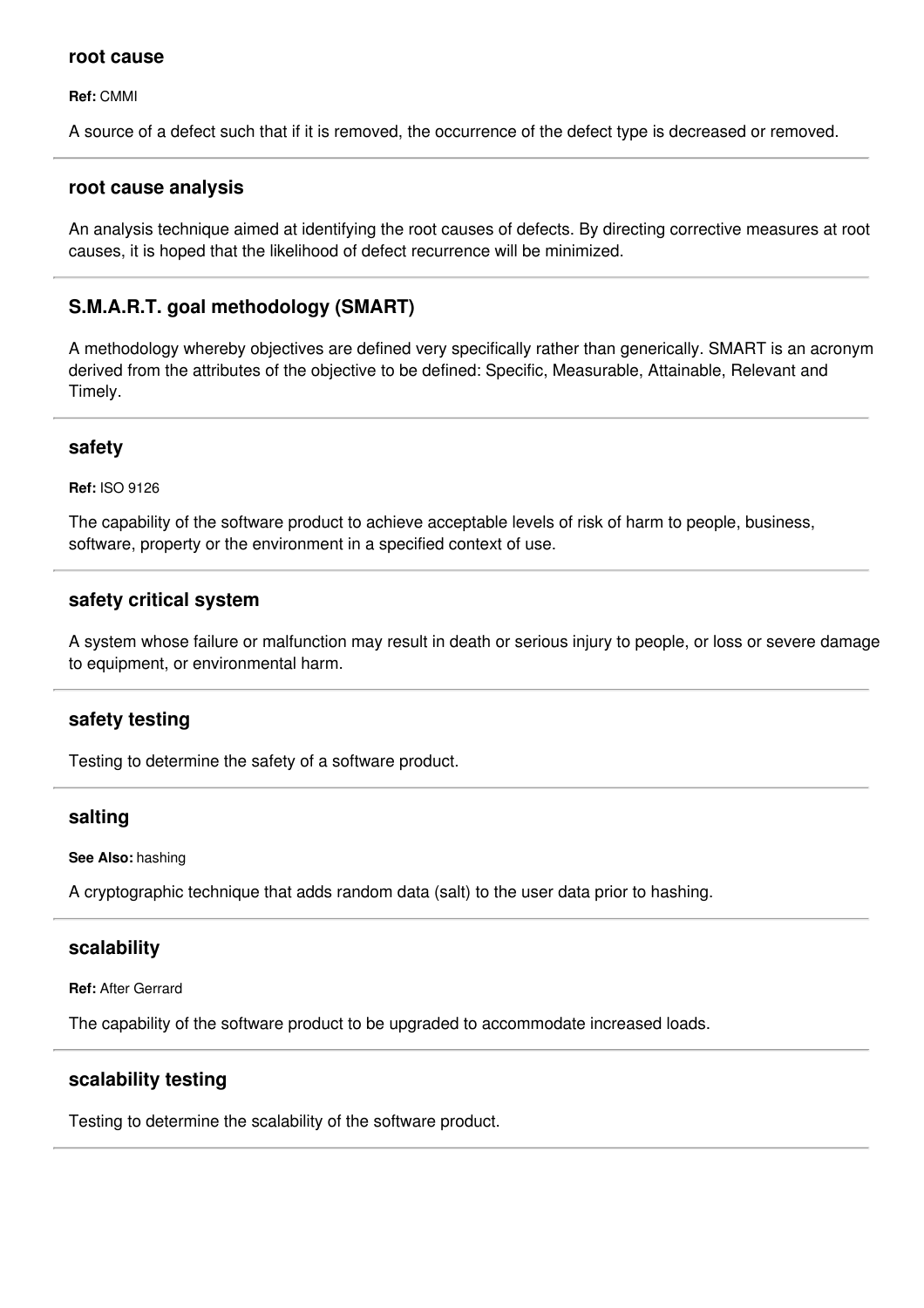### **scorecard**

**See Also:** balanced scorecard, dashboard

A representation of summarized performance measurements representing progress towards the implementation of long-term goals. A scorecard provides static measurements of performance over or at the end of a defined interval.

### **scribe**

**Synonyms:** recorder

The person who records each defect mentioned and any suggestions for process improvement during a review meeting, on a logging form. The scribe should ensure that the logging form is readable and understandable.

## **script kiddie**

#### **See Also:** hacker

A person who executes security attacks that have been created by other hackers rather than creating own ones.

## **scripted testing**

Test execution carried out by following a previously documented sequence of tests.

## **scripting language**

A programming language in which executable test scripts are written, used by a test execution tool (e.g., a capture/playback tool).

#### **scrum**

**See Also:** Agile software development

An iterative incremental framework for managing projects commonly used with Agile software development.

### **security**

**Ref:** ISO 9126 **See Also:** functionality

Attributes of software products that bear on its ability to prevent unauthorized access, whether accidental or deliberate, to programs and data.

### **security attack**

#### **Ref:** after NIST.IR.7298

An attempt to gain unauthorized access to a system or component, resources, information, or an attempt to compromise system integrity.

## **security audit**

An audit evaluating an organization's security processes and infrastructure.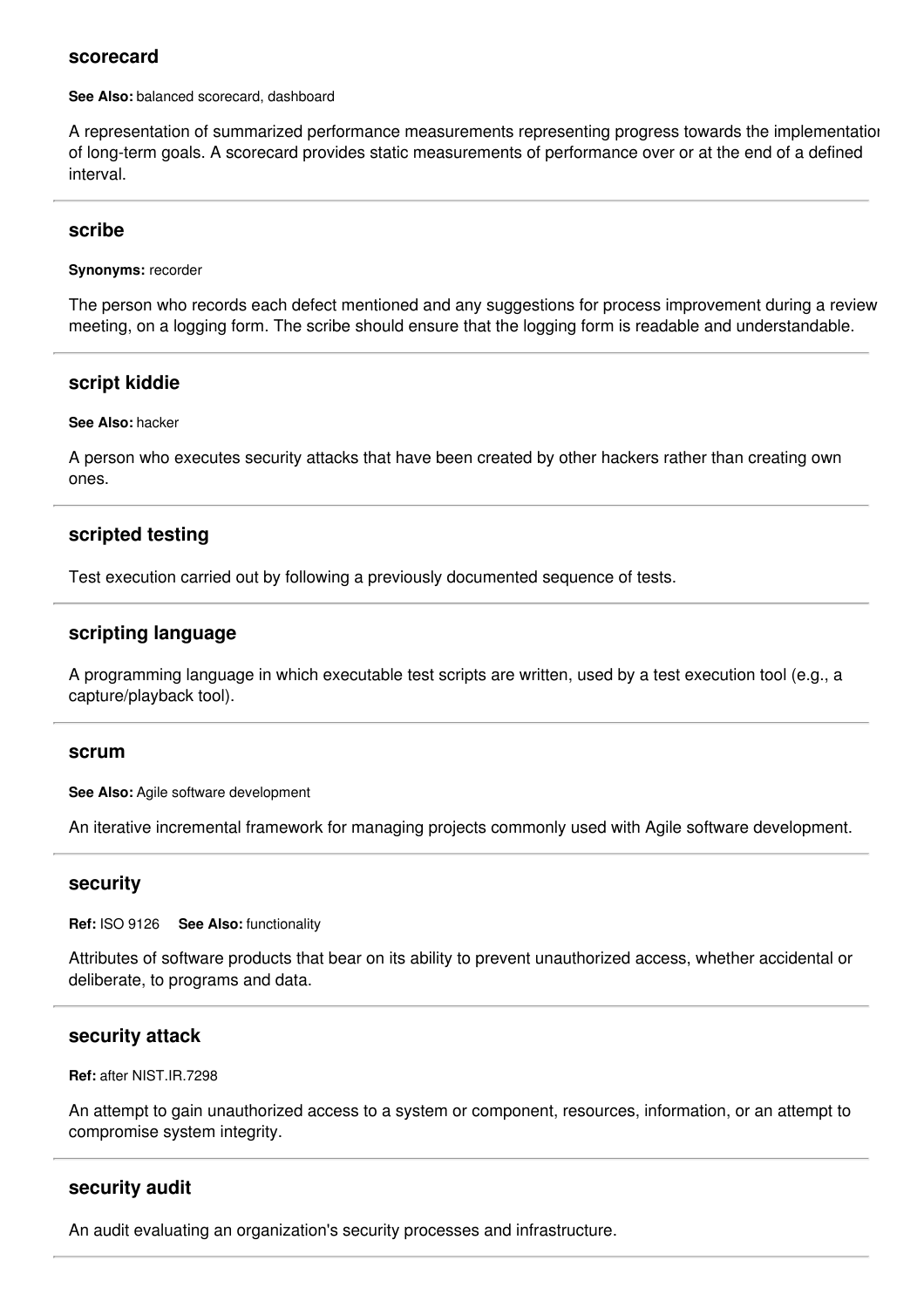## **security policy**

A high-level document describing the principles, approach and major objectives of the organization regarding security.

### **security procedure**

A set of steps required to implement the security policy and the steps to be taken in response to a security incident.

## **security testing**

**See Also:** functionality testing

Testing to determine the security of the software product.

## **security testing tool**

A tool that provides support for testing security characteristics and vulnerabilities.

## **security tool**

A tool that supports operational security.

### **security vulnerability**

A weakness in the system that could allow for a successful security attack.

### **session-based test management**

A method for measuring and managing session-based testing, e.g., exploratory testing.

### **session-based testing**

An approach to testing in which test activities are planned as uninterrupted sessions of test design and execution, often used in conjunction with exploratory testing.

### **severity**

**Ref:** After IEEE 610

The degree of impact that a defect has on the development or operation of a component or system.

## **short-circuiting**

A programming language/interpreter technique for evaluating compound conditions in which a condition on one side of a logical operator may not be evaluated if the condition on the other side is sufficient to determine the final outcome.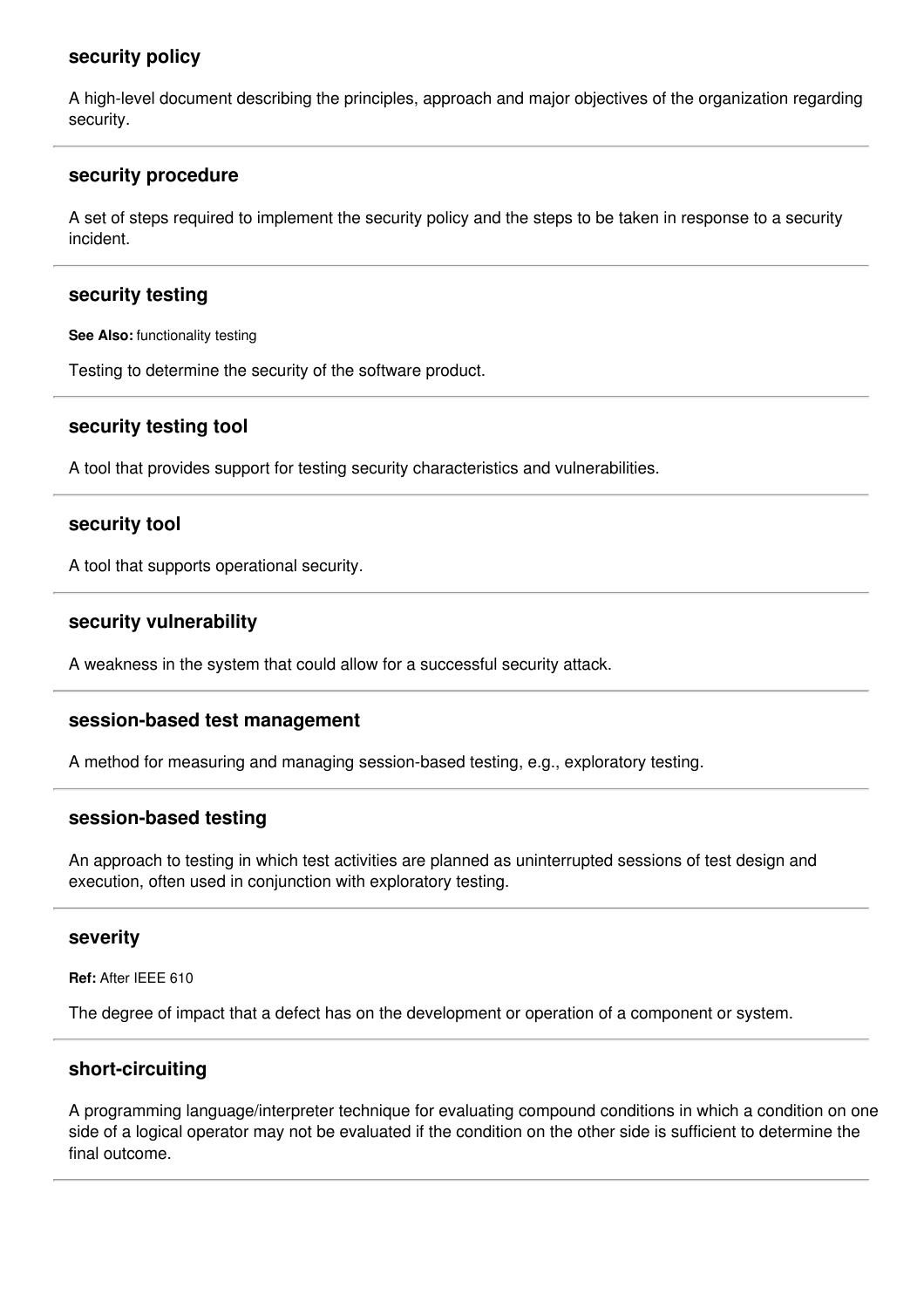## **simulation**

**Ref:** ISO 2382/1

The representation of selected behavioral characteristics of one physical or abstract system by another system.

### **simulator**

**Ref:** After IEEE 610, DO178b **See Also:** emulator

A device, computer program or system used during testing, which behaves or operates like a given system when provided with a set of controlled inputs.

## **site acceptance testing**

Acceptance testing by users/customers at their site, to determine whether or not a component or system satisfies the user/customer needs and fits within the business processes, normally including hardware as well as software.

### **smoke test**

**See Also:** build, verification test, intake test

**Synonyms:** confidence test , sanity test

A subset of all defined/planned test cases that cover the main functionality of a component or system, to ascertaining that the most crucial functions of a program work, but not bothering with finer details.

## **social engineering**

**Ref:** NIST.IR.7298

An attempt to trick someone into revealing information (e.g., a password) that can be used to attack systems or networks.

### **software**

**Ref:** IEEE 610

Computer programs, procedures, and possibly associated documentation and data pertaining to the operation of a computer system.

## **software integrity level**

The degree to which software complies or must comply with a set of stakeholder-selected software and/or software-based system characteristics (e.g., software complexity, risk assessment, safety level, security level, desired performance, reliability or cost) which are defined to reflect the importance of the software to its stakeholders.

### **software lifecycle**

The period of time that begins when a software product is conceived and ends when the software is no longer available for use. The software lifecycle typically includes a concept phase, requirements phase, design phase, implementation phase, test phase, installation and checkout phase, operation and maintenance phase, and sometimes, retirement phase. Note these phases may overlap or be performed iteratively.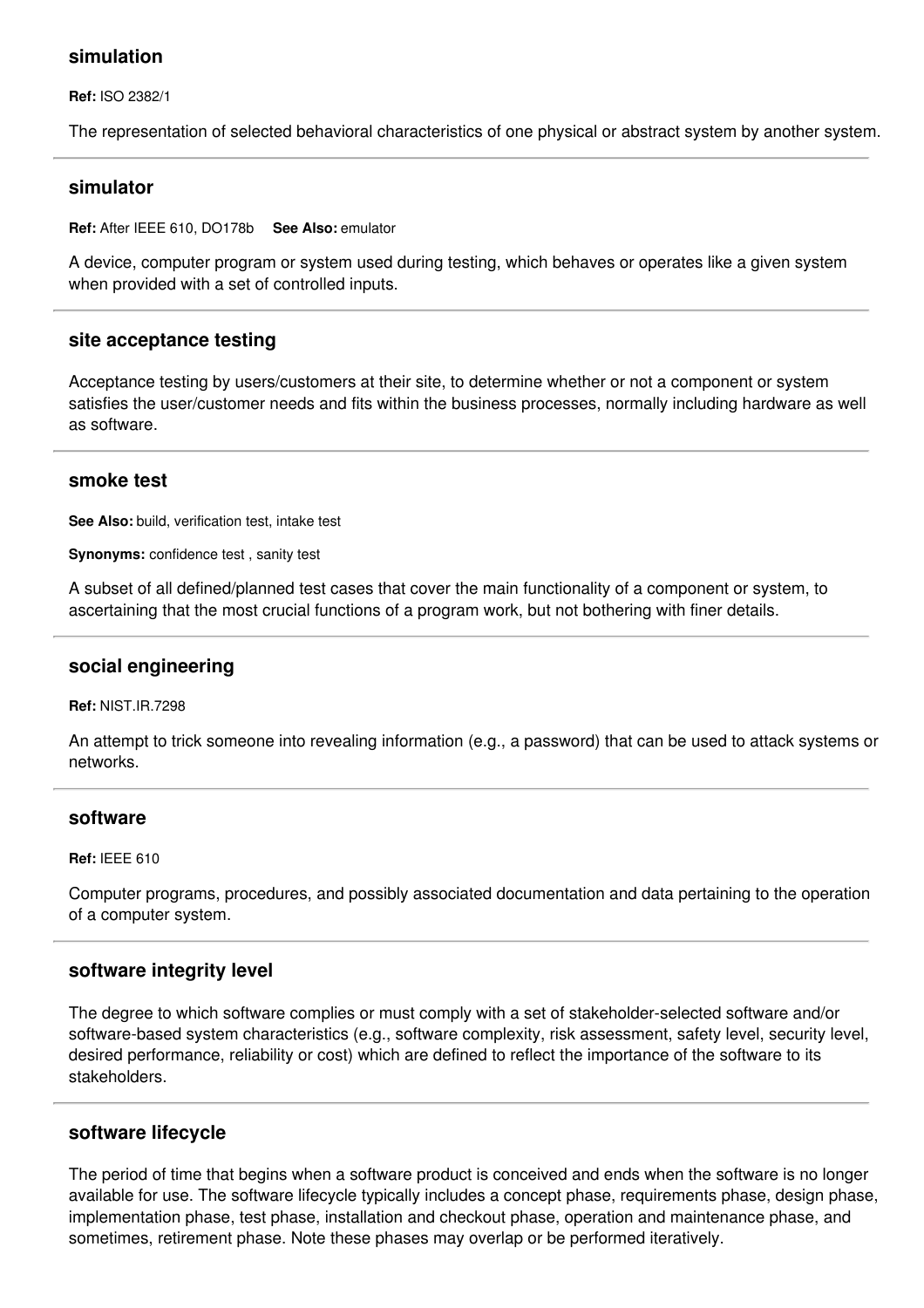# **software process improvement (SPI)**

**Ref:** After CMMI

A program of activities designed to improve the performance and maturity of the organization's software processes and the results of such a program.

### **software quality**

**Ref:** After ISO 9126 **See Also:** quality

The totality of functionality and features of a software product that bear on its ability to satisfy stated or implied needs.

## **Software Usability Measurement Inventory (SUMI)**

**Ref:** Kirakowski93

A questionnaire-based usability test technique for measuring software quality from the end user's point of view.

## **specification**

**Ref:** After IEEE 610

A document that specifies, ideally in a complete, precise and verifiable manner, the requirements, design, behavior, or other characteristics of a component or system, and, often, the procedures for determining whether these provisions have been satisfied.

## **specified input**

An input for which the specification predicts a result.

## **SQL injection**

A security attack inserting malicious SQL statements into an entry field for execution.

## **stability**

**Ref:** ISO 9126 **See Also:** maintainability

The capability of the software product to avoid unexpected effects from modifications in the software.

### **staged representation**

**See Also:** CMMI

A model structure wherein attaining the goals of a set of process areas establishes a maturity level; each level builds a foundation for subsequent levels.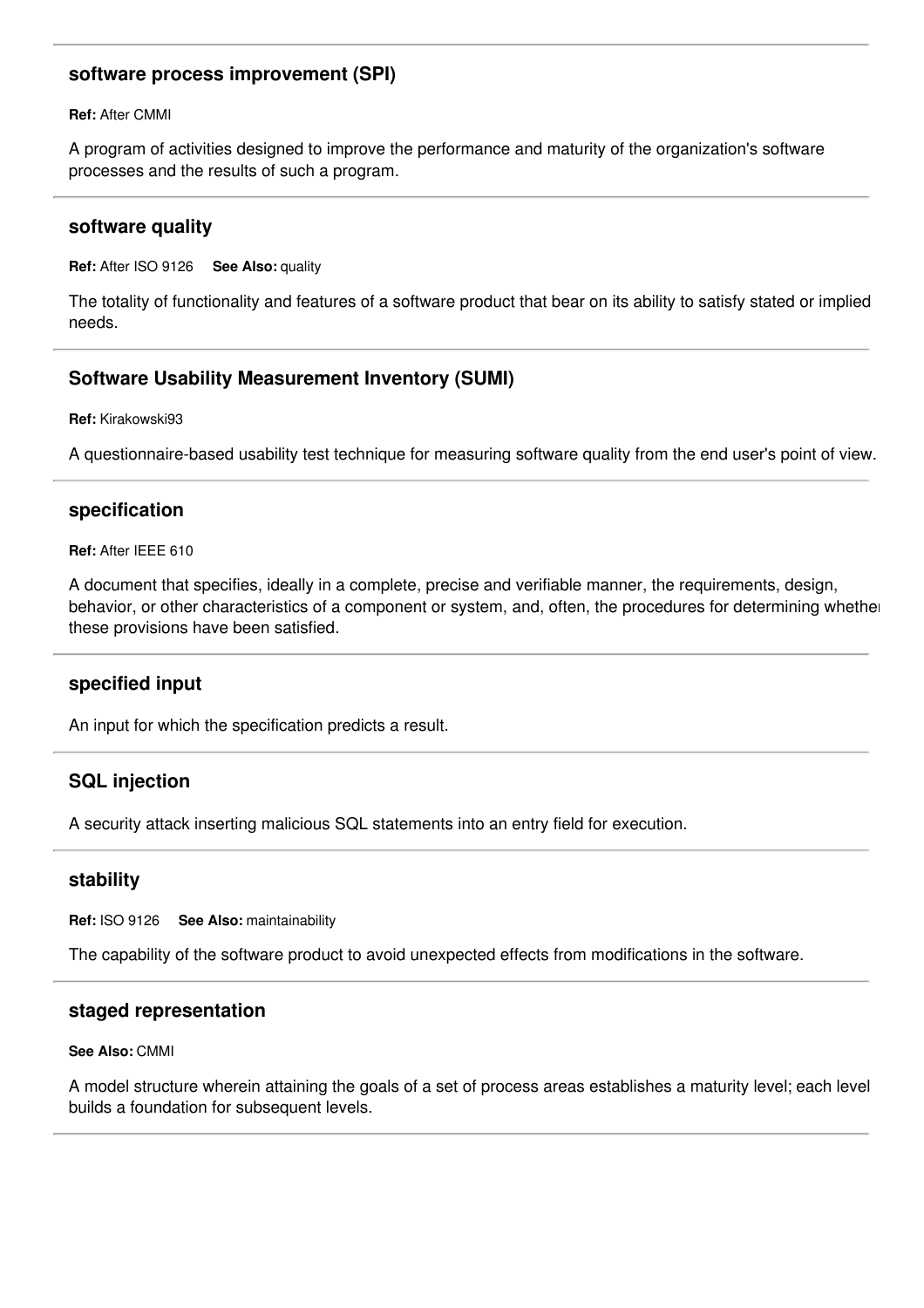## **standard**

**Ref:** After CMMI

Formal, possibly mandatory, set of requirements developed and used to prescribe consistent approaches to the way of working or to provide guidelines (e.g., ISO/IEC standards, IEEE standards, and organizational standards).

## **standard-compliant test strategy**

A test strategy whereby the test team follows a standard. Standards followed may be valid e.g., for a country (legislation standards), a business domain (domain standards), or internally (organizational standards).

## **standard-compliant testing**

**See Also:** process-compliant testing

Testing that complies to a set of requirements defined by a standard, e.g., an industry testing standard or a standard for testing safety-critical systems.

## **state diagram**

**Ref:** IEEE 610

A diagram that depicts the states that a component or system can assume, and shows the events or circumstances that cause and/or result from a change from one state to another.

### **state table**

A grid showing the resulting transitions for each state combined with each possible event, showing both valid and invalid transitions.

## **state transition**

A transition between two states of a component or system.

## **state transition testing**

**See Also:** N-switch testing

**Synonyms:** finite state testing

A black-box test design technique in which test cases are designed to execute valid and invalid state transitions.

## **statement**

**Synonyms:** source statement

An entity in a programming language, which is typically the smallest indivisible unit of execution.

## **statement coverage**

The percentage of executable statements that have been exercised by a test suite.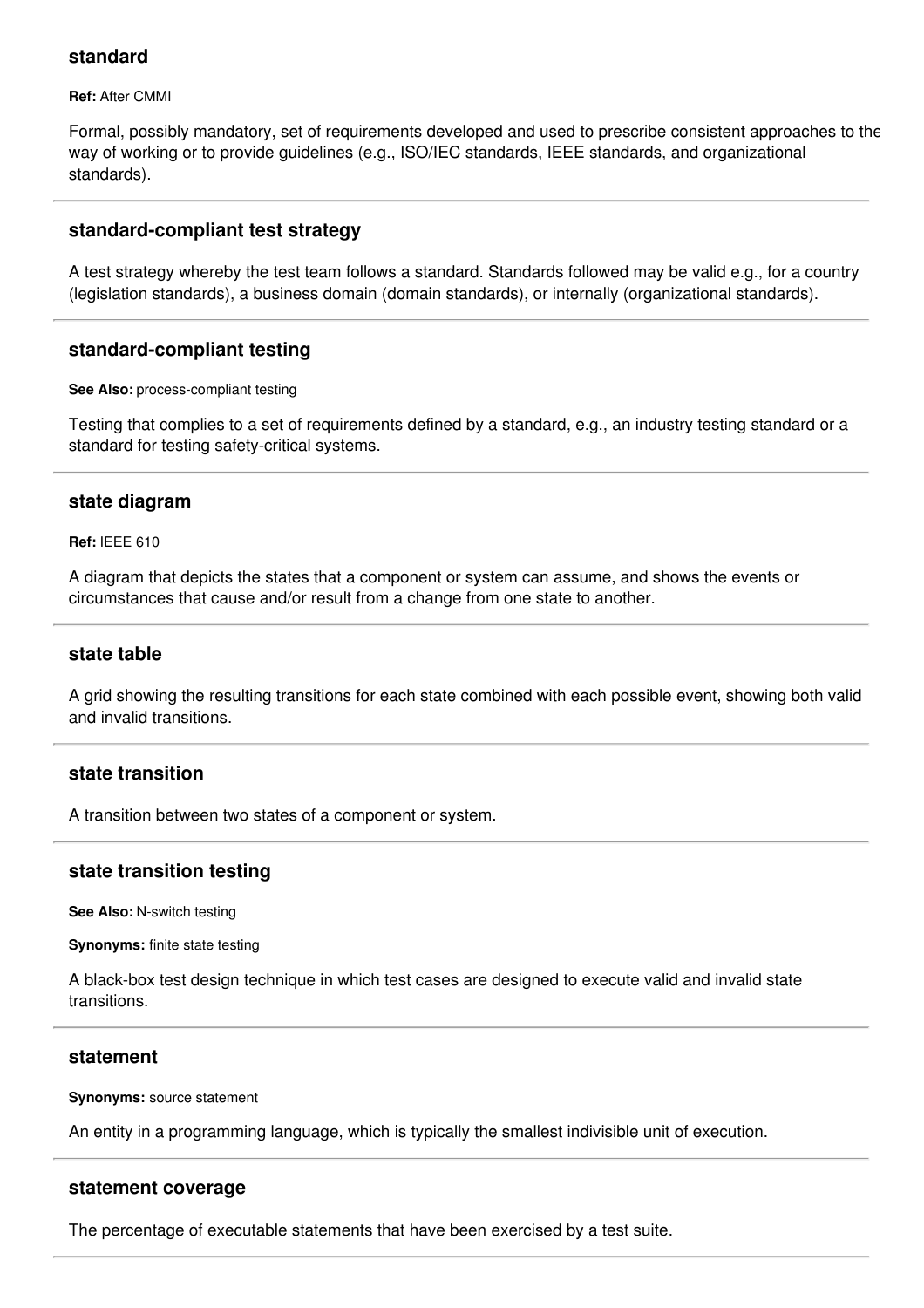## **statement testing**

A white-box test design technique in which test cases are designed to execute statements.

## **static analysis**

Analysis of software development artifacts, e.g., requirements or code, carried out without execution of these software development artifacts. Static analysis is usually carried out by means of a supporting tool.

### **static analyzer**

**Synonyms:** analyzer , static analysis tool

A tool that carries out static analysis.

### **static code analysis**

Analysis of source code carried out without execution of that software.

## **static testing**

Testing of a software development artifact, e.g., requirements, design or code, without execution of these artifacts, e.g., reviews or static analysis.

### **statistical testing**

**See Also:** operational profile testing

A test design technique in which a model of the statistical distribution of the input is used to construct representative test cases.

### **status accounting**

**Ref:** IEEE 610

An element of configuration management consisting of the recording and reporting of information needed to manage a configuration effectively. This information includes a listing of the approved configuration identification, the status of proposed changes to the configuration, and the implementation status of the approved changes.

### **stress testing**

**Ref:** After IEEE 610 **See Also:** performance testing, load testing

A type of performance testing conducted to evaluate a system or component at or beyond the limits of its anticipated or specified workloads, or with reduced availability of resources such as access to memory or servers.

### **stress testing tool**

A tool that supports stress testing.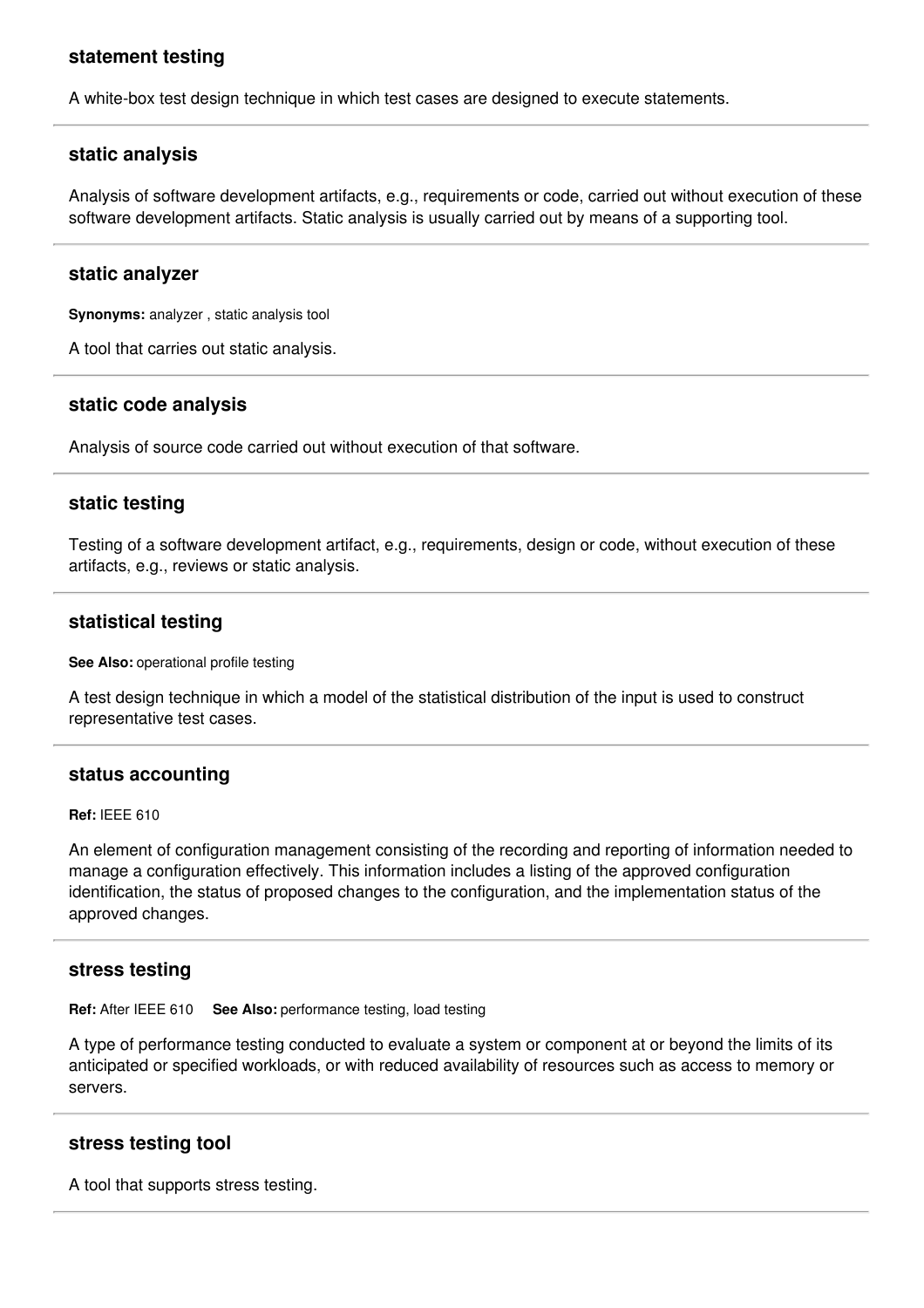### **structural coverage**

Coverage measures based on the internal structure of a component or system.

# **structured scripting**

A scripting technique that builds and utilizes a library of reusable (parts of) scripts.

#### **stub**

**Ref:** After IEEE 610

A skeletal or special-purpose implementation of a software component, used to develop or test a component that calls or is otherwise dependent on it. It replaces a called component.

### **subpath**

A sequence of executable statements within a component.

### **suitability**

**Ref:** ISO 9126 **See Also:** functionality

The capability of the software product to provide an appropriate set of functions for specified tasks and user objectives.

## **suitability testing**

Testing to determine the suitability of a software product.

#### **suspension criteria**

**Ref:** After IEEE 829

The criteria used to (temporarily) stop all or a portion of the testing activities on the test items.

### **syntax testing**

A black-box test design technique in which test cases are designed based upon the definition of the input domain and/or output domain.

#### **system**

**Ref:** IEEE 610

A collection of components organized to accomplish a specific function or set of functions.

### **system hardening**

The step-by-step process of reducing the security vulnerabilities of a system by applying a security policy and different layers of protection.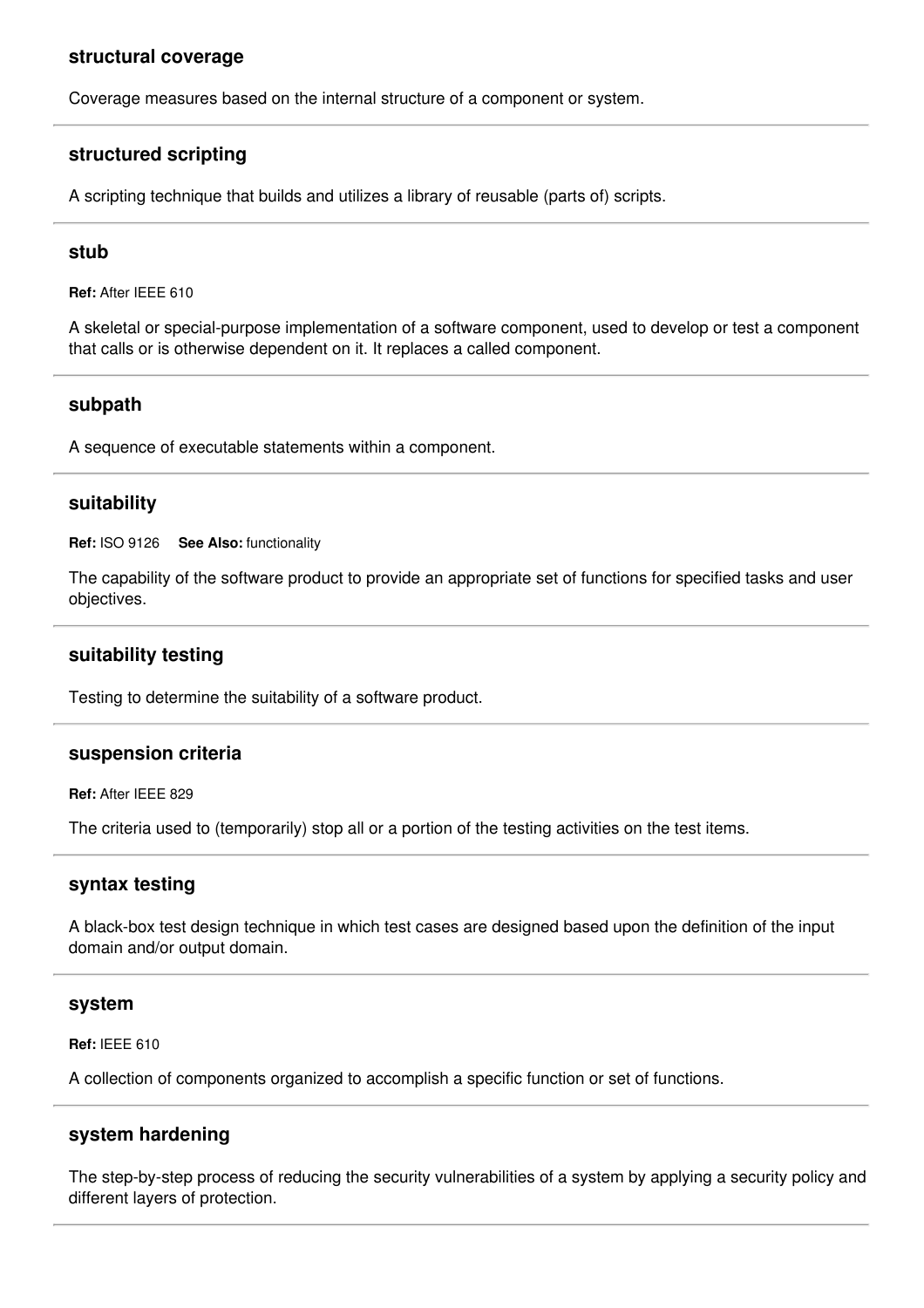# **system integration testing**

Testing the integration of systems and packages; testing interfaces to external organizations (e.g., Electronic Data Interchange, Internet).

## **system of systems**

Multiple heterogeneous, distributed systems that are embedded in networks at multiple levels and in multiple interconnected domains, addressing large-scale inter-disciplinary common problems and purposes, usually without a common management structure.

## **system testing**

**Ref:** Hetzel

Testing an integrated system to verify that it meets specified requirements.

## **system under test (SUT)**

See test object.

# **Systematic Test and Evaluation Process (STEP)**

**See Also:** content-based model

A structured testing methodology, also used as a content-based model for improving the testing process. Systematic Test and Evaluation Process (STEP) does not require that improvements occur in a specific order.

## **technical review**

**Ref:** Gilb and Graham, IEEE 1028 **See Also:** peer review

A peer group discussion activity that focuses on achieving consensus on the technical approach to be taken.

#### **test**

**Ref:** IEEE 829

A set of one or more test cases.

## **test adaptation layer**

The layer in a test automation architecture which provides the necessary code to adapt test scripts on an abstract level to the various components, configuration or interfaces of the SUT.

### **test analysis**

The process of analyzing the test basis and defining test objectives.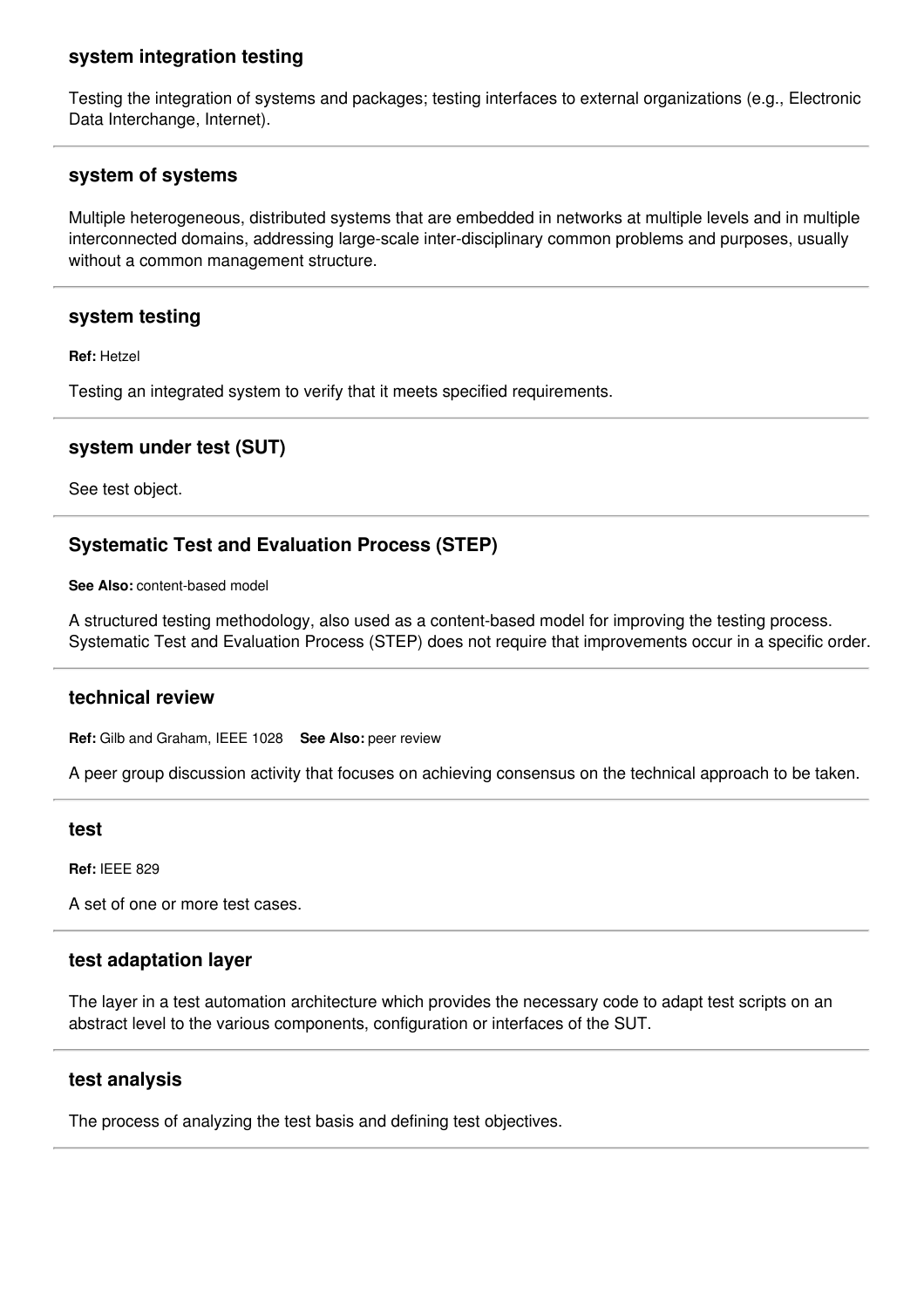# **test approach**

The implementation of the test strategy for a specific project. It typically includes the decisions made that follow based on the (test) project's goal and the risk assessment carried out, starting points regarding the test process, the test design techniques to be applied, exit criteria and test types to be performed.

## **test architect**

(1) A person who provides guidance and strategic direction for a test organization and for its relationship with other disciplines. (2) A person who defines the way testing is structured for a given system, including topics such as test tools and test data management.

## **test automation**

The use of software to perform or support test activities, e.g., test management, test design, test execution and results checking.

## **test automation architecture**

An instantiation of the generic test automation architecture to define the architecture of a test automation solution, i.e., its layers, components, services and interfaces.

## **test automation engineer**

A person who is responsible for the design, implementation and maintenance of a test automation architecture as well as the technical evolution of the resulting test automation solution.

## **test automation framework**

A tool that provides an environment for test automation. It usually includes a test harness and test libraries.

## **test automation manager**

A person who is responsible for the planning and supervision of the development and evolution of a test automation solution.

## **test automation solution**

A realization/implementation of a test automation architecture, i.e., a combination of components implementing a specific test automation assignment. The components may include commercial off-the-shelf test tools, test automation frameworks, as well as test hardware.

## **test automation strategy**

A high-level plan to achieve long-term objectives of test automation under given boundary conditions.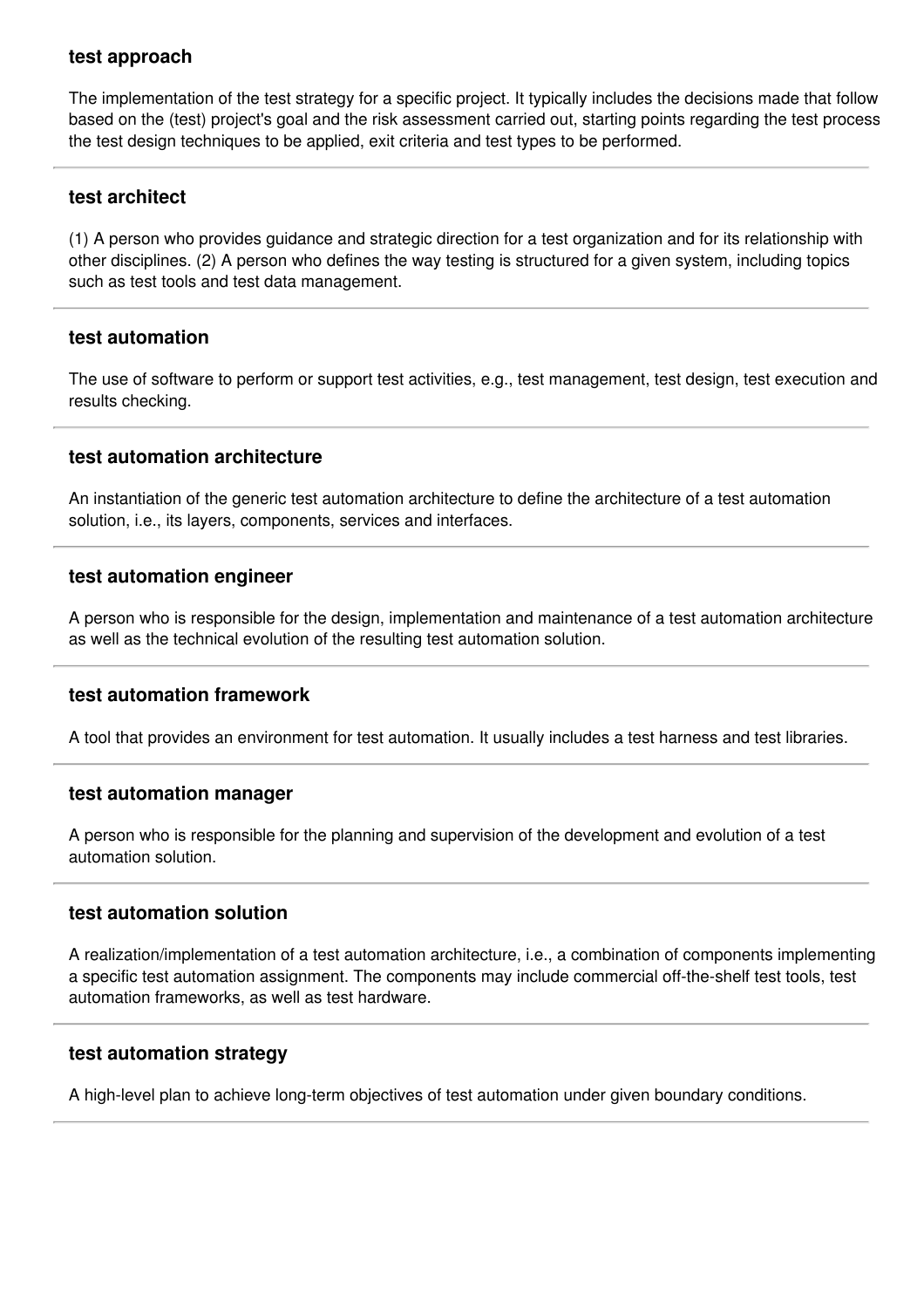## **test basis**

#### **Ref:** After TMap

All documents from which the requirements of a component or system can be inferred. The documentation on which the test cases are based. If a document can be amended only by way of formal amendment procedure, then the test basis is called a frozen test basis.

### **test case**

**Ref:** After IEEE 610

A set of input values, execution preconditions, expected results and execution postconditions, developed for a particular objective or test condition, such as to exercise a particular program path or to verify compliance with a specific requirement.

## **test case explosion**

The disproportionate growth of the number of test cases with growing size of the test basis, when using a certain test design technique. Test case explosion may also happen when applying the test design technique systematically for the first time.

### **test case result**

The final verdict on the execution of a test and its outcomes, such as pass, fail, or error. The result of error is used for situations where it is not clear whether the problem is in the test object.

### **test case specification**

**Ref:** After IEEE 829 **See Also:** test specification

A document specifying a set of test cases (objective, inputs, test actions, expected results, and execution preconditions) for a test item.

### **test charter**

**See Also:** exploratory testing

#### **Synonyms:** charter

A statement of test objectives, and possibly test ideas about how to test. Test charters are used in exploratory testing.

### **test closure**

#### **See Also:** test process

During the test closure phase of a test process data is collected from completed activities to consolidate experience, testware, facts and numbers. The test closure phase consists of finalizing and archiving the testware and evaluating the test process, including preparation of a test evaluation report.

### **test comparator**

#### **Synonyms:** comparator

A test tool to perform automated test comparison of actual results with expected results.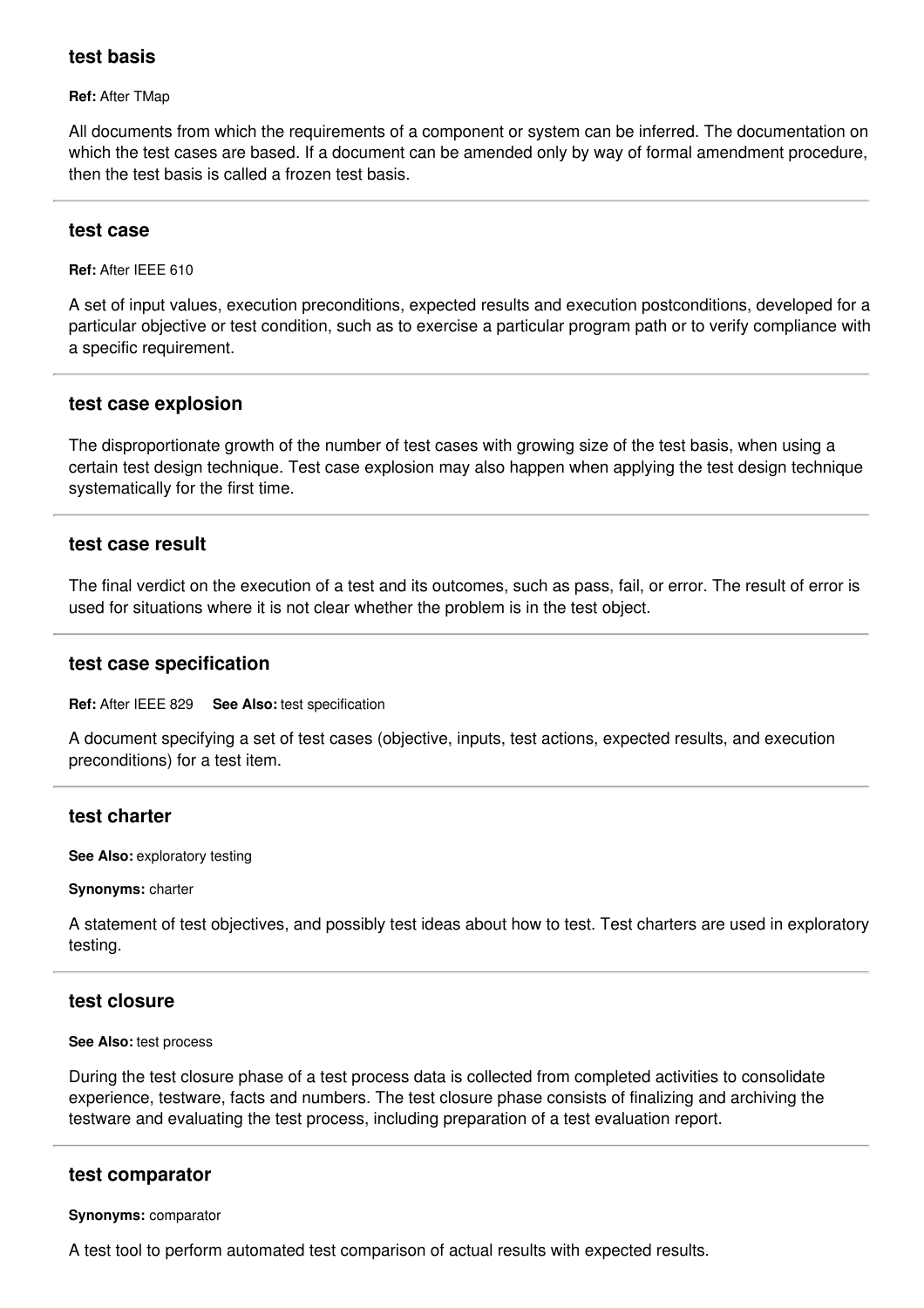### **test comparison**

The process of identifying differences between the actual results produced by the component or system under test and the expected results for a test. Test comparison can be performed during test execution (dynamic comparison) or after test execution.

### **test condition**

**Synonyms:** test requirement , test situation

An item or event of a component or system that could be verified by one or more test cases, e.g., a function, transaction, feature, quality attribute, or structural element.

## **test control**

#### **See Also:** test management

A test management task that deals with developing and applying a set of corrective actions to get a test project on track when monitoring shows a deviation from what was planned.

### **test cycle**

Execution of the test process against a single identifiable release of the test object.

### **test data**

Data that exists (for example, in a database) before a test is executed, and that affects or is affected by the component or system under test.

### **test data management**

The process of analyzing test data requirements, designing test data structures, creating and maintaining test data.

## **test data preparation tool**

**Synonyms:** test generator

A type of test tool that enables data to be selected from existing databases or created, generated, manipulated and edited for use in testing.

### **test definition layer**

The layer in a generic test automation architecture which supports test implementation by supporting the definition of test suites and/or test cases, e.g., by offering templates or guidelines.

### **test deliverable**

#### **See Also:** deliverable

Any test (work) product that must be delivered to someone other than the test (work) product's author.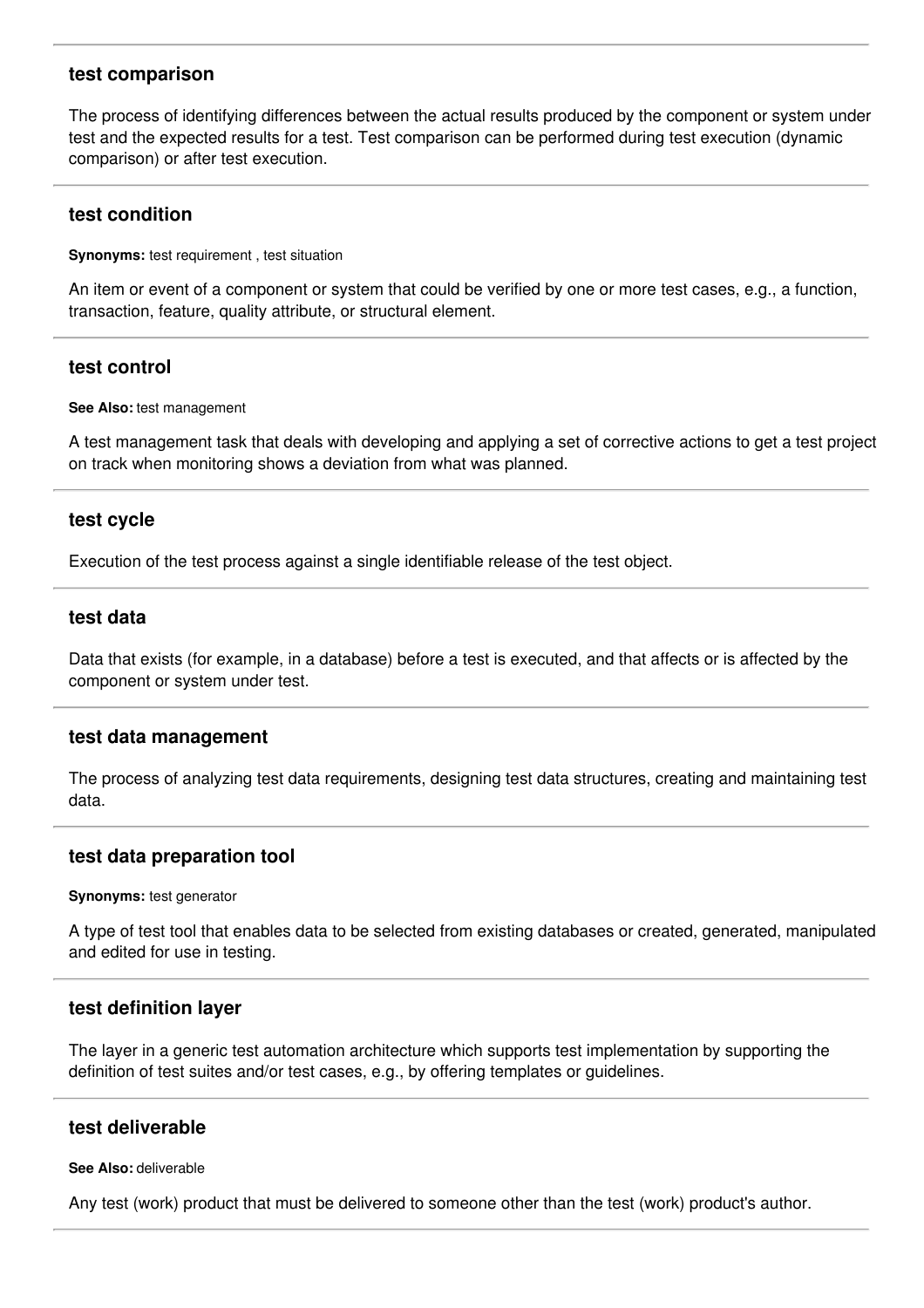## **test design**

**See Also:** test design specification

The process of transforming general test objectives into tangible test conditions and test cases.

### **test design specification**

**Ref:** After IEEE 829 **See Also:** test specification

A document specifying the test conditions (coverage items) for a test item, the detailed test approach and identifying the associated high-level test cases.

### **test design technique**

**Synonyms:** test case design technique , test specification technique , test technique

Procedure used to derive and/or select test cases.

### **test design tool**

A tool that supports the test design activity by generating test inputs from a specification that may be held in a CASE tool repository, e.g., requirements management tool, from specified test conditions held in the tool itself, or from code.

### **test director**

**See Also:** test manager

A senior manager who manages test managers.

## **test environment**

**Ref:** After IEEE 610

**Synonyms:** test bed , test rig

An environment containing hardware, instrumentation, simulators, software tools, and other support elements needed to conduct a test.

## **test estimation**

The calculated approximation of a result related to various aspects of testing (e.g., effort spent, completion date, costs involved, number of test cases, etc.) which is usable even if input data may be incomplete, uncertain, or noisy.

### **test evaluation report**

A document produced at the end of the test process summarizing all testing activities and results. It also contains an evaluation of the test process and lessons learned.

## **test execution**

The process of running a test on the component or system under test, producing actual result(s).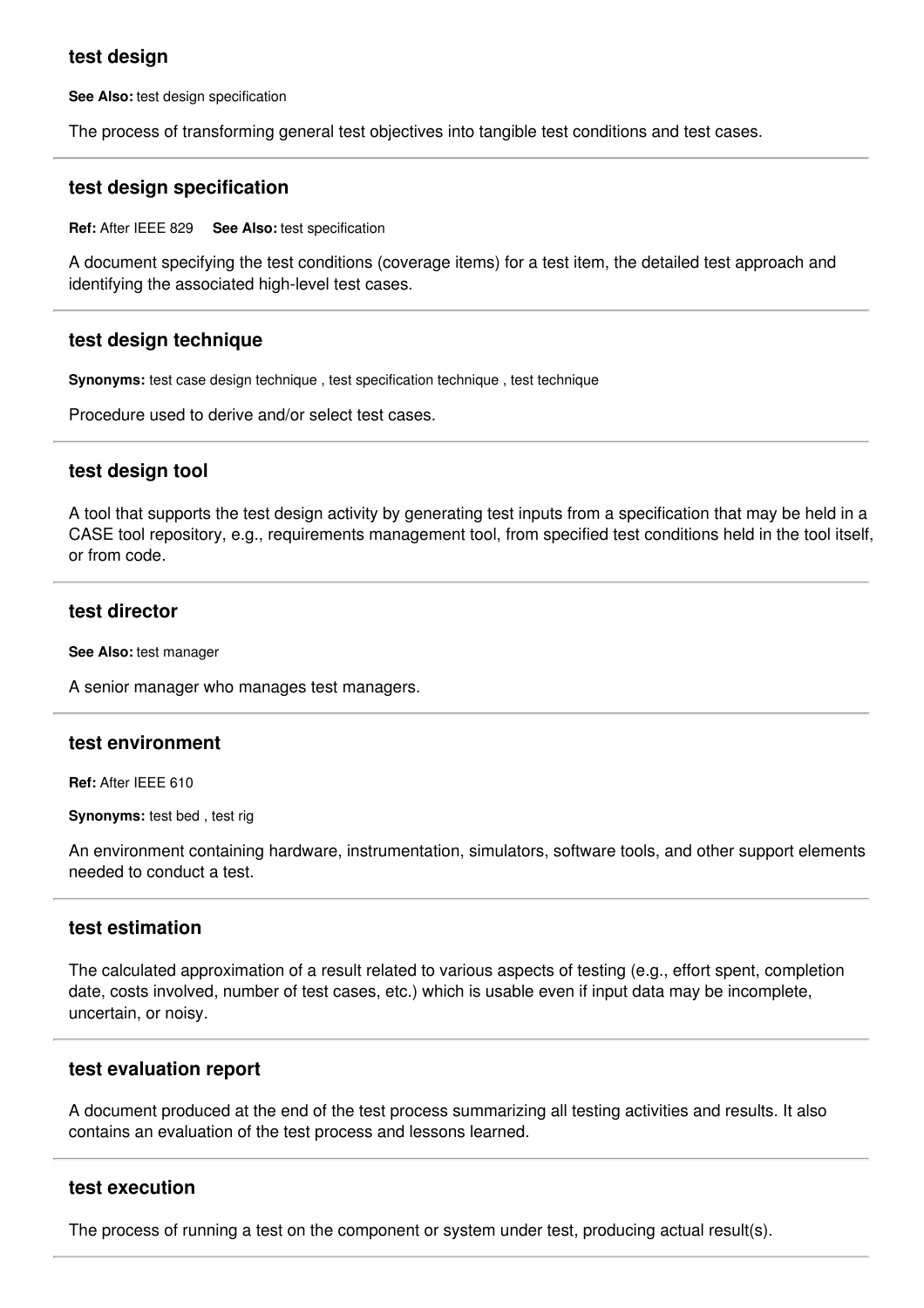## **test execution automation**

The use of software, e.g., capture/playback tools, to control the execution of tests, the comparison of actual results to expected results, the setting up of test preconditions, and other test control and reporting functions.

## **test execution layer**

The layer in a generic test automation architecture which supports the execution of test suites and/or test cases.

### **test execution phase**

**Ref:** IEEE 610

The period of time in a software development lifecycle during which the components of a software product are executed, and the software product is evaluated to determine whether or not requirements have been satisfied.

## **test execution schedule**

A scheme for the execution of test procedures. Note: The test procedures are included in the test execution schedule in their context and in the order in which they are to be executed.

## **test execution technique**

The method used to perform the actual test execution, either manual or automated.

## **test execution tool**

A type of test tool that is able to execute other software using an automated test script, e.g., capture/playback.

## **test generation layer**

The layer in a generic test automation architecture which supports manual or automated design of test suites and/or test cases.

### **test harness**

A test environment comprised of stubs and drivers needed to execute a test.

## **test hook**

A customized software interface that enables automated testing of a test object.

# **test implementation**

The process of developing and prioritizing test procedures, creating test data and, optionally, preparing test harnesses and writing automated test scripts.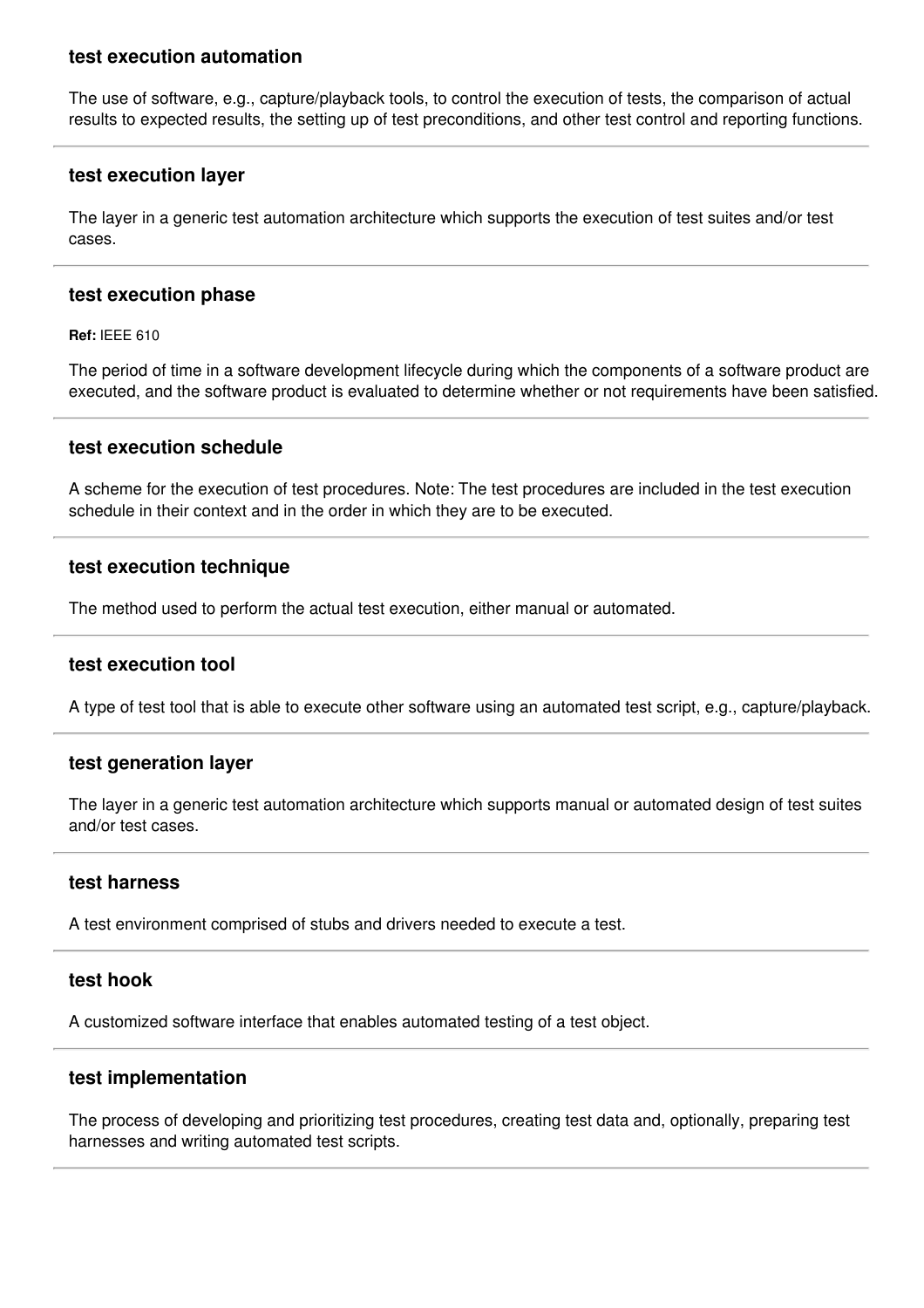## **test improvement plan**

**Ref:** After CMMI

A plan for achieving organizational test process improvement objectives based on a thorough understanding of the current strengths and weaknesses of the organization's test processes and test process assets.

### **test infrastructure**

The organizational artifacts needed to perform testing, consisting of test environments, test tools, office environment and procedures.

### **test input**

The data received from an external source by the test object during test execution. The external source can be hardware, software or human.

### **test item**

**See Also:** test object

The individual element to be tested. There usually is one test object and many test items.

### **test level**

**Ref:** After TMap

**Synonyms:** test stage

A group of test activities that are organized and managed together. A test level is linked to the responsibilities in a project. Examples of test levels are component test, integration test, system test and acceptance test.

### **test log**

**Ref:** IEEE 829

**Synonyms:** test record , test run log

A chronological record of relevant details about the execution of tests.

## **test logging**

**Synonyms:** test recording

The process of recording information about tests executed into a test log.

### **test management**

The planning, estimating, monitoring and control of test activities, typically carried out by a test manager.

### **test management tool**

A tool that provides support to the test management and control part of a test process. It often has several capabilities, such as testware management, scheduling of tests, the logging of results, progress tracking, incident management and test reporting.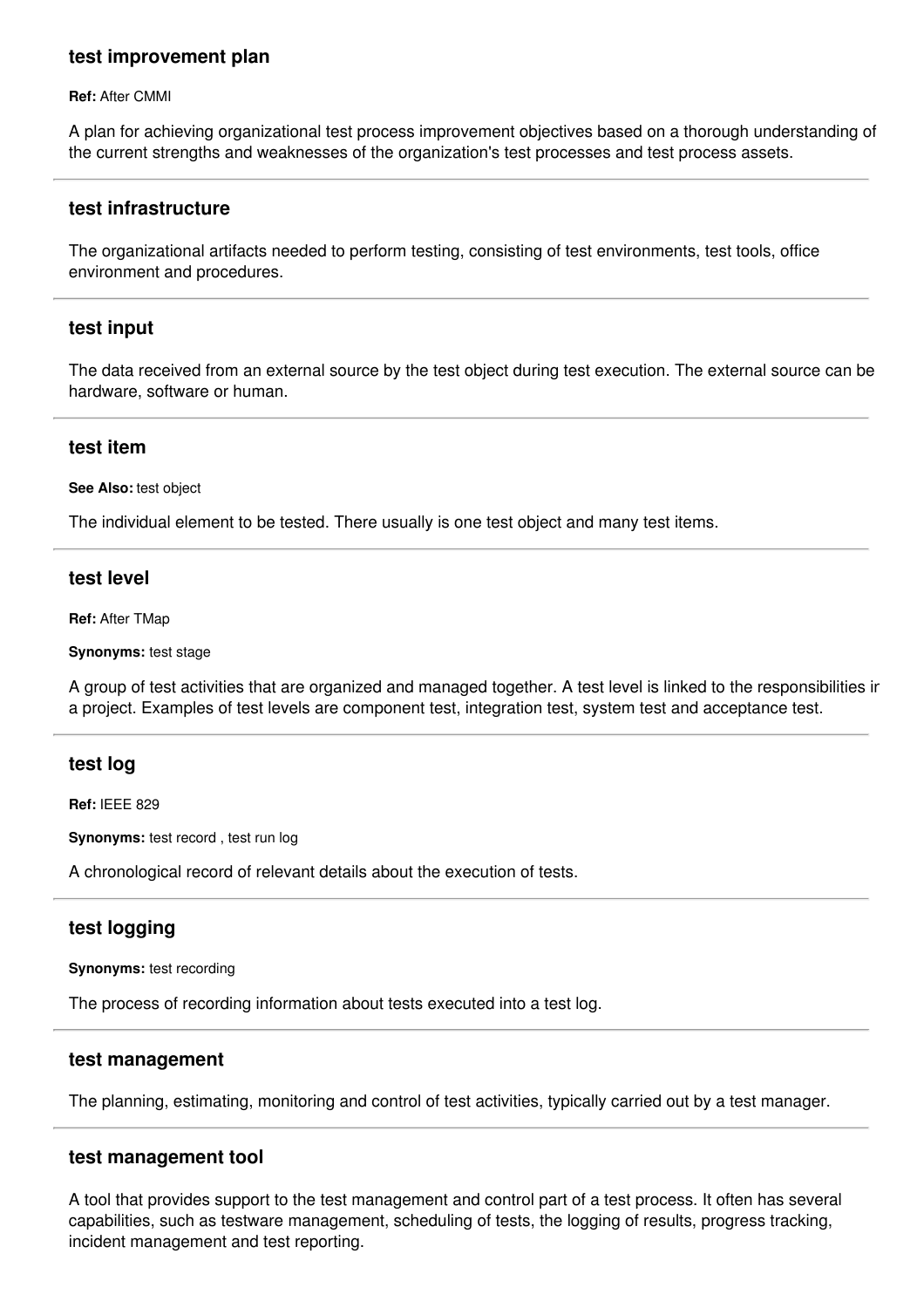## **test manager**

**Synonyms:** test leader

The person responsible for project management of testing activities and resources, and evaluation of a test object. The individual who directs, controls, administers, plans and regulates the evaluation of a test object.

# **Test Maturity Model integration (TMMi)**

A five-level staged framework for test process improvement, related to the Capability Maturity Model Integration (CMMI), that describes the key elements of an effective test process.

### **test mission**

**See Also:** test policy

The purpose of testing for an organization, often documented as part of the test policy.

### **test model**

A model describing testware that is used for testing a component or a system under test.

### **test monitoring**

**See Also:** test management

A test management task that deals with the activities related to periodically checking the status of a test project. Reports are prepared that compare the actuals to that which was planned.

## **test object**

**See Also:** test item

**Synonyms:** system under test

The component or system to be tested.

### **test objective**

A reason or purpose for designing and executing a test.

## **test oracle**

**Ref:** After Adrion

**Synonyms:** oracle

A source to determine expected results to compare with the actual result of the software under test. An oracle may be the existing system (for a benchmark), other software, a user manual, or an individual's specialized knowledge, but should not be the code.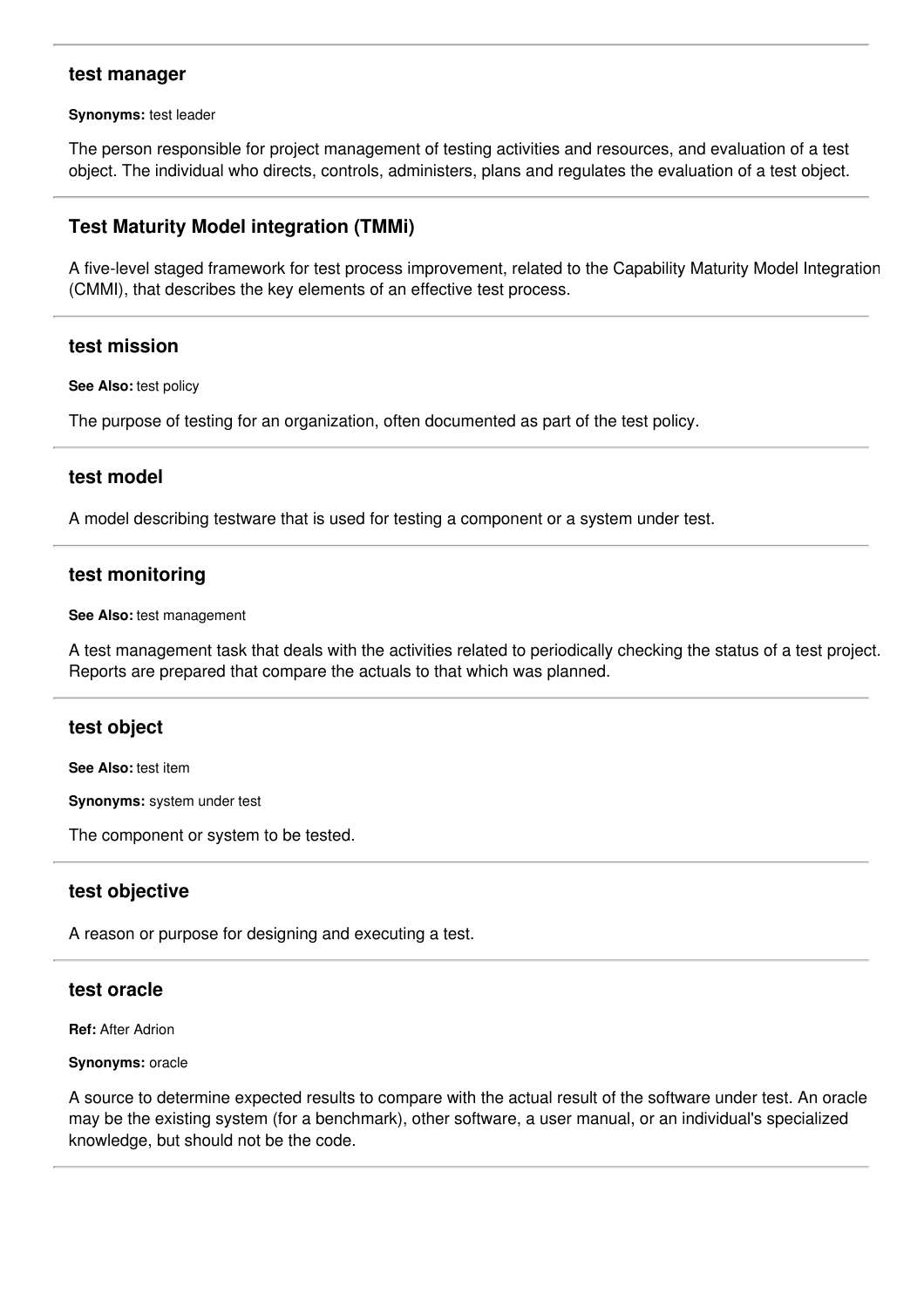# **test performance indicator**

A high-level metric of effectiveness and/or efficiency used to guide and control progressive test development, e.g., Defect Detection Percentage (DDP).

# **test phase**

**Ref:** After Gerrard

A distinct set of test activities collected into a manageable phase of a project, e.g., the execution activities of a test level.

# **test plan**

**Ref:** After IEEE 829

A document describing the scope, approach, resources and schedule of intended test activities. It identifies amongst others test items, the features to be tested, the testing tasks, who will do each task, degree of tester independence, the test environment, the test design techniques and entry and exit criteria to be used, and the rationale for their choice, and any risks requiring contingency planning. It is a record of the test planning process.

# **test planning**

The activity of establishing or updating a test plan.

# **Test Point Analysis (TPA)**

**Ref:** TMap

A formula based test estimation method based on function point analysis.

# **test policy**

A high-level document describing the principles, approach and major objectives of the organization regarding testing.

# **test procedure specification**

**Ref:** After IEEE 829 **See Also:** test specification

**Synonyms:** test procedure , test scenario

A document specifying a sequence of actions for the execution of a test. Also known as test script or manual test script.

# **test process**

The fundamental test process comprises test planning and control, test analysis and design, test implementation and execution, evaluating exit criteria and reporting, and test closure activities.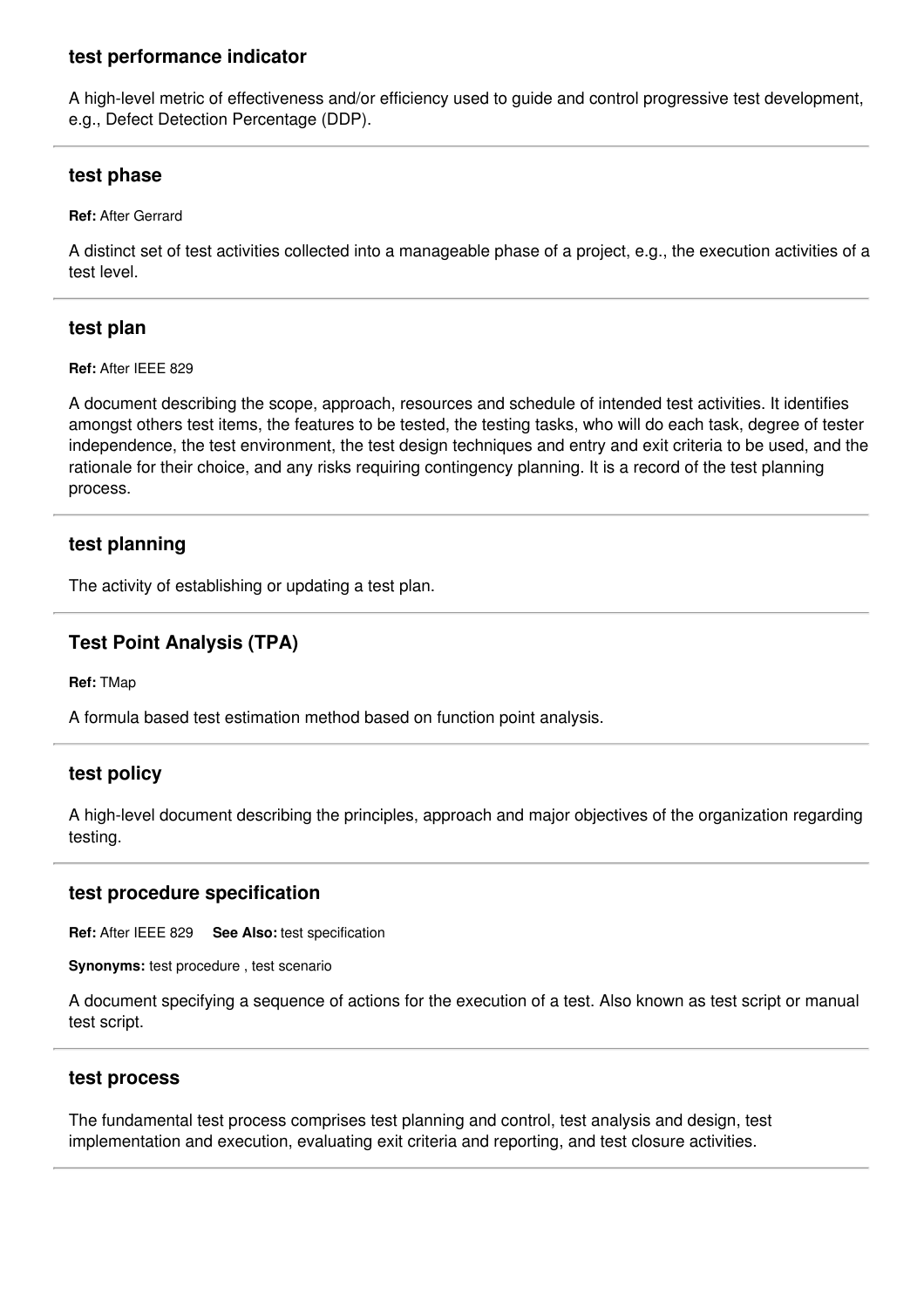# **test process group (TPG)**

**Ref:** After CMMI

A collection of (test) specialists who facilitate the definition, maintenance, and improvement of the test processes used by an organization.

#### **test process improvement**

**Ref:** After CMMI

A program of activities designed to improve the performance and maturity of the organization's test processes and the results of such a program.

## **test process improvement manifesto**

**Ref:** Veenendaal08

A statement that echoes the Agile manifesto, and defines values for improving the testing process. The values are: flexibility over detailed processes, best practices over templates, deployment orientation over process orientation, peer reviews over quality assurance (departments), business driven over model-driven.

#### **test process improver**

A person implementing improvements in the test process based on a test improvement plan.

### **test progress report**

#### **Synonyms:** test report

A document summarizing testing activities and results, produced at regular intervals, to report progress of testing activities against a baseline (such as the original test plan) and to communicate risks and alternatives requiring a decision to management.

## **test reporting**

**See Also:** test process

Collecting and analyzing data from testing activities and subsequently consolidating the data in a report to inform stakeholders.

## **test reproducibility**

An attribute of a test indicating whether the same results are produced each time the test is executed.

### **test run**

Execution of a test on a specific version of the test object.

### **test schedule**

A list of activities, tasks or events of the test process, identifying their intended start and finish dates and/or times, and interdependencies.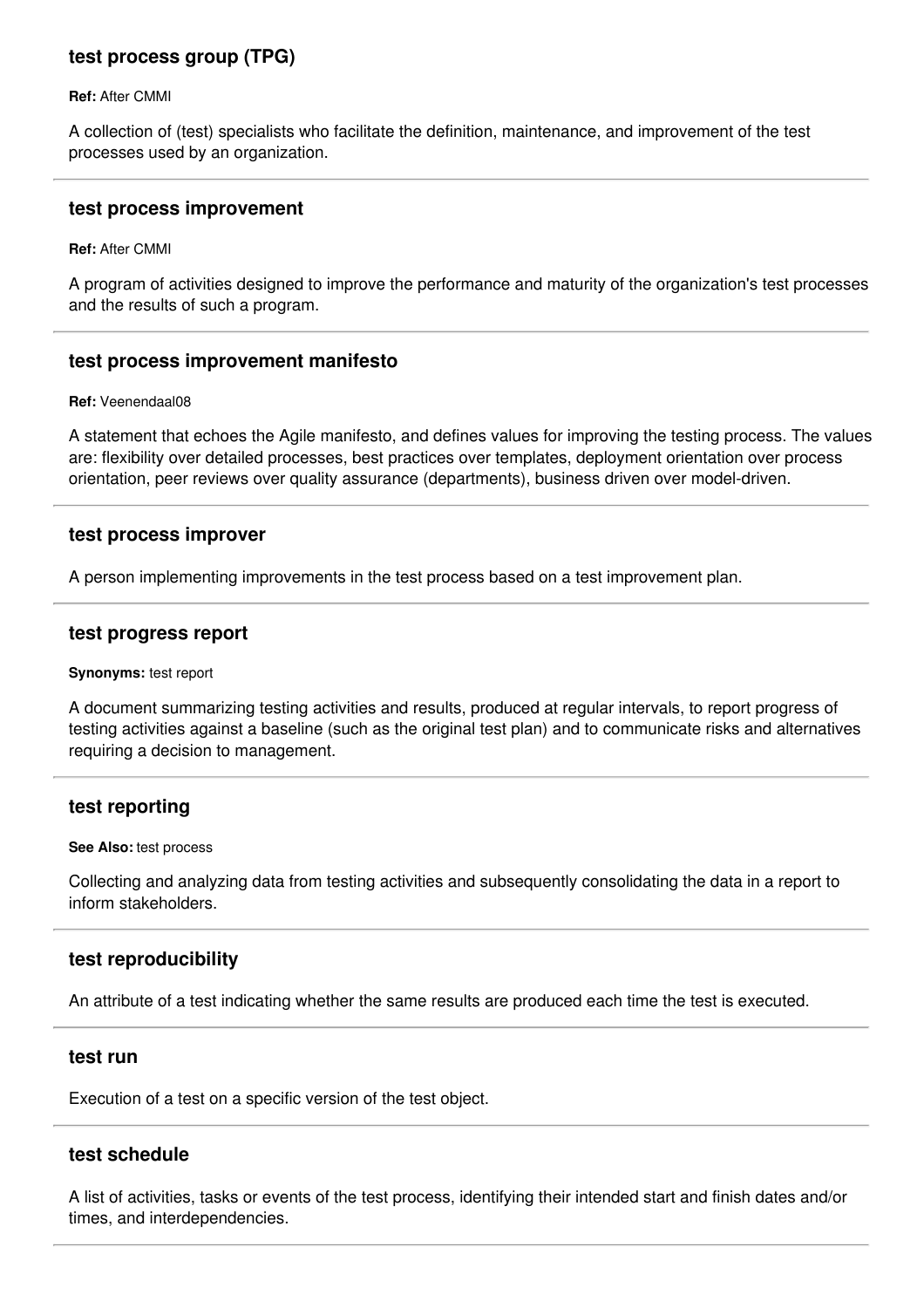# **test script**

Commonly used to refer to a test procedure specification, especially an automated one.

### **test selection criteria**

The criteria used to guide the generation of test cases or to select test cases in order to limit the size of a test.

### **test session**

**See Also:** exploratory testing

An uninterrupted period of time spent in executing tests. In exploratory testing, each test session is focused on a charter, but testers can also explore new opportunities or issues during a session. The tester creates and executes on the fly and records their progress.

### **test specification**

A document that consists of a test design specification, test case specification and/or test procedure specification.

#### **test strategy**

A high-level description of the test levels to be performed and the testing within those levels for an organization or programme (one or more projects).

#### **test suite**

**Synonyms:** test case suite , test set

A set of several test cases for a component or system under test, where the post condition of one test is often used as the precondition for the next one.

### **test summary report**

**Ref:** After IEEE 829

#### **Synonyms:** test report

A document summarizing testing activities and results. It also contains an evaluation of the corresponding test items against exit criteria.

#### **test target**

A set of exit criteria.

#### **test tool**

**Ref:** TMap **See Also:** CAST

A software product that supports one or more test activities, such as planning and control, specification, building initial files and data, test execution and test analysis.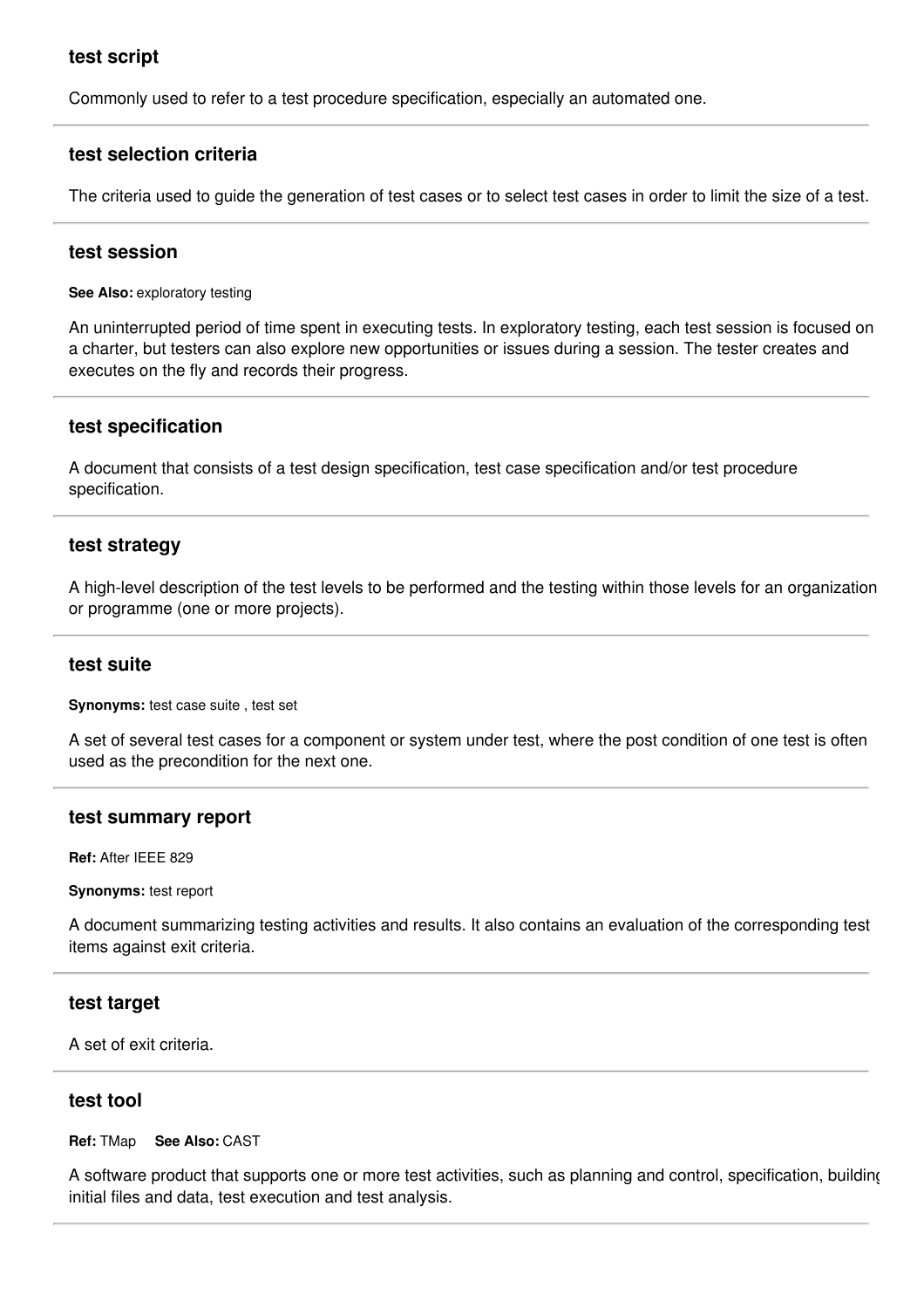# **test type**

**Ref:** After TMap

A group of test activities aimed at testing a component or system focused on a specific test objective, i.e. functional test, usability test, regression test etc. A test type may take place on one or more test levels or test phases.

# **test-driven development (TDD)**

A way of developing software where the test cases are developed, and often automated, before the software is developed to run those test cases.

# **testability**

**Ref:** ISO 9126 **See Also:** maintainability

The capability of the software product to enable modified software to be tested.

# **testability review**

**Ref:** After TMap

A detailed check of the test basis to determine whether the test basis is at an adequate quality level to act as an input document for the test process.

# **testable requirement**

**Ref:** After IEEE 610

A requirements that is stated in terms that permit establishment of test designs (and subsequently test cases) and execution of tests to determine whether the requirement has been met.

## **tester**

A skilled professional who is involved in the testing of a component or system.

# **testing**

The process consisting of all lifecycle activities, both static and dynamic, concerned with planning, preparation and evaluation of software products and related work products to determine that they satisfy specified requirements, to demonstrate that they are fit for purpose and to detect defects.

## **testware**

**Ref:** After Fewster and Graham

Artifacts produced during the test process required to plan, design, and execute tests, such as documentation, scripts, inputs, expected results, set-up and clear-up procedures, files, databases, environment, and any additional software or utilities used in testing.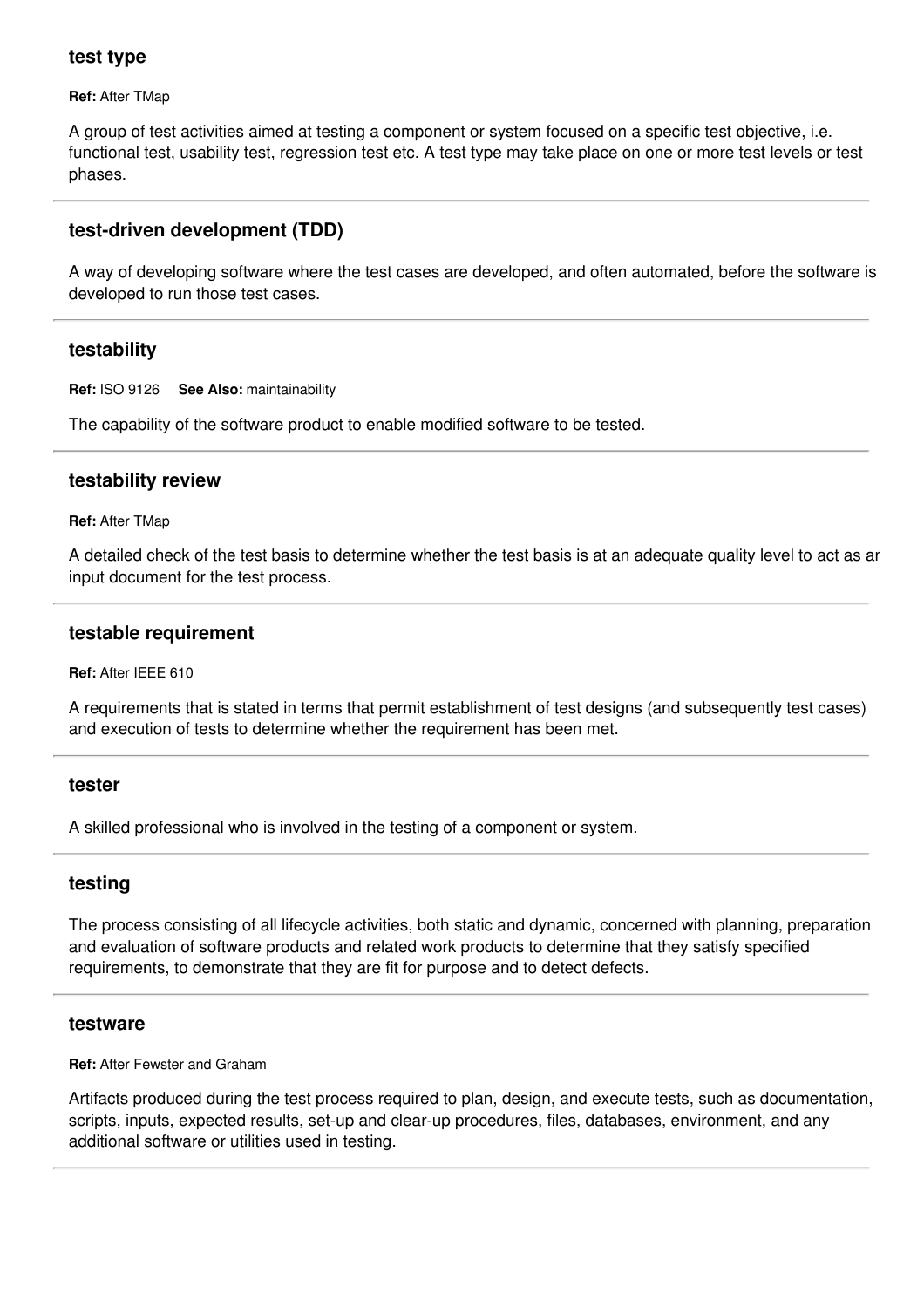# **thread testing**

An approach to component integration testing where the progressive integration of components follows the implementation of subsets of the requirements, as opposed to the integration of components by levels of a hierarchy.

# **three-point estimation**

A test estimation method using estimated values for the "best case", "worst case", and "most likely case" of the matter being estimated, to define the degree of certainty associated with the resultant estimate.

# **top-down testing**

#### **See Also:** integration testing

An incremental approach to integration testing where the component at the top of the component hierarchy is tested first, with lower level components being simulated by stubs. Tested components are then used to test lower level components. The process is repeated until the lowest level components have been tested.

# **Total Quality Management (TQM)**

#### **Ref:** After ISO 8402

An organization-wide management approach centered on quality, based on the participation of all members of the organization and aiming at long-term success through customer satisfaction, and benefits to all members of the organization and to society. Total Quality Management consists of planning, organizing, directing, control, and assurance.

# **TPI Next**

A continuous business-driven framework for test process improvement that describes the key elements of an effective and efficient test process.

## **traceability**

**See Also:** horizontal traceability, vertical traceability

The ability to identify related items in documentation and software, such as requirements with associated tests.

## **traceability matrix**

A two-dimensional table, which correlates two entities (e.g., requirements and test cases). The table allows tracing back and forth the links of one entity to the other, thus enabling the determination of coverage achieved and the assessment of impact of proposed changes.

## **transactional analysis**

The analysis of transactions between people and within people's minds; a transaction is defined as a stimulus plus a response. Transactions take place between people and between the ego states (personality segments) within one person's mind.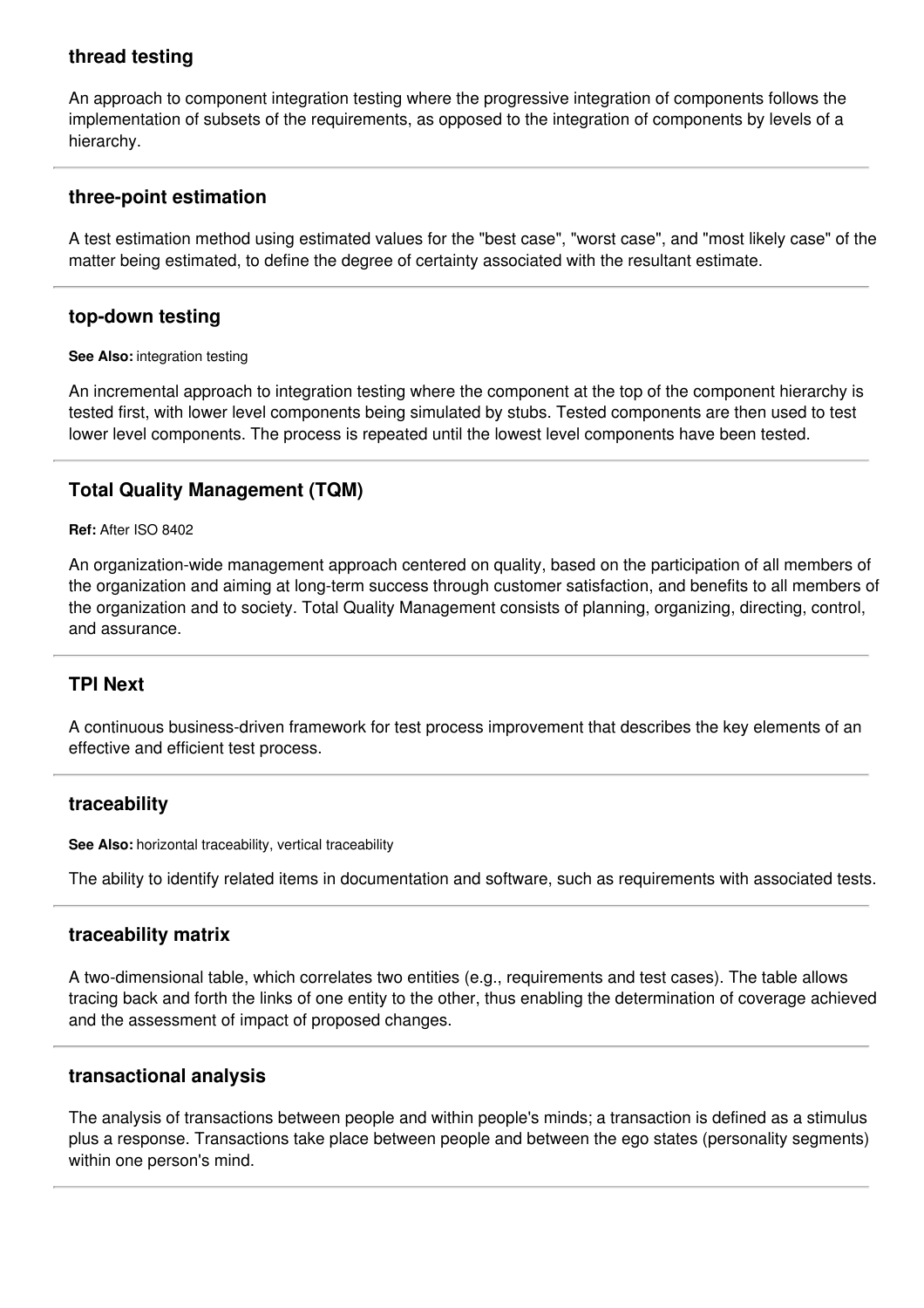# **transcendent-based quality**

**Ref:** After Garvin **See Also:** manufacturing-based quality, product-based quality, user-based quality, value-based quality

A view of quality, wherein quality cannot be precisely defined, but we know it when we see it, or are aware of its absence when it is missing. Quality depends on the perception and affective feelings of an individual or group o individuals toward a product.

### **understandability**

**Ref:** ISO 9126 **See Also:** usability

The capability of the software product to enable the user to understand whether the software is suitable, and how it can be used for particular tasks and conditions of use.

### **unit test framework**

#### **Ref:** Graham

A tool that provides an environment for unit or component testing in which a component can be tested in isolation or with suitable stubs and drivers. It also provides other support for the developer, such as debugging capabilities.

### **unreachable code**

**Synonyms:** dead code

Code that cannot be reached and therefore is impossible to execute.

## **usability**

**Ref:** ISO 9126

The capability of the software to be understood, learned, used and attractive to the user when used under specified conditions.

#### **usability testing**

**Ref:** After ISO 9126

Testing to determine the extent to which the software product is understood, easy to learn, easy to operate and attractive to the users under specified conditions.

#### **use case**

A sequence of transactions in a dialogue between an actor and a component or system with a tangible result, where an actor can be a user or anything that can exchange information with the system.

### **use case testing**

**Synonyms:** scenario testing , user scenario testing

A black-box test design technique in which test cases are designed to execute scenarios of use cases.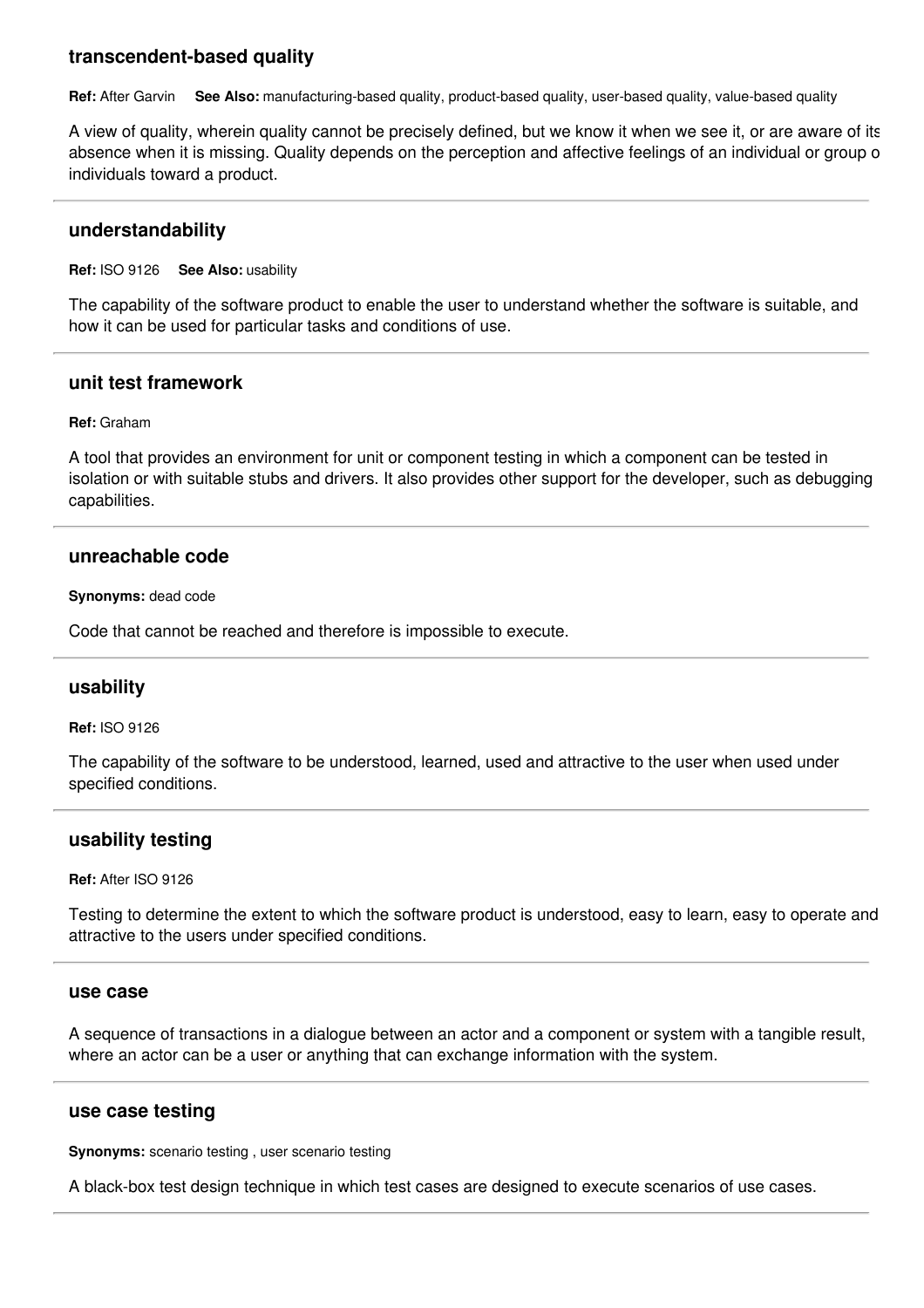### **user acceptance testing**

**See Also:** acceptance testing

Acceptance testing carried out by future users in a (simulated) operational environment focusing on user requirements and needs.

#### **user story**

**See Also:** Agile software development, requirement

A high-level user or business requirement commonly used in Agile software development, typically consisting of one sentence in the everyday or business language capturing what functionality a user needs and the reason behind this, any non-functional criteria, and also includes acceptance criteria.

#### **user story testing**

#### **See Also:** user story

A black-box test design technique in which test cases are designed based on user stories to verify their correct implementation.

#### **user test**

A test whereby real-life users are involved to evaluate the usability of a component or system.

### **user-based quality**

**Ref:** after Garvin **See Also:** manufacturing-based quality, product-based quality, transcendent-based quality, value-based quality

A view of quality, wherein quality is the capacity to satisfy needs, wants and desires of the user(s). A product or service that does not fulfill user needs is unlikely to find any users. This is a context dependent, contingent approach to quality since different business characteristics require different qualities of a product.

### **V-model**

A framework to describe the software development lifecycle activities from requirements specification to maintenance. The V-model illustrates how testing activities can be integrated into each phase of the software development lifecycle.

### **validation**

**Ref:** ISO 9000

Confirmation by examination and through provision of objective evidence that the requirements for a specific intended use or application have been fulfilled.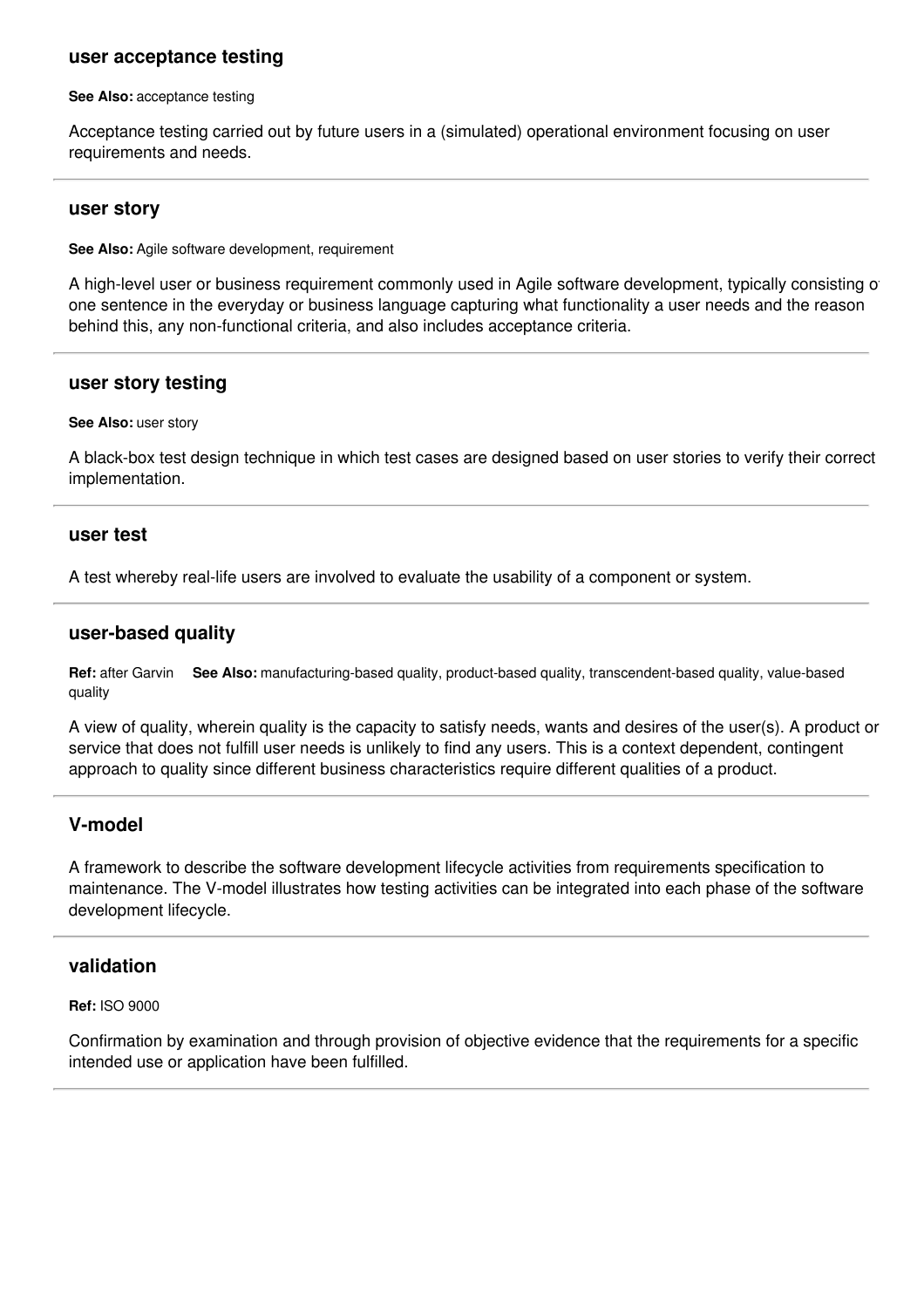# **value-based quality**

**Ref:** After Garvin **See Also:** manufacturing-based quality, product-based quality, transcendent-based quality, user-based quality

A view of quality wherein quality is defined by price. A quality product or service is one that provides desired performance at an acceptable cost. Quality is determined by means of a decision process with stakeholders on trade-offs between time, effort and cost aspects.

## **variable**

An element of storage in a computer that is accessible by a software program by referring to it by a name.

## **verification**

**Ref:** ISO 9000

Confirmation by examination and through provision of objective evidence that specified requirements have been fulfilled.

## **vertical traceability**

The tracing of requirements through the layers of development documentation to components.

#### **volume testing**

**See Also:** resource-utilization testing

Testing where the system is subjected to large volumes of data.

## **vulnerability scanner**

A static analyzer that is used to detect particular security vulnerabilities in the code.

## **walkthrough**

**Ref:** Freedman and Weinberg, IEEE 1028 **See Also:** peer review

**Synonyms:** structured walkthrough

A step-by-step presentation by the author of a document in order to gather information and to establish a common understanding of its content.

# **Website Analysis and Measurement Inventory (WAMMI)**

A questionnaire-based usability test technique for measuring web site software quality from the end user's point of view.

## **white-box test design technique**

**Synonyms:** structural test design technique , structure-based test design technique , structure-based technique , white-box technique

Procedure to derive and/or select test cases based on an analysis of the internal structure of a component or system.